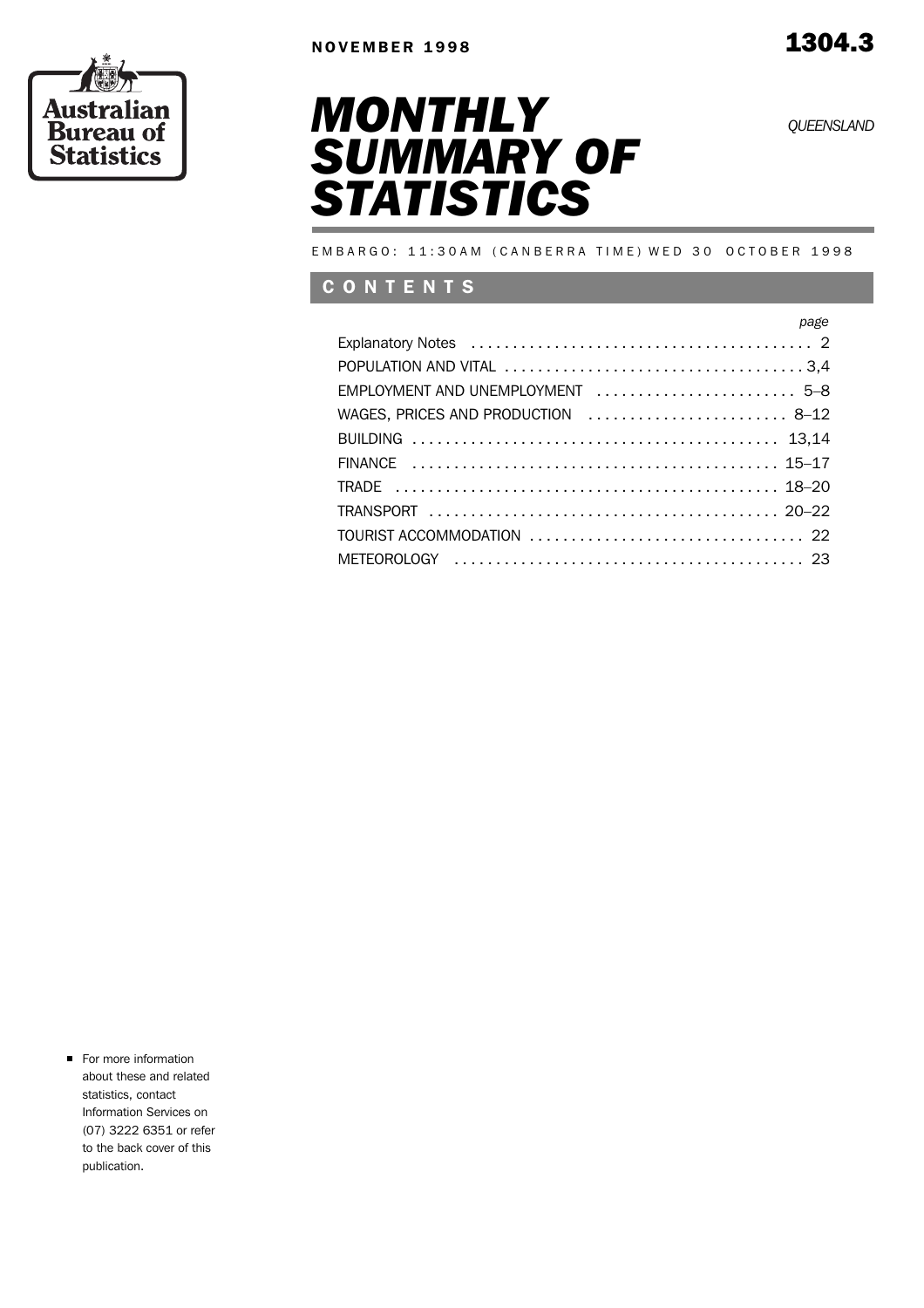# EXPLANATORY NOTES

| FORTHCOMING ISSUES  | <b>ISSUE</b>  |                                                                                                                                                                                                                                                                                                                                           | RELEASE DATE                                                                                                                                                                                                                                                                                                                                                                |  |  |  |  |  |
|---------------------|---------------|-------------------------------------------------------------------------------------------------------------------------------------------------------------------------------------------------------------------------------------------------------------------------------------------------------------------------------------------|-----------------------------------------------------------------------------------------------------------------------------------------------------------------------------------------------------------------------------------------------------------------------------------------------------------------------------------------------------------------------------|--|--|--|--|--|
|                     | December 1998 |                                                                                                                                                                                                                                                                                                                                           | 30 November 1998                                                                                                                                                                                                                                                                                                                                                            |  |  |  |  |  |
|                     | January 1999  |                                                                                                                                                                                                                                                                                                                                           | 24 December 1998                                                                                                                                                                                                                                                                                                                                                            |  |  |  |  |  |
|                     | February 1999 |                                                                                                                                                                                                                                                                                                                                           | 29 January 1999                                                                                                                                                                                                                                                                                                                                                             |  |  |  |  |  |
|                     |               |                                                                                                                                                                                                                                                                                                                                           |                                                                                                                                                                                                                                                                                                                                                                             |  |  |  |  |  |
| <b>INTRODUCTION</b> | shown.        |                                                                                                                                                                                                                                                                                                                                           | 1 Statistics shown in this publication are the latest available at the time of preparation.<br>In a number of cases, figures appearing in this summary are preliminary and are subject<br>to revision in subsequent issues. Reference should therefore always be made to the<br>latest issue or to the statistical publication on the specific subject when figures are not |  |  |  |  |  |
|                     |               | 2 Current publications produced by the ABS are listed in the Catalogue of Publications<br>and Products (1101.0). The ABS also issues the Release Advice (1105.0) on Tuesdays<br>and Fridays which lists publications to be released in the next few days. Both the<br>Catalogue and the Release Advice are available from any ABS office. |                                                                                                                                                                                                                                                                                                                                                                             |  |  |  |  |  |
| EFFECTS OF ROUNDING |               | sums of the component items.                                                                                                                                                                                                                                                                                                              | 3 Where figures have been rounded, discrepancies may occur between totals and the                                                                                                                                                                                                                                                                                           |  |  |  |  |  |
| SYMBOLS AND OTHER   | n.a.          | not available                                                                                                                                                                                                                                                                                                                             |                                                                                                                                                                                                                                                                                                                                                                             |  |  |  |  |  |
| USAGES              | n.y.a.        | not yet available                                                                                                                                                                                                                                                                                                                         |                                                                                                                                                                                                                                                                                                                                                                             |  |  |  |  |  |
|                     | $\Gamma$      | figure or series revised since previous issue                                                                                                                                                                                                                                                                                             |                                                                                                                                                                                                                                                                                                                                                                             |  |  |  |  |  |
|                     | $\approx$     |                                                                                                                                                                                                                                                                                                                                           | subject to sampling variability too high for most practical purposes                                                                                                                                                                                                                                                                                                        |  |  |  |  |  |
|                     |               | not applicable                                                                                                                                                                                                                                                                                                                            |                                                                                                                                                                                                                                                                                                                                                                             |  |  |  |  |  |
|                     |               | nil or rounded to zero (including null cells)                                                                                                                                                                                                                                                                                             |                                                                                                                                                                                                                                                                                                                                                                             |  |  |  |  |  |
|                     |               | break in continuity of series                                                                                                                                                                                                                                                                                                             |                                                                                                                                                                                                                                                                                                                                                                             |  |  |  |  |  |

Brian Doyle Regional Director, Queensland

.............................................................................................

313 Adelaide Street BRISBANE Q 4000 30 October 1998

© Commonwealth of Australia 1998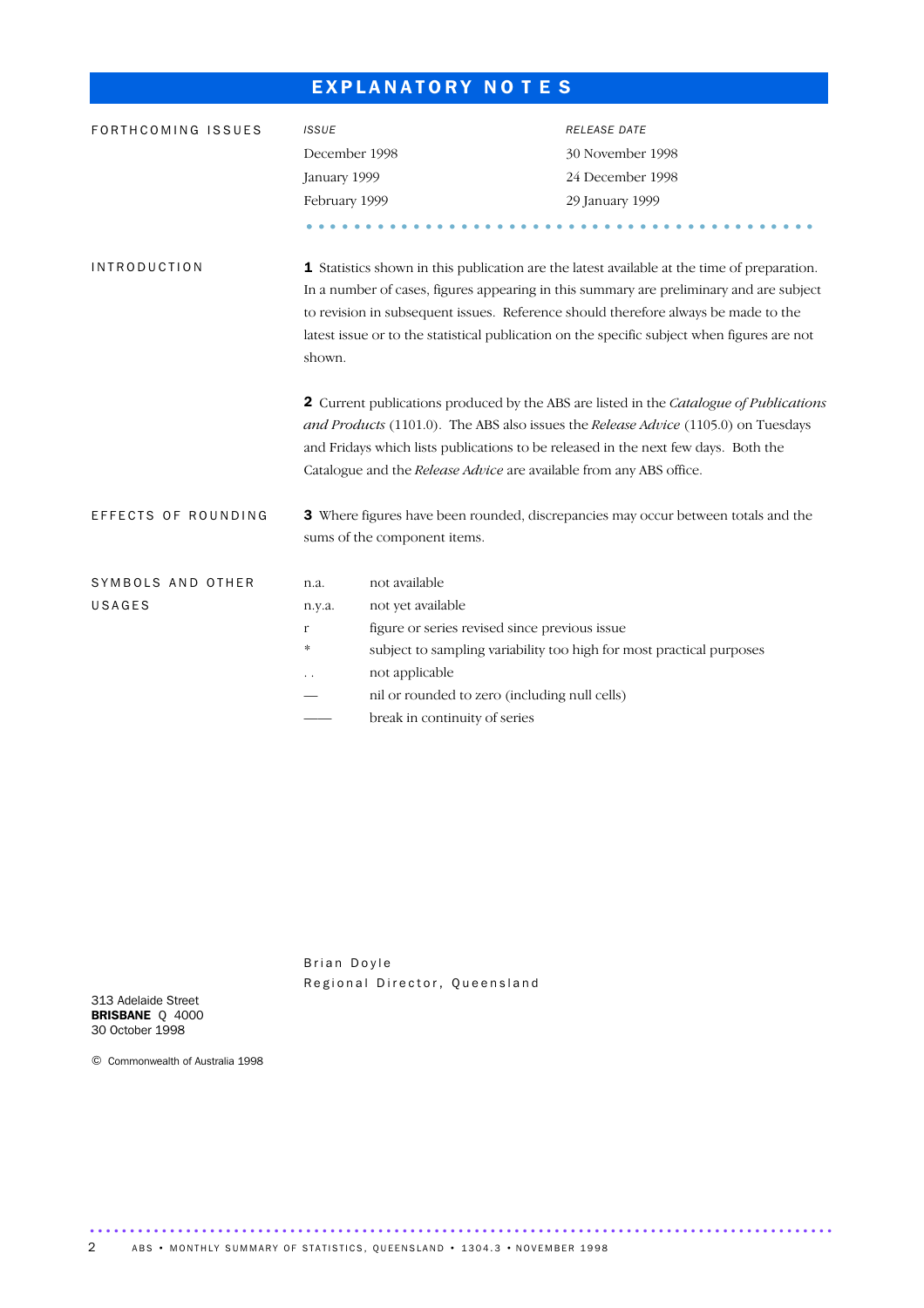## POPULATION, QUEENSLAND

|               |                        |                 |            |               | Increase<br>during period |            | Mean                  |               |
|---------------|------------------------|-----------------|------------|---------------|---------------------------|------------|-----------------------|---------------|
|               | Estimated              | Natural         |            | Net migration |                           |            |                       | population    |
| Period        | resident<br>population | increase<br>(a) | Interstate | Overseas      | Total                     | Number     | Propor-<br>tion $(b)$ | for<br>period |
|               | '000                   | '000            | '000       | '000          | '000                      | '000       | %                     | '000          |
| 1991-92       | 3 0 3 0.0              | 25.8            | 34.1       | 8.3           | 42.3                      | (c) 69.0   | 2.3                   | 2 9 9 5.9     |
| 1992-93       | 3 109.8                | 26.1            | 49.2       | 3.7           | 52.9                      | $(c)$ 79.8 | 2.6                   | 3 0 7 0.5     |
| 1993-94       | 3 187.1                | 26.2            | 44.9       | 5.2           | 50.2                      | $(c)$ 77.3 | 2.5                   | 3 149.9       |
| 1994-95       | 3 2 6 5 . 1            | 26.0            | 40.2       | 10.6          | 50.8                      | $(c)$ 78.0 | 2.4                   | 3 2 2 5 . 1   |
| 1995-96       | 3 3 3 8.7              | 25.3            | 32.6       | 13.1          | 45.7                      | $(c)$ 73.6 | 2.3                   | 3 3 0 3.5     |
| 1996-97       | 3 401.2                | 25.1            | 23.4       | 14.0          | 37.4                      | 62.5       | 1.9                   | 3 3 7 1.8     |
| 1992          | 3 067.3                | 25.9            | 40.4       | 6.3           | 46.7                      | $(c)$ 73.5 | 2.5                   | 3 0 3 1.8     |
| 1993          | 3 148.1                | 26.8            | 48.8       | 4.2           | 53.0                      | (c) 80.8   | 2.6                   | 3 111.1       |
| 1994          | 3 2 2 3 .0             | 25.4            | 41.8       | 6.7           | 48.5                      | $(c)$ 74.9 | 2.4                   | 3 187.7       |
| 1995          | 3 3 0 3.4              | 26.3            | 39.5       | 13.7          | 52.2                      | (c) 80.4   | 2.5                   | 3 2 6 4 . 4   |
| 1996          | 3 3 7 1.4              | 24.5            | 29.4       | 12.9          | 42.2                      | (c) 68.1   | 2.1                   | 3 3 3 8 . 9   |
| 1997          | 3 4 3 0.4              | 25.0            | 20.2       | 13.7          | 33.9                      | 58.9       | 1.7                   | 3 4 0 5.2     |
| 1996-         |                        |                 |            |               |                           |            |                       |               |
| December qtr  | 3 3 7 1.4              | 5.6             | 7.4        | 2.7           | 10.1                      | 15.7       | 0.5                   |               |
| $1997 -$      |                        |                 |            |               |                           |            |                       |               |
| March qtr     | 3 3 8 8.9              | 7.0             | 5.7        | 4.8           | 10.5                      | 17.5       | 0.5                   | $\cdot$ .     |
| June qtr      | 3 401.2                | 6.6             | 3.4        | 2.3           | 5.7                       | 12.3       | 0.4                   | $\cdot$ .     |
| September gtr | 3 4 1 7 . 4            | 6.2             | 4.7        | 5.4           | 10.0                      | 16.2       | 0.5                   | $\cdot$ .     |
| December qtr  | 3 4 3 0.4              | 5.3             | 6.4        | 1.3           | 7.7                       | 12.9       | 0.4                   | $\cdot$ .     |
| 1998-         |                        |                 |            |               |                           |            |                       |               |
| March qtr     | 3 4 5 6.5              | 6.0             | 7.0        | 7.1           | 14.1                      | 20.1       | 0.6                   | $\cdot$ .     |

(a) Excess of births over deaths. (b) The rates represent the increase during the period, expressed as a proportion of the population at the beginning of the period. (c) Discrepancies between the sum of natural increase and net migration figures and the total increase figures are due to inter-censal adjustment.

## ESTIMATED RESIDENT POPULATION (a) AT 30 JUNE

| Period              | 1992      | 1993    | 1994    | 1995      | 1996      | 1997      |
|---------------------|-----------|---------|---------|-----------|-----------|-----------|
|                     | '000      | '000    | 000'    | '000'     | '000      | '000      |
| <b>Brisbane SD</b>  | 1 3 8 8.4 | 1422.8  | 1455.2  | 1 4 8 6.7 | 1 5 2 0.0 | 1548.3    |
| Moreton SD          | 513.5     | 538.9   | 566.0   | 596.0     | 618.2     | 639.0     |
| Wide Bay-Burnett SD | 200.5     | 207.1   | 214.0   | 219.5     | 224.3     | 227.8     |
| Darling Downs SD    | 196.0     | 197.8   | 198.8   | 199.0     | 199.9     | 200.3     |
| South-West SD       | 28.8      | 28.3    | 27.6    | 26.9      | 26.5      | 26.2      |
| Fitzroy SD          | 170.0     | 172.5   | 174.5   | 176.2     | 178.0     | 179.6     |
| Central-West SD     | 13.2      | 13.0    | 12.9    | 12.6      | 12.5      | 12.4      |
| Mackay SD           | 112.0     | 113.4   | 115.1   | 117.3     | 120.3     | 122.6     |
| Northern SD         | 184.0     | 186.5   | 188.3   | 190.3     | 192.2     | 193.5     |
| Far North SD        | 185.8     | 192.0   | 197.8   | 204.5     | 210.8     | 215.5     |
| North-West SD       | 37.9      | 37.4    | 36.8    | 36.1      | 35.9      | 35.9      |
| Queensland (b)      | 3 0 3 0.0 | 3 109.8 | 3 187.1 | 3 2 6 5 1 | 3 3 3 8.7 | 3 4 0 1.2 |

(a) Estimates use 1996 boundaries (ASGC 2.6) and are based on 1996 Census results. (b) Including off-shore and migratory.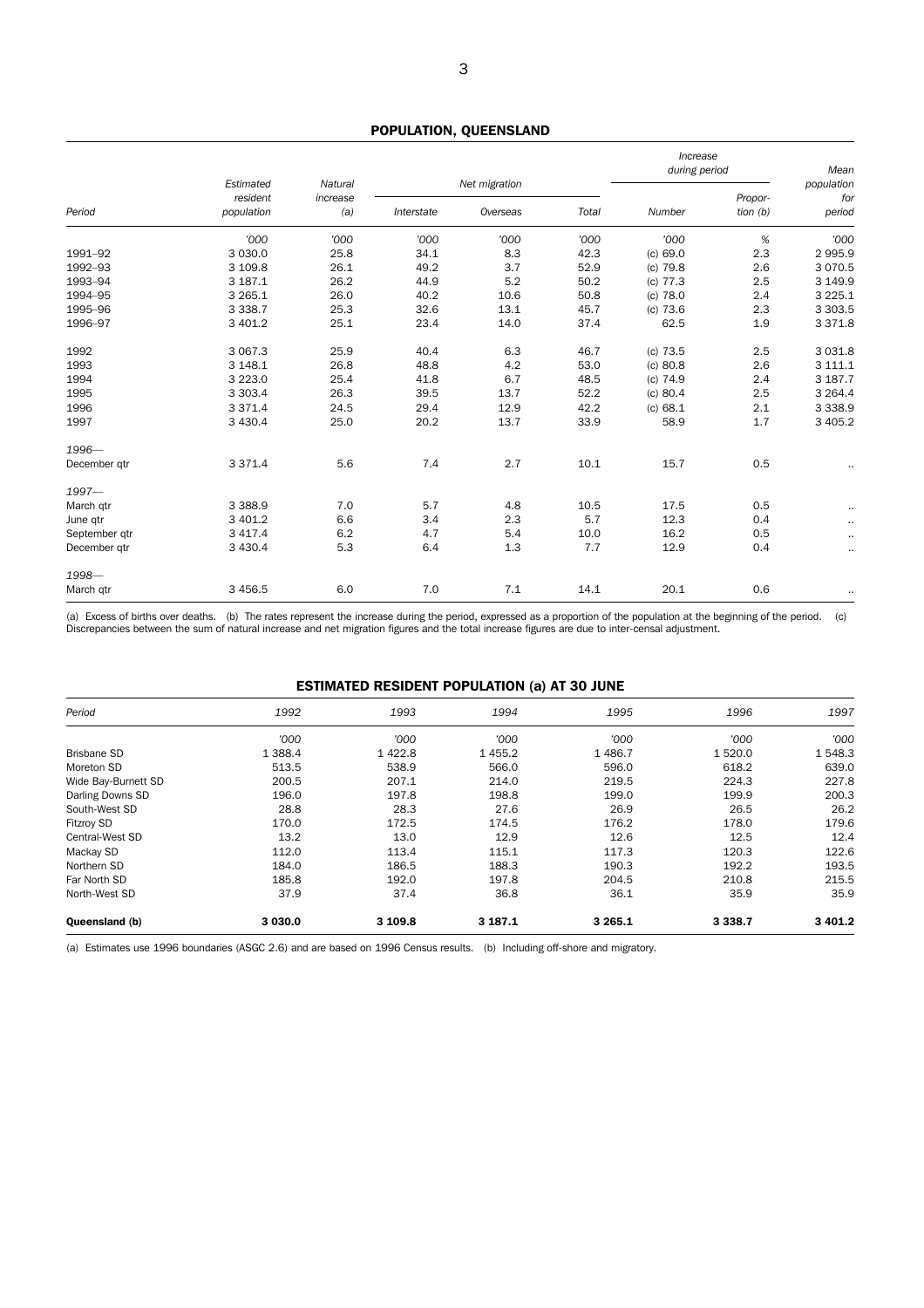## VITAL STATISTICS, QUEENSLAND

|               |               |          |           |                         | Annual rate (b)      |               |                  |                            |
|---------------|---------------|----------|-----------|-------------------------|----------------------|---------------|------------------|----------------------------|
| Period        | <b>Births</b> | Deaths   | Marriages | Infant<br>deaths<br>(a) | <b>Births</b><br>(c) | Deaths<br>(c) | Marriages<br>(c) | Infant<br>mortality<br>(d) |
| 1992-93       | 46 285        | 20 260   | 20 4 28   | 340                     | 14.9                 | 6.5           | 6.6              | 7.3                        |
| 1993-94       | 46 623        | 20 610   | 20 997    | 300                     | 14.6                 | 6.5           | 6.6              | 6.4                        |
| 1994-95       | 46 731        | 21 3 64  | 20 4 25   | 309                     | 14.3                 | 6.5           | 6.3              | 6.6                        |
| 1995-96       | 47 356        | 21 4 8 5 | 20876     | 295                     | 14.2                 | 6.4           | 6.3              | 6.2                        |
| 1996-97       | 47 009        | 21 983   | 20 822    | 280                     | 13.8                 | 6.5           | 6.1              | 6.0                        |
| 1997-98       | 47 044        | 22 499   | 21 246    | 303                     | n.y.a.               | n.y.a.        | n.y.a.           | 6.4                        |
| $1997 -$      |               |          |           |                         |                      |               |                  |                            |
| March qtr     | 12 0 9 9      | 5 1 6 4  | 4 3 8 5   | 80                      | 14.3                 | 6.1           | 5.2              | 6.6                        |
| June qtr      | 11872         | 5 3 0 3  | 5371      | 57                      | 14.0                 | 6.2           | 6.3              | 4.8                        |
| September qtr | 12 571        | 6335     | 5 2 4 9   | 71                      | 14.7                 | 7.4           | 6.1              | 5.6                        |
| December gtr  | 10 4 23       | 5 1 4 3  | 5863      | 64                      | 12.2                 | 6.0           | 6.8              | 6.1                        |
| 1998-         |               |          |           |                         |                      |               |                  |                            |
| March gtr     | 11 766        | 5692     | 4812      | 93                      | n.y.a.               | n.y.a.        | n.y.a.           | 7.9                        |
| June qtr      | 12 2 84       | 5 3 2 9  | 5 3 2 2   | 75                      | n.y.a.               | n.y.a.        | n.y.a.           | 6.1                        |
| 1998-         |               |          |           |                         |                      |               |                  |                            |
| February      | 3 5 4 5       | 1659     | 1 1 7 7   | 30                      | ٠.                   | $\sim$        | $\cdots$         | 8.5                        |
| March         | 3879          | 1721     | 1863      | 26                      | $\cdot$ .            | $\cdots$      | $\cdots$         | 6.7                        |
| April         | 4 0 9 3       | 1782     | 2 1 3 0   | 20                      | $\cdot$ .            |               | $\cdots$         | 4.9                        |
| May           | 4 1 0 8       | 1657     | 1678      | 28                      | $\cdot$ .            | $\sim$ $\sim$ | $\cdots$         | 6.8                        |
| June          | 4 0 8 3       | 1890     | 1514      | 27                      | ٠.                   | $\cdots$      | $\cdots$         | 6.6                        |
| July          | 4 2 7 9       | 2086     | 1375      | 26                      | $\bullet$ $\bullet$  |               | $\cdots$         | 6.1                        |

(a) Deaths of children aged under 1 year. (b) For quarterly periods, an equivalent annual rate for each quarter. (c) Per 1,000 mean estimated resident population. (d) Infant deaths per 1,000 live births.

## OVERSEAS ARRIVALS AND DEPARTURES, QUEENSLAND

|                         |           |           | 1998     |         |         |          |         |         |
|-------------------------|-----------|-----------|----------|---------|---------|----------|---------|---------|
| Particulars             | 1996      | 1997      | February | March   | April   | May      | June    | July    |
| Arrivals                |           |           |          |         |         |          |         |         |
| Permanent and long-term | 39 658    | 42 467    | 4956     | 3011    | 3 1 1 6 | 2 708    | 3 4 0 5 | 4 3 5 3 |
| Total permanent         | 14 565    | 14 7 7 8  | 1 1 7 7  | 1 2 8 6 | 1 2 4 8 | 1 1 3 5  | 1416    | 1357    |
| Residents long-term     | 12 7 12   | 13 536    | 869      | 1 0 2 0 | 986     | 869      | 1 1 6 6 | 897     |
| Visitors long-term      | 12 3 8 1  | 14 153    | 2910     | 705     | 882     | 704      | 823     | 2099    |
| Residents short-term    | 408 143   | 431 541   | 32 270   | 33 467  | 33 505  | 33 092   | 37 0 25 | 39 885  |
| Visitors short-term     | 1 279 706 | 1 328 684 | 87 660   | 90 624  | 100 919 | 90 830   | 108 745 | 117 252 |
| <b>All arrivals</b>     | 1727508   | 1902692   | 124 885  | 127 102 | 137 540 | 126 629  | 149 175 | 161 490 |
| Departures              |           |           |          |         |         |          |         |         |
| Permanent and long-term | 26 231    | 28 880    | 2 3 1 8  | 2469    | 2441    | 2 3 3 1  | 2815    | 2 2 3 8 |
| Residents long-term     | 12 169    | 13 139    | 1 1 8 2  | 1 1 9 9 | 1 1 4 5 | 1 1 4 9  | 1 0 2 3 | 1 0 3 7 |
| Visitors long-term      | 8 1 5 3   | 9 5 2 1   | 648      | 733     | 718     | 647      | 1 1 3 4 | 766     |
| Former and other        | 5909      | 6 2 2 0   | 488      | 537     | 578     | 535      | 658     | 435     |
| Former settlers         | 2821      | 2892      | 227      | 272     | 254     | 258      | 302     | 95      |
| Other residents         | 3 0 8 8   | 3 3 2 8   | 261      | 265     | 324     | 277      | 356     | 340     |
| Residents short-term    | 409 200   | 435 804   | 32 125   | 35 585  | 36816   | 38 7 7 0 | 42 249  | 31 4 38 |
| Visitors short-term     | 1 197 700 | 1 247 231 | 86 233   | 85 874  | 97 128  | 88 127   | 98 1 23 | 105 108 |
| All departures          | 1633131   | 1711915   | 120 676  | 123 928 | 136 395 | 129 228  | 143 187 | 138 785 |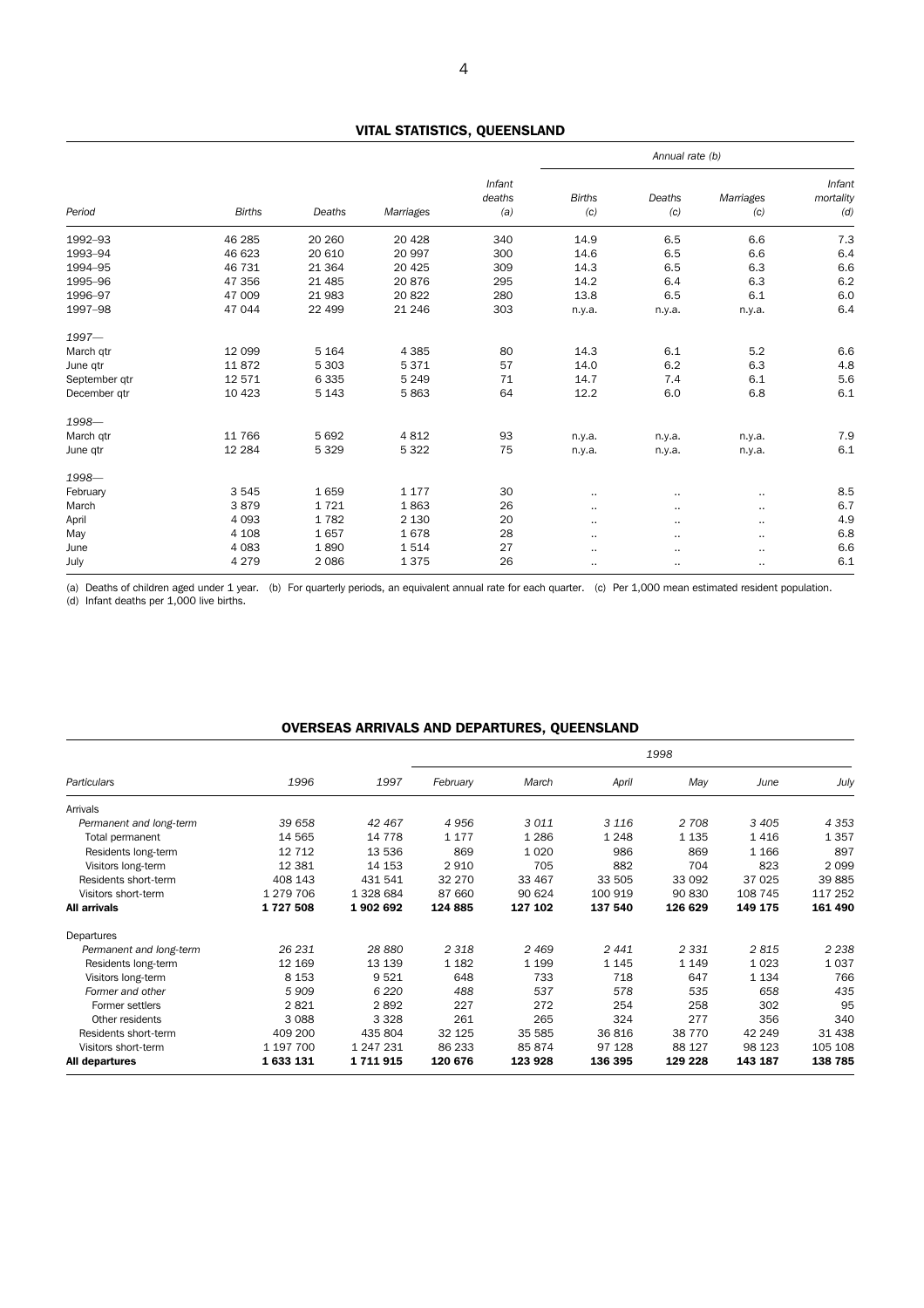|                  |                | Unemployed<br>Total labour force |                | Employed       |                      |                  |                       |                           |                              |  | Civilian<br>population |
|------------------|----------------|----------------------------------|----------------|----------------|----------------------|------------------|-----------------------|---------------------------|------------------------------|--|------------------------|
|                  | Full-time      | Part-time                        | Total          | Number         | Unemployment<br>rate | Number           | Participation<br>rate | Not in<br>labour<br>force | aged 15<br>years<br>and over |  |                        |
| Month            | '000           | '000                             | '000           | '000           | $\%$                 | '000             | $\%$                  | '000                      | '000                         |  |                        |
|                  |                |                                  |                | <b>MALES</b>   |                      |                  |                       |                           |                              |  |                        |
| $1997 -$         |                |                                  |                |                |                      |                  |                       |                           |                              |  |                        |
| July             | 790.7          | 103.7                            | 894.4          | 88.8           | 9.0                  | 983.2            | 74.1                  | 343.0                     | 1 3 2 6 . 2                  |  |                        |
| August           | 772.4          | 110.4                            | 882.9          | 93.7           | 9.6                  | 976.6            | 73.5                  | 351.6                     | 1 3 28.2                     |  |                        |
| September        | 781.3          | 113.0                            | 894.3          | 90.1           | 9.1                  | 984.3            | 74.0                  | 346.0                     | 1 3 3 0 . 3                  |  |                        |
| October          | 787.1          | 117.9                            | 905.0          | 88.0           | 8.9                  | 993.0            | 74.5                  | 339.8                     | 1 3 3 2.8                    |  |                        |
| November         | 781.5          | 112.2                            | 893.8          | 91.4           | 9.3                  | 985.2            | 73.8                  | 350.2                     | 1 3 3 5 . 4                  |  |                        |
| December         | 795.7          | 114.8                            | 910.6          | 92.5           | 9.2                  | 1 003.1          | 75.0                  | 334.9                     | 1 3 3 8 . 0                  |  |                        |
| 1998-            |                |                                  |                |                |                      |                  |                       |                           |                              |  |                        |
| January          | 792.6          | 108.5                            | 901.2          | 99.2           | 9.9                  | 1 000.4          | 74.6                  | 339.7                     | 1 340.1                      |  |                        |
| February         | 792.1          | 113.1                            | 905.2          | 101.4          | 10.1                 | 1 006.6          | 75.0                  | 335.7                     | 1 3 4 2.3                    |  |                        |
| March            | 789.0          | 116.5                            | 905.5          | 92.4           | 9.3                  | 997.9            | 74.2                  | 346.6                     | 1 3 4 4.4                    |  |                        |
| April            | 793.1          | 109.9                            | 903.0          | 88.6           | 8.9                  | 991.6            | 73.6                  | 355.0                     | 1 346.6                      |  |                        |
| May              | 783.1          | 120.2                            | 903.2          | 87.1           | 8.8                  | 990.3            | 73.4                  | 358.6                     | 1 3 4 8.8                    |  |                        |
| June<br>July     | 791.2<br>799.6 | 121.7<br>111.3                   | 912.9<br>911.0 | 86.9<br>91.6   | 8.7<br>9.1           | 999.8<br>1 002.6 | 74.0<br>74.1          | 351.3<br>350.4            | 1 3 5 1 . 1<br>1 3 5 3 . 0   |  |                        |
| August           | 791.0          | 113.5                            | 904.5          | 89.6           | 9.0                  | 994.1            | 73.4                  | 360.8                     | 1 3 5 4 . 9                  |  |                        |
| September        | 801.8          | 123.5                            | 925.3          | 93.3           | 9.2                  | 1 0 18.7         | 75.1                  | 338.1                     | 1 3 5 6.8                    |  |                        |
|                  |                |                                  |                | <b>FEMALES</b> |                      |                  |                       |                           |                              |  |                        |
|                  |                |                                  |                |                |                      |                  |                       |                           |                              |  |                        |
| $1997 -$<br>July | 382.0          | 300.6                            | 682.6          | 61.2           | 8.2                  | 743.8            | 55.1                  | 607.0                     | 1 350.8                      |  |                        |
| August           | 379.9          | 292.2                            | 672.1          | 67.1           | 9.1                  | 739.2            | 54.6                  | 613.7                     | 1 3 5 2.9                    |  |                        |
| September        | 382.9          | 312.2                            | 695.1          | 67.4           | 8.8                  | 762.5            | 56.3                  | 592.6                     | 1 3 5 5.1                    |  |                        |
| October          | 382.5          | 312.1                            | 694.6          | 62.6           | 8.3                  | 757.3            | 55.8                  | 600.3                     | 1 3 5 7 . 6                  |  |                        |
| November         | 386.2          | 310.9                            | 697.1          | 64.4           | 8.5                  | 761.5            | 56.0                  | 598.6                     | 1 360.1                      |  |                        |
| December         | 404.5          | 292.2                            | 696.6          | 63.8           | 8.4                  | 760.4            | 55.8                  | 602.3                     | 1 3 6 2.7                    |  |                        |
| 1998-            |                |                                  |                |                |                      |                  |                       |                           |                              |  |                        |
| January          | 386.6          | 283.9                            | 670.5          | 66.0           | 9.0                  | 736.5            | 54.0                  | 628.2                     | 1 3 6 4 . 7                  |  |                        |
| February         | 390.6          | 307.6                            | 698.2          | 75.0           | 9.7                  | 773.2            | 56.6                  | 593.5                     | 1 366.7                      |  |                        |
| March            | 382.3          | 314.0                            | 696.2          | 65.1           | 8.6                  | 761.3            | 55.6                  | 607.4                     | 1 3 68.7                     |  |                        |
| April            | 390.7          | 314.1                            | 704.8          | 64.9           | 8.4                  | 769.7            | 56.1                  | 601.2                     | 1 370.8                      |  |                        |
| May              | 387.9          | 318.3                            | 706.2          | 60.2           | 7.9                  | 766.4            | 55.8                  | 606.5                     | 1 373.0                      |  |                        |
| June             | 388.2          | 320.5                            | 708.7          | 65.2           | 8.4                  | 774.0            | 56.3                  | 601.2                     | 1 375.1                      |  |                        |
| July             | 391.9          | 312.9                            | 704.8          | 59.5           | 7.8                  | 764.4            | 55.5                  | 612.6                     | 1 377.0                      |  |                        |
| August           | 381.0          | 318.2                            | 699.2          | 57.9           | 7.7                  | 757.1            | 54.9                  | 621.7                     | 1 3 7 8.8                    |  |                        |
| September        | 391.2          | 316.2                            | 707.4          | 63.8           | 8.3                  | 771.2            | 55.9                  | 609.5                     | 1 380.7                      |  |                        |
|                  |                |                                  |                | <b>PERSONS</b> |                      |                  |                       |                           |                              |  |                        |
| $1997 -$         |                |                                  |                |                |                      |                  |                       |                           |                              |  |                        |
| July             | 1 172.7        | 404.3                            | 1577.0         | 150.0          | 8.7                  | 1727.0           | 64.5                  | 950.0                     | 2676.9                       |  |                        |
| August           | 1 1 5 2 . 3    | 402.7                            | 1 555.0        | 160.8          | 9.4                  | 1 7 1 5.8        | 64.0                  | 965.4                     | 2 681.1                      |  |                        |
| September        | 1 164.2        | 425.2                            | 1 589.4        | 157.4          | 9.0                  | 1746.8           | 65.0                  | 938.6                     | 2 685.3                      |  |                        |
| October          | 1 169.6        | 430.0                            | 1599.6         | 150.6          | 8.6                  | 1750.3           | 65.1                  | 940.1                     | 2 690.4                      |  |                        |
| November         | 1 167.7        | 423.1                            | 1 590.8        | 155.9          | 8.9                  | 1746.7           | 64.8                  | 948.8                     | 2 695.5                      |  |                        |
| December         | 1 200.2        | 407.0                            | 1607.2         | 156.3          | 8.9                  | 1763.5           | 65.3                  | 937.1                     | 2 700.6                      |  |                        |
| 1998-            |                |                                  |                |                |                      |                  |                       |                           |                              |  |                        |
| January          | 1 179.2        | 392.4                            | 1571.6         | 165.2          | 9.5                  | 1736.9           | 64.2                  | 967.9                     | 2 704.8                      |  |                        |
| February         | 1 182.7        | 420.7                            | 1 603.4        | 176.5          | 9.9                  | 1779.8           | 65.7                  | 929.1                     | 2 709.0                      |  |                        |
| March            | 1 171.2        | 430.5                            | 1 601.7        | 157.5          | 9.0                  | 1759.2           | 64.8                  | 953.9                     | 2 7 1 3 . 1                  |  |                        |
| April            | 1 183.8        | 424.0                            | 1 607.8        | 153.5          | 8.7                  | 1761.3           | 64.8                  | 956.2                     | 2 7 1 7 .5                   |  |                        |
| May              | 1 170.9        | 438.5                            | 1 609.4        | 147.3          | 8.4                  | 1756.7           | 64.5                  | 965.1                     | 2 7 2 1.8                    |  |                        |
| June             | 1 179.4        | 442.2                            | 1621.6         | 152.2          | 8.6                  | 1773.7           | 65.1                  | 952.5                     | 2 7 2 6.2                    |  |                        |
| July             | 1 191.5        | 424.3                            | 1615.8         | 151.2          | 8.6                  | 1767.0           | 64.7                  | 963.0                     | 2 7 2 9.9                    |  |                        |
| August           | 1 172.1        | 431.7                            | 1 603.7        | 147.5          | 8.4                  | 1751.2           | 64.1                  | 982.5                     | 2 733.7                      |  |                        |
| September        | 1 193.0        | 439.7                            | 1632.7         | 157.1          | 8.8                  | 1789.8           | 65.4                  | 947.6                     | 2 7 3 7 .5                   |  |                        |

## LABOUR FORCE STATUS OF THE CIVILIAN POPULATION AGED 15 YEARS AND OVER (a), QUEENSLAND

(a) See the Explanatory Notes in the ABS publication *Labour Force* (6203.0). Estimates are based on 1996 Population Census benchmarks.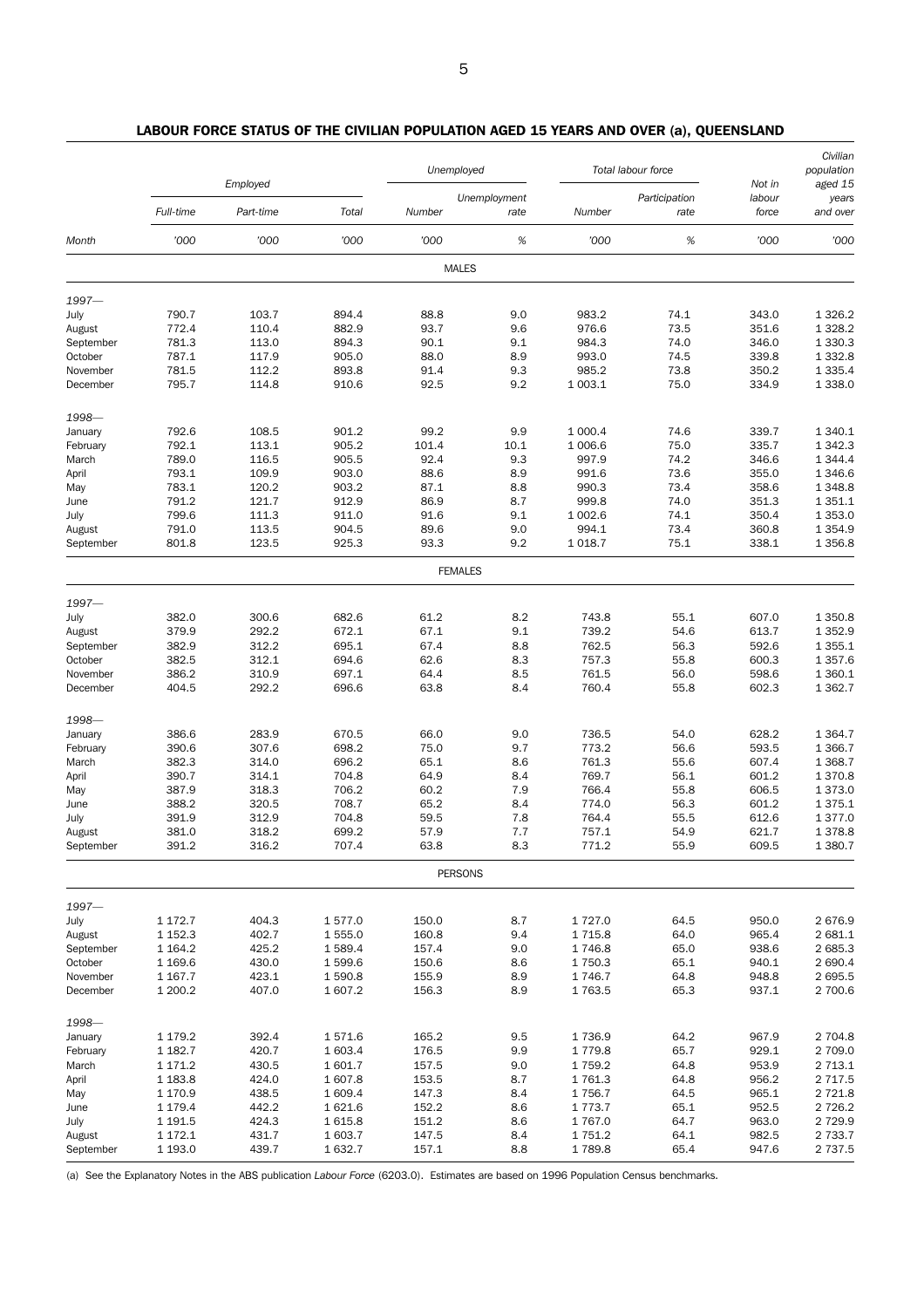|           |             | Employed persons |                                   |                       |                 |                      |                       |
|-----------|-------------|------------------|-----------------------------------|-----------------------|-----------------|----------------------|-----------------------|
|           | Full-time   | Part-time        | Total                             | Unemployed<br>persons | Labour<br>force | Unemployment<br>rate | Participation<br>rate |
| Month     | '000        | '000             | '000                              | '000                  | '000            | %                    | %                     |
|           |             |                  | SEASONALLY ADJUSTED ESTIMATES (a) |                       |                 |                      |                       |
| $1997 -$  |             |                  |                                   |                       |                 |                      |                       |
| August    | 1 1 58.8    | 408.0            | 1566.8                            | 166.0                 | 1732.8          | 9.6                  | 64.6                  |
| September | 1 1 5 5.3   | 415.1            | 1570.4                            | 163.0                 | 1 7 3 3.4       | 9.4                  | 64.6                  |
| October   | 1 1 6 3 . 9 | 428.2            | 1592.1                            | 161.2                 | 1753.2          | 9.2                  | 65.2                  |
| November  | 1 1 6 7 . 1 | 418.5            | 1585.6                            | 162.8                 | 1 748.4         | 9.3                  | 64.9                  |
| December  | 1 180.9     | 406.9            | 1587.8                            | 159.0                 | 1746.8          | 9.1                  | 64.7                  |
| 1998-     |             |                  |                                   |                       |                 |                      |                       |
| January   | 1 180.6     | 420.7            | 1 601.3                           | 154.2                 | 1755.4          | 8.8                  | 64.9                  |
| February  | 1 1 8 4 . 8 | 426.3            | 1611.1                            | 158.3                 | 1769.5          | 8.9                  | 65.3                  |
| March     | 1 182.9     | 424.0            | 1 606.9                           | 146.4                 | 1 7 5 3.2       | 8.3                  | 64.6                  |
| April     | 1 196.7     | 415.8            | 1612.5                            | 149.9                 | 1 7 6 2.4       | 8.5                  | 64.9                  |
| May       | 1 177.6     | 438.5            | 1616.1                            | 147.6                 | 1763.6          | 8.4                  | 64.8                  |
| June      | 1 1 7 8.5   | 436.5            | 1615.0                            | 157.3                 | 1 7 7 2.4       | 8.9                  | 65.0                  |
| July      | 1 186.9     | 421.0            | 1607.9                            | 161.8                 | 1769.8          | 9.1                  | 64.8                  |
| August    | 1 1 7 8 . 4 | 437.8            | 1616.2                            | 152.1                 | 1 768.2         | 8.6                  | 64.7                  |
| September | 1 183.7     | 429.5            | 1 613.2                           | 162.8                 | 1776.0          | 9.2                  | 64.9                  |
|           |             |                  | TREND ESTIMATES (a)               |                       |                 |                      |                       |
| 1997-     |             |                  |                                   |                       |                 |                      |                       |
| August    | 1 1 5 6 . 7 | 413.9            | 1570.6                            | 162.0                 | 1 7 3 2.7       | 9.4                  | 64.6                  |
| September | 1 1 6 1 . 1 | 415.3            | 1576.4                            | 162.3                 | 1 7 3 8.7       | 9.3                  | 64.7                  |
| October   | 1 1 6 5 . 5 | 416.5            | 1582.0                            | 162.2                 | 1 744.3         | 9.3                  | 64.8                  |
| November  | 1 170.5     | 417.5            | 1588.0                            | 161.1                 | 1749.1          | 9.2                  | 64.9                  |
| December  | 1 1 7 5.8   | 418.3            | 1594.1                            | 158.8                 | 1752.9          | 9.1                  | 64.9                  |
| 1998-     |             |                  |                                   |                       |                 |                      |                       |
| January   | 1 180.6     | 419.6            | 1 600.2                           | 155.7                 | 1 7 5 5.9       | 8.9                  | 64.9                  |
| February  | 1 1 8 4 . 4 | 421.1            | 1 605.5                           | 153.1                 | 1 758.6         | 8.7                  | 64.9                  |
| March     | 1 1 8 5 . 9 | 423.5            | 1 609.5                           | 151.3                 | 1760.8          | 8.6                  | 64.9                  |
| April     | 1 1 8 5 .5  | 426.6            | 1612.1                            | 151.0                 | 1 763.1         | 8.6                  | 64.9                  |
| May       | 1 1 8 4 . 3 | 429.0            | 1 613.3                           | 152.1                 | 1 7 6 5.4       | 8.6                  | 64.9                  |
| June      | 1 1 8 3 . 1 | 430.4            | 1613.5                            | 154.0                 | 1767.5          | 8.7                  | 64.8                  |
| July      | 1 182.2     | 431.4            | 1613.6                            | 156.1                 | 1769.7          | 8.8                  | 64.8                  |
| August    | 1 1 8 1.6   | 432.0            | 1613.6                            | 158.1                 | 1 771.7         | 8.9                  | 64.8                  |
| September | 1 1 8 1 . 2 | 432.7            | 1 613.9                           | 160.2                 | 1 7 7 4 . 1     | 9.0                  | 64.8                  |

CIVILIAN LABOUR FORCE (a), QUEENSLAND

(a) See the Explanatory Notes in the ABS publication *Labour Force* (6203.0). Estimates are based on 1996 Population Census benchmarks.

#### WAGE AND SALARY EARNERS, QUEENSLAND ('000)

|          | Private    |              | All employed<br>wage and salary |       |       |             |
|----------|------------|--------------|---------------------------------|-------|-------|-------------|
| Month    | sector (a) | Commonwealth | State                           | Local | Total | earners     |
| $1995 -$ |            |              |                                 |       |       |             |
| May      | 860.8      | 45.6         | 194.7                           | 34.1  | 274.4 | 1 1 3 5 . 3 |
| August   | 864.1      | 44.1         | 198.5                           | 33.7  | 276.3 | 1 140.4     |
| November | 909.4      | 45.1         | 191.3                           | 33.4  | 269.8 | 1 179.3     |
| 1996-    |            |              |                                 |       |       |             |
| February | 896.1      | 45.8         | 188.9                           | 34.9  | 269.5 | 1 1 65.6    |
| May      | 897.9      | 45.3         | 206.5                           | 34.8  | 286.6 | 1 1 8 4 .5  |
| August   | 884.3      | 39.8         | 208.1                           | 34.7  | 282.6 | 1 1 66.8    |
| November | 891.7      | 39.3         | 208.1                           | 36.5  | 283.9 | 1 175.6     |
| $1997 -$ |            |              |                                 |       |       |             |
| February | 872.7      | 38.8         | 203.4                           | 36.5  | 278.8 | 1 1 5 1 . 4 |
| May      | 884.2      | 37.2         | 209.2                           | 38.8  | 285.1 | 1 1 6 9 . 3 |
| August   | 900.8      | 37.3         | 211.7                           | 37.5  | 286.4 | 1 1 8 7 . 2 |
| November | 898.0      | 35.2         | 213.2                           | 36.4  | 284.9 | 1 1 8 2.9   |
| 1998-    |            |              |                                 |       |       |             |
| February | 898.6      | 34.3         | 207.2                           | 35.8  | 277.3 | 1 175.9     |
| May      | 925.9      | 34.1         | 211.4                           | 35.7  | 281.2 | 1 207.1     |

(a) Estimates are based on a sample survey and subject to sampling variability. See the Explanatory Notes in the publication *Wage and Salary Earners, Australia* (6248.0).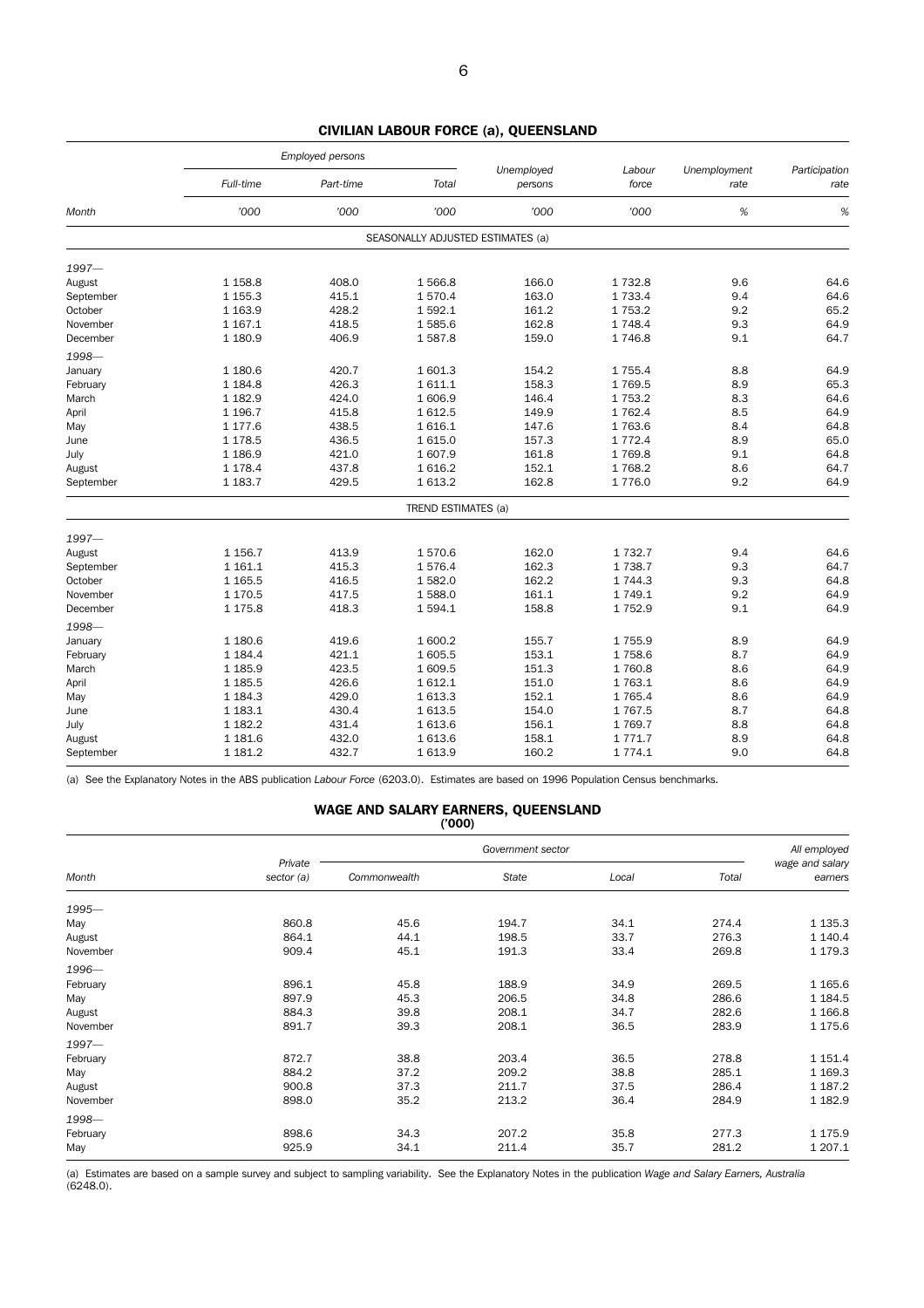|           | Number of persons unemployed for     |                           |                            |                             |                             |                        |       |                    |  |
|-----------|--------------------------------------|---------------------------|----------------------------|-----------------------------|-----------------------------|------------------------|-------|--------------------|--|
| Period    | Less than<br>$\overline{4}$<br>weeks | 4 and<br>under 8<br>weeks | 8 and<br>under 13<br>weeks | 13 and<br>under 26<br>weeks | 26 and<br>under 52<br>weeks | 52 weeks<br>or<br>more | Total | Median<br>duration |  |
|           | '000                                 | '000                      | '000                       | '000                        | '000                        | '000                   | '000  | weeks              |  |
| $June-$   |                                      |                           |                            |                             |                             |                        |       |                    |  |
| 1993      | 23.4                                 | 15.4                      | 11.5                       | 28.6                        | 32.5                        | 45.2                   | 156.7 | 24                 |  |
| 1994      | 22.6                                 | 14.9                      | 11.2                       | 28.6                        | 25.2                        | 41.0                   | 143.5 | 22                 |  |
| 1995      | 23.2                                 | 17.6                      | 11.4                       | 31.7                        | 26.1                        | 34.8                   | 144.9 | 21                 |  |
| 1996      | 31.3                                 | 18.4                      | 13.4                       | 28.7                        | 26.2                        | 37.0                   | 155.0 | 18                 |  |
| 1997      | 24.9                                 | 12.2                      | 18.0                       | 31.7                        | 26.3                        | 36.5                   | 149.5 | 21                 |  |
| 1998      | 24.4                                 | 17.7                      | 12.8                       | 33.3                        | 23.8                        | 40.1                   | 152.2 | 22                 |  |
| $1997 -$  |                                      |                           |                            |                             |                             |                        |       |                    |  |
| July      | 23.6                                 | 16.5                      | 11.2                       | 25.9                        | 32.8                        | 39.9                   | 150.0 | 23                 |  |
| August    | 28.8                                 | 20.1                      | 14.4                       | 22.1                        | 34.2                        | 41.2                   | 160.8 | 21                 |  |
| September | 24.3                                 | 12.4                      | 18.3                       | 20.4                        | 35.7                        | 46.4                   | 157.4 | 26                 |  |
| October   | 24.9                                 | 16.4                      | 12.4                       | 24.2                        | 29.8                        | 43.0                   | 150.6 | 21                 |  |
| November  | 27.2                                 | 19.2                      | 13.1                       | 20.6                        | 27.9                        | 47.9                   | 155.9 | 21                 |  |
| December  | 33.7                                 | 17.9                      | 12.9                       | 22.1                        | 24.2                        | 45.5                   | 156.3 | 19                 |  |
| 1998-     |                                      |                           |                            |                             |                             |                        |       |                    |  |
| January   | 32.4                                 | 28.5                      | 20.6                       | 20.5                        | 19.9                        | 43.3                   | 165.2 | 12                 |  |
| February  | 32.9                                 | 26.9                      | 24.7                       | 23.6                        | 20.8                        | 47.6                   | 176.5 | 13                 |  |
| March     | 26.2                                 | 24.5                      | 19.9                       | 24.2                        | 20.0                        | 42.8                   | 157.5 | 15                 |  |
| April     | 25.0                                 | 16.6                      | 20.0                       | 30.7                        | 20.4                        | 40.7                   | 153.5 | 16                 |  |
| May       | 24.5                                 | 13.9                      | 13.0                       | 29.7                        | 22.1                        | 44.2                   | 147.3 | 20                 |  |
| June      | 24.4                                 | 17.7                      | 12.8                       | 33.3                        | 23.8                        | 40.1                   | 152.2 | 22                 |  |
| July      | 26.2                                 | 13.7                      | 14.0                       | 22.5                        | 29.3                        | 45.4                   | 151.2 | 25                 |  |
| August    | 26.8                                 | 15.4                      | 13.4                       | 20.7                        | 30.9                        | 40.3                   | 147.5 | 23                 |  |
| September | 27.1                                 | 17.6                      | 16.7                       | 23.3                        | 28.0                        | 44.5                   | 157.1 | 21                 |  |

(a) Period from the time the person began looking for work or was stood down, to the end of survey week. (b) See the Explanatory Notes in the ABS publication *Labour Force* (6203.0). Estimates are based on 1996 Population Census benchmarks.

### JOB VACANCIES AND OVERTIME, QUEENSLAND

|          |         | Number of job vacancies |         |                           | Average weekly overtime | Proportion of<br>employees in<br>the survey |                     |
|----------|---------|-------------------------|---------|---------------------------|-------------------------|---------------------------------------------|---------------------|
| Month    | Sector  |                         |         |                           | hours per employee      |                                             |                     |
|          | Private | Government              | Total   | Job vacancy<br>rate $(a)$ | In the survey           | Working<br>overtime                         | working<br>overtime |
|          | '000    | '000                    | '000    | %                         | No.                     | No.                                         | %                   |
| $1997 -$ |         |                         |         |                           |                         |                                             |                     |
| May      | 10.2    | 2.0                     | 12.1    | 1.0                       | 0.94                    | 5.84                                        | 16.10               |
| August   | $*14.5$ | 2.2                     | 16.7    | 1.4                       | 0.88                    | 5.70                                        | 15.48               |
| November | $*13.7$ | 1.9                     | $*15.7$ | $*1.2$                    | 0.96                    | 6.03                                        | 15.98               |
| 1998-    |         |                         |         |                           |                         |                                             |                     |
| February | $*12.4$ | 1.6                     | 14.0    | 1.1                       | 0.83                    | 5.93                                        | 13.94               |
| May      | $*14.0$ | 1.5                     | $*15.4$ | 1.2                       | 1.00                    | 6.35                                        | 15.81               |
| August   | $*14.0$ | 1.7                     | 15.7    | 1.3                       | 1.02                    | 5.87                                        | 17.44               |

(a) The number of job vacancies as a proportion of the number of employees plus vacancies.

### WAGE AND SALARY EARNERS BY INDUSTRY DIVISION, QUEENSLAND

('000)

|                                |             |          | 1998        |             |             |         |
|--------------------------------|-------------|----------|-------------|-------------|-------------|---------|
| ANZSIC industry division       | February    | May      | August      | November    | February    | May     |
| Manufacturing                  | 124.6       | 130.2    | 136.6       | 138.7       | 143.3       | 138.0   |
| Construction                   | 67.4        | 71.1     | 63.2        | 59.6        | 66.0        | 69.9    |
| Wholesale trade                | 72.3        | 79.7     | 81.6        | 77.2        | 70.9        | 90.5    |
| Retail trade                   | 189.4       | 184.1    | 190.5       | 179.3       | 187.7       | 190.9   |
| Transport and storage          | 56.6        | 54.9     | 52.5        | 52.0        | 48.2        | 51.8    |
| Property and business services | 90.6        | 87.3     | 93.7        | 96.8        | 99.7        | 98.0    |
| Health and community services  | 131.0       | 135.9    | 136.4       | 134.7       | 132.9       | 131.3   |
| Other (a)                      | 419.5       | 426.1    | 432.7       | 444.4       | 427.3       | 436.5   |
| <b>Total</b>                   | 1 1 5 1 . 4 | 1 1 69.3 | 1 1 8 7 . 2 | 1 1 8 2 . 9 | 1 1 7 5 . 9 | 1 207.1 |

(a) Including employees of government agencies classified to Agriculture, forestry and fishing.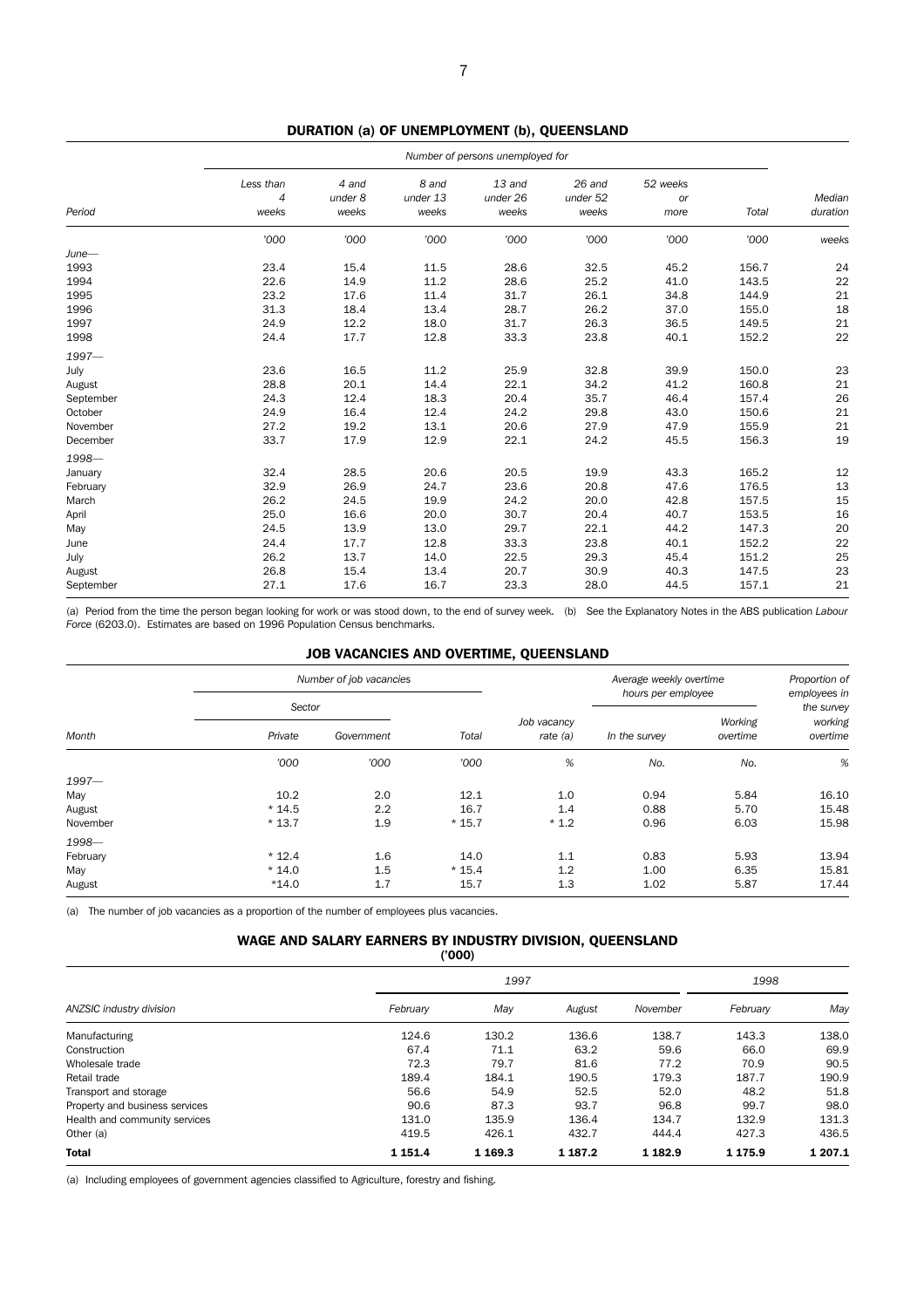|           | Number of disputes     |                | Employees involved    |           |                   |
|-----------|------------------------|----------------|-----------------------|-----------|-------------------|
| Period    | Commenced in<br>period | Total (a)      | Newly<br>involved (b) | Total (a) | Working days lost |
|           | No.                    | No.            | '000                  | '000      | '000              |
| 1992-93   | 123                    | 124            | 65.4                  | 65.5      | 80.8              |
| 1993-94   | 110                    | 114            | 56.2                  | 59.4      | 147.8             |
| 1994-95   | 164                    | 164            | 67.4                  | 67.4      | 190.5             |
| 1995-96   | 147                    | 151            | 78.9                  | 79.7      | 168.3             |
| 1996-97   | 121                    | 124            | 148.4                 | 181.5     | 170.0             |
| 1997-98   | 64                     | 66             | 27.7                  | 28.1      | 49.7              |
| 1997-     |                        |                |                       |           |                   |
| May       | 10                     | 12             | 25.4                  | 26.2      | 33.0              |
| June      | $\overline{4}$         | 6              | 1.1                   | 1.6       | 7.4               |
| July      | 12                     | 14             | 3.7                   | 4.1       | 7.4               |
| August    | 5                      | 6              | 1.1                   | 1.2       | 3.8               |
| September | 10                     | 12             | 5.2                   | 7.0       | 7.1               |
| October   | 6                      | $\overline{7}$ | 2.6                   | 2.8       | 3.6               |
| November  | $\overline{4}$         | $\,6$          | 0.3                   | 0.7       | 0.5               |
| December  | n.p.                   | 5              | 0.2                   | $1.2\,$   | $1.3$             |
| 1998-     |                        |                |                       |           |                   |
| January   | n.p.                   | n.p.           | 1.0                   | 1.0       | 1.1               |
| February  | 5                      | 6              | 0.6                   | 0.6       | 0.9               |
| March     | $\overline{7}$         | 8              | 1.4                   | 1.4       | 1.1               |
| April     | 5                      | 5              | $1.8\,$               | 1.8       | 1.6               |
| May       | n.p.                   | n.p.           | 9.1                   | 9.1       | 9.2               |
| June      | 5                      | 6              | 0.8                   | 9.4       | 12.0              |
| July      | 6                      | $\overline{7}$ | 0.6                   | 1.6       | 3.6               |

INDUSTRIAL DISPUTES CAUSING STOPPAGE OF WORK, QUEENSLAND

(a) All disputes involving stoppages of 10 working days or more which were in progress during the period. (b) Comprises employees involved in disputes which commenced during the month and additional employees involved in disputes which continued from the previous month.

#### AVERAGE WEEKLY EARNINGS OF EMPLOYEES, QUEENSLAND

|                                                   |                                        |                                      |                                      | $($ \$)                                |                                      |                                      |                                        |                                      |                                          |
|---------------------------------------------------|----------------------------------------|--------------------------------------|--------------------------------------|----------------------------------------|--------------------------------------|--------------------------------------|----------------------------------------|--------------------------------------|------------------------------------------|
|                                                   |                                        | Males                                |                                      |                                        | Females                              |                                      |                                        | Persons                              |                                          |
|                                                   |                                        | Full-time adults                     |                                      | Full-time adults                       |                                      | All<br>females                       | Full-time adults                       |                                      | All                                      |
| Quarter                                           | Weekly<br>ordinary<br>time<br>earnings | Weekly<br>total<br>earnings          | males<br>Weekly<br>total<br>earnings | Weekly<br>ordinary<br>time<br>earnings | Weekly<br>total<br>earnings          | Weekly<br>total<br>earnings          | Weekly<br>ordinary<br>time<br>earnings | Weekly<br>total<br>earnings          | employees<br>Weekly<br>total<br>earnings |
| $1994-$<br>November                               | 623.30                                 | 681.60                               | 595.50                               | 526.10                                 | 536.90                               | 390.00                               | 589.90                                 | 631.90                               | 501.80                                   |
| $1995-$<br>February<br>May<br>August<br>November  | 629.60<br>643.50<br>641.40<br>653.40   | 682.00<br>694.80<br>689.10<br>697.40 | 587.00<br>596.40<br>600.00<br>602.30 | 531.70<br>545.40<br>546.20<br>551.50   | 541.90<br>556.30<br>557.80<br>564.70 | 390.10<br>396.20<br>399.10<br>399.90 | 595.50<br>608.90<br>607.60<br>617.10   | 633.10<br>645.80<br>642.40<br>650.20 | 496.00<br>501.20<br>503.50<br>505.50     |
| 1996-<br>February<br>May<br>August<br>November    | 650.30<br>662.00<br>665.60<br>679.00   | 694.10<br>707.10<br>713.80<br>728.50 | 595.80<br>602.40<br>617.50<br>631.90 | 554.30<br>553.70<br>569.80<br>579.80   | 567.00<br>566.30<br>582.60<br>591.20 | 410.70<br>409.70<br>415.00<br>418.20 | 614.20<br>621.80<br>631.20<br>644.20   | 646.30<br>654.80<br>666.70<br>680.30 | 506.80<br>509.00<br>520.80<br>530.40     |
| $1997 -$<br>February<br>May<br>August<br>November | 697.20<br>697.60<br>702.60<br>716.70   | 744.90<br>753.30<br>755.70<br>776.80 | 653.80<br>662.30<br>660.00<br>685.00 | 581.80<br>591.90<br>591.20<br>607.60   | 594.20<br>605.60<br>606.40<br>622.90 | 437.00<br>447.50<br>447.80<br>464.20 | 656.30<br>659.10<br>661.70<br>675.60   | 691.40<br>699.60<br>700.90<br>718.80 | 553.20<br>561.70<br>562.80<br>580.90     |
| 1998-<br>February<br>May                          | 732.20<br>738.60                       | 783.20<br>789.90                     | 689.10<br>703.10                     | 612.90<br>616.10                       | 624.50<br>628.70                     | 463.10<br>458.50                     | 686.30<br>693.50                       | 722.20<br>730.50                     | 580.50<br>586.30                         |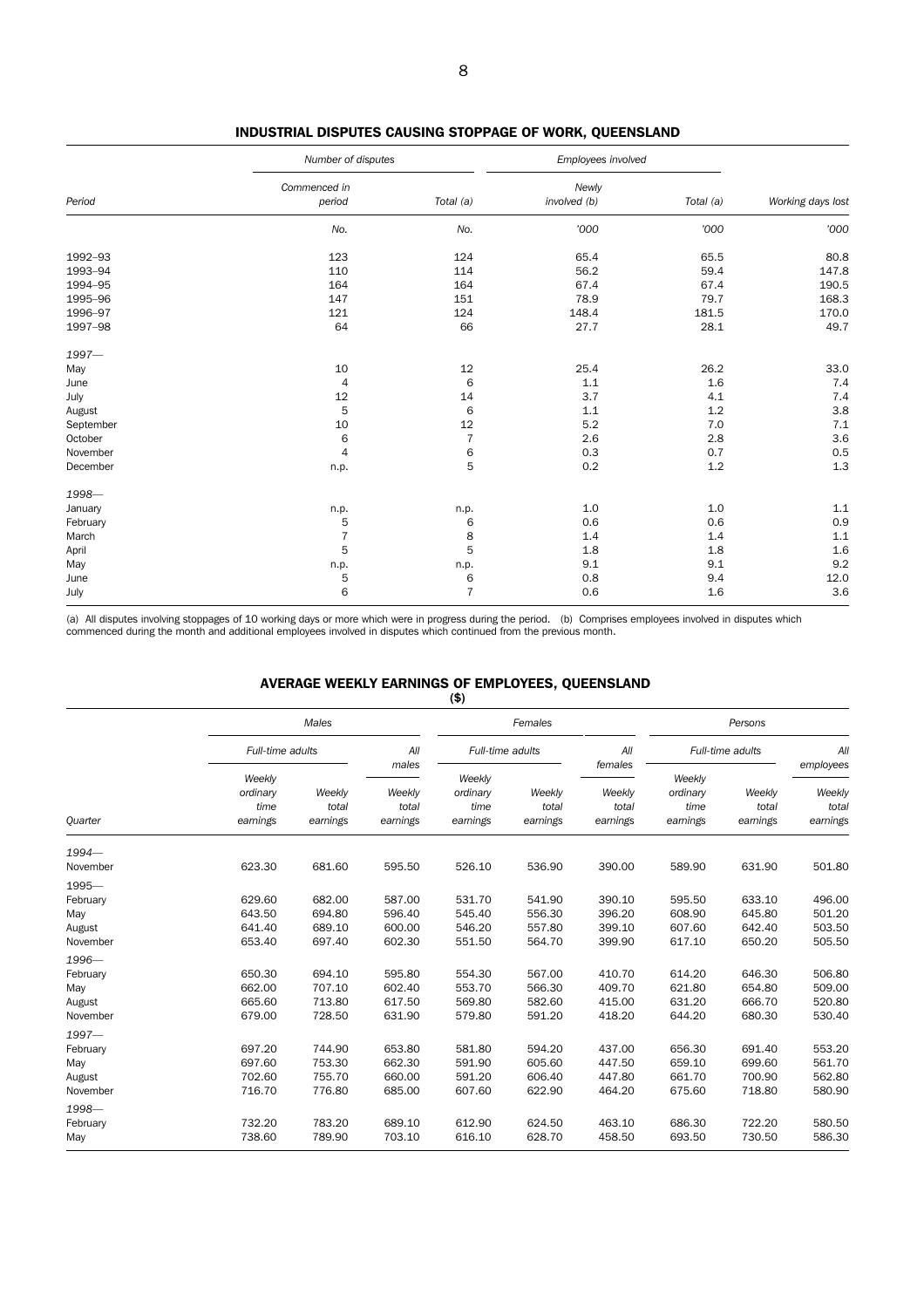#### -CONSUMER PRICE INDEX, BRISBANE (Base Of Each Index: Year 1989–90 = 100.0)

| Period        | Food  | Clothing | Housing | Household<br>equipment<br>and<br>operation | Transport-<br>ation | Tobacco<br>and<br>alcohol | Health<br>and<br>personal<br>care | Recreation<br>and<br>education | All<br>groups |
|---------------|-------|----------|---------|--------------------------------------------|---------------------|---------------------------|-----------------------------------|--------------------------------|---------------|
|               |       |          |         |                                            |                     |                           |                                   |                                |               |
| 1995-96       | 116.5 | 105.3    | 112.0   | 112.6                                      | 120.7               | 150.9                     | 135.9                             | 118.1                          | 119.1         |
| 1996-97       | 118.9 | 105.3    | 107.9   | 115.0                                      | 123.4               | 159.9                     | 142.1                             | 120.8                          | 121.0         |
| 1997-98       | 121.5 | 105.3    | 100.7   | 115.9                                      | 123.3               | 165.5                     | 149.8                             | 124.5                          | 121.6         |
| 1996-         |       |          |         |                                            |                     |                           |                                   |                                |               |
| December qtr  | 118.0 | 105.1    | 109.6   | 114.7                                      | 123.3               | 159.9                     | 138.5                             | 119.4                          | 120.8         |
| $1997 -$      |       |          |         |                                            |                     |                           |                                   |                                |               |
| March qtr     | 119.8 | 104.8    | 106.4   | 115.1                                      | 124.4               | 162.3                     | 144.8                             | 122.1                          | 121.5         |
| June qtr      | 119.9 | 105.8    | 103.0   | 115.7                                      | 123.7               | 162.3                     | 146.8                             | 122.3                          | 121.1         |
| September qtr | 118.7 | 105.3    | 102.4   | 115.6                                      | 123.7               | 162.9                     | 143.8                             | 122.8                          | 120.7         |
| December gtr  | 121.2 | 105.6    | 100.2   | 115.8                                      | 124.0               | 165.5                     | 149.7                             | 123.1                          | 121.4         |
| 1998-         |       |          |         |                                            |                     |                           |                                   |                                |               |
| March qtr     | 122.6 | 104.7    | 100.0   | 115.8                                      | 122.8               | 166.3                     | 152.7                             | 126.1                          | 121.9         |
| June qtr      | 123.3 | 105.7    | 100.3   | 116.4                                      | 122.8               | 167.2                     | 152.8                             | 125.8                          | 122.3         |

#### AVERAGE RETAIL PRICES OF SELECTED ITEMS (a), BRISBANE (cents)

|                                    |             |         |               | Quarter ended   |                 |                 |               |               |                 |
|------------------------------------|-------------|---------|---------------|-----------------|-----------------|-----------------|---------------|---------------|-----------------|
|                                    |             | Year    |               |                 | 1996-97         |                 |               | 1997-98       |                 |
| Item                               | Unit        | 1996    | 1997          | December        | March           | June            | December      | March         | June            |
| Dairy produce                      |             |         |               |                 |                 |                 |               |               |                 |
| Milk, carton (b)                   | 1 litre     | 114     | 117           | 115             | 116             | 116             | 118           | 117           | 119             |
| Milk, powdered, full cream         | 750 g pkt   | 463     | 468           | 481             | 469             | 469             | 466           | 492           | 483             |
| Cheese, processed, sliced, wrapped | 500 g pkt   | 351     | 364           | 313             | 390             | 362             | 367           | 368           | 366             |
| <b>Butter</b>                      | 500 g       | 170     | 175           | 175             | 173             | 180             | 172           | 170           | 179             |
| Cereal products                    |             |         |               |                 |                 |                 |               |               |                 |
| Bread, white, sliced (b)           | 680 g       | 187     | 194           | 186             | 194             | 197             | 195           | 191           | 192             |
| Biscuits, dry                      | $250$ g pkt | 149     | 160           | 148             | 158             | 158             | 161           | 151           | 161             |
| Breakfast cereal, corn-based       | 550 g pkt   | 340     | 343           | 355             | 300             | 357             | 357           | 336           | 343             |
| Flour, self-raising                | 2 kg pkt    | 260     | 267           | 261             | 268             | 267             | 264           | 278           | 269             |
| Rice, medium grain                 | 1 kg pkt    | (c) 121 | (d) (e) $141$ | $(d)$ (e) $148$ | $(d)$ (e) $140$ | $(d)$ (e) $138$ | (d) (e) $145$ | (d) (e) $146$ | $(d)$ (e) $158$ |
| Meat and seafoods                  |             |         |               |                 |                 |                 |               |               |                 |
| Beef                               |             |         |               |                 |                 |                 |               |               |                 |
| Silverside roast                   | $1$ kg      | 811     | $(f)$ (g) 723 | 791             | 756             | 781             | $(g)$ 729     | $(g)$ 724     | $(g)$ 725       |
| Rump steak                         | $1$ kg      | 1072    | 1078          | 1041            | 1 0 5 3         | 1 0 8 4         | 1086          | 1079          | 1044            |
| T-bone steak, with fillet          | 1 kg        | 979     | 981           | 992             | 1011            | 950             | 983           | 1017          | 990             |
| Chuck steak                        | 1 kg        | 620     | 601           | 577             | 569             | 602             | 617           | 596           | 601             |
| Silverside, corned                 | $1$ kg      | 586     | 574           | 570             | 572             | 574             | 564           | 521           | 549             |
| Lamb                               |             |         |               |                 |                 |                 |               |               |                 |
| Leg                                | 1 kg        | 597     | 589           | 586             | 587             | 579             | 573           | 566           | 545             |
| Loin chops                         | $1$ kg      | 820     | 820           | 800             | 811             | 802             | 824           | 809           | 812             |
| Forequarter chops                  | $1$ kg      | 499     | 493           | 491             | 489             | 477             | 506           | 505           | 501             |
| Pork                               |             |         |               |                 |                 |                 |               |               |                 |
| Leg                                | 1 kg        | 613     | 617           | 630             | 602             | 591             | 645           | 605           | 520             |
| Loin chops                         | 1 kg        | 851     | 843           | 856             | 863             | 809             | 872           | 871           | 838             |
| Chicken, frozen                    | $1$ kg      | 313     | 346           | 329             | 343             | 329             | 359           | 328           | 291             |
| Bacon, middle rashers              | $250$ g pkt | 300     | 307           | 318             | 304             | 316             | 290           | 268           | 332             |
| Beef, corned                       | 340 g can   | 288     | 297           | 297             | 295             | 286             | 298           | 305           | 303             |
| Sausages                           | $1$ kg      | 399     | 339           | 356             | 335             | 338             | 333           | 345           | 335             |
| Salmon, pink                       | 210 g can   | 233     | 225           | 225             | 220             | 224             | 233           | 244           | 262             |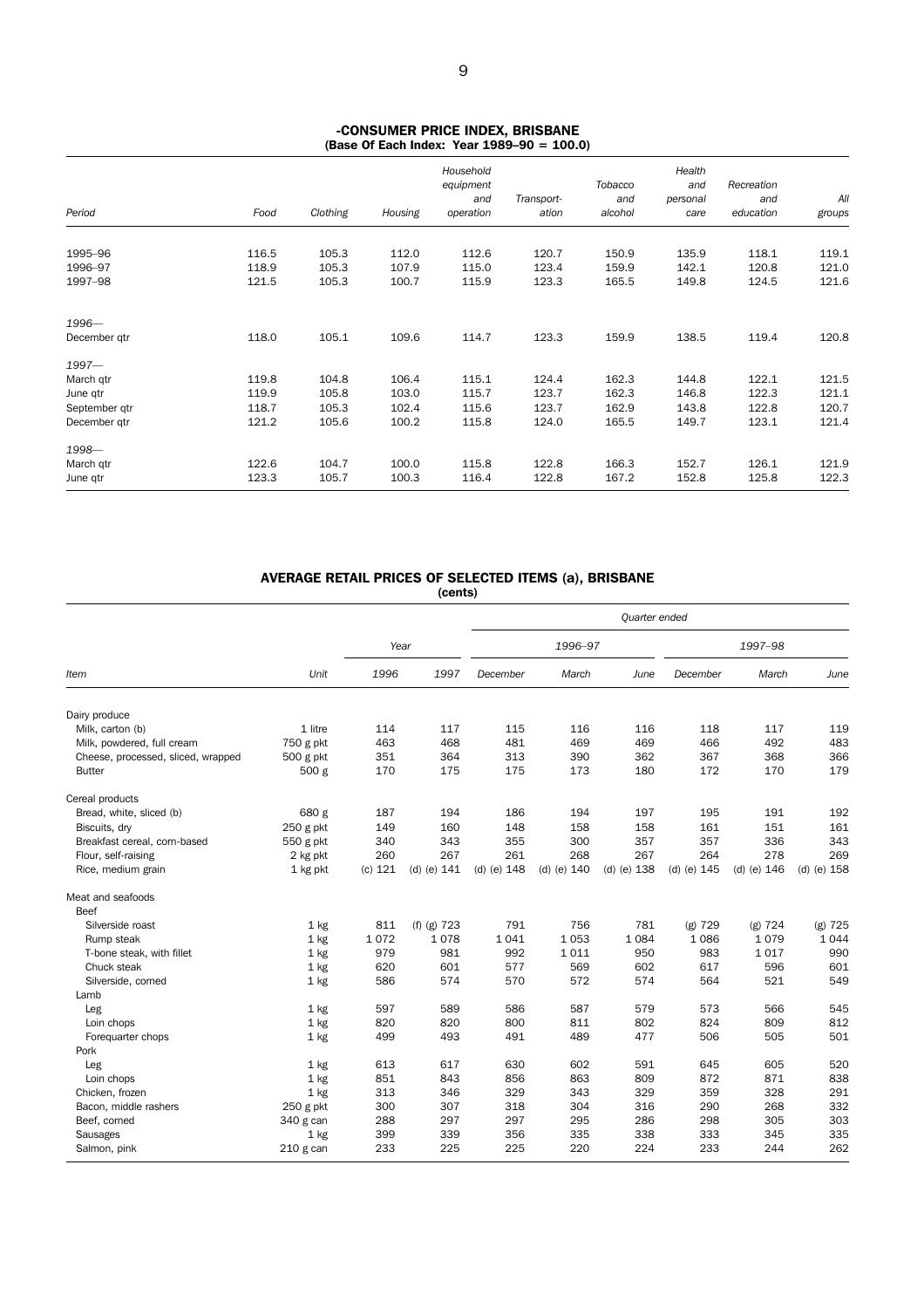| 1<br>$\Omega$ |  |
|---------------|--|
|               |  |

## AVERAGE RETAIL PRICES OF SELECTED ITEMS (a), BRISBANE—*continued*

| (cents) |
|---------|
|---------|

|                                    | Quarter ended       |         |                   |          |         |         |              |              |              |
|------------------------------------|---------------------|---------|-------------------|----------|---------|---------|--------------|--------------|--------------|
|                                    |                     |         | Year              |          | 1996-97 |         |              | 1997-98      |              |
| Item                               | Unit                | 1996    | 1997              | December | March   | June    | December     | March        | June         |
| Fresh fruit and vegetables         |                     |         |                   |          |         |         |              |              |              |
| Oranges                            | $1$ kg              | 129     | 141               | 127      | 130     | 132     | 166          | 161          | 147          |
| Bananas                            | 1 kg                | 205     | 222               | 205      | 194     | 266     | 177          | 132          | 142          |
| Potatoes                           | $1$ kg              | 90      | 110               | 82       | 93      | 116     | 114          | 107          | 115          |
| Tomatoes                           | $1$ kg              | 243     | 208               | 223      | 220     | 248     | 188          | 256          | 318          |
| Carrots                            | $1$ kg              | 113     | 117               | 95       | 145     | 117     | 106          | 149          | 178          |
| Onions                             | 1 kg                | 98      | 108               | 98       | 117     | 99      | 105          | 105          | 107          |
| Processed fruit and vegetables     |                     |         |                   |          |         |         |              |              |              |
| Peaches                            | 825 g can           | 191     | 196               | 185      | 199     | 193     | 197          | 191          | 196          |
| Pineapple, sliced                  | 450 g can           | 97      | 104               | 102      | 102     | 107     | 104          | 103          | 114          |
| Peas, frozen                       | 500 g pkt           | 137     | 129               | 139      | 137     | 134     | 128          | 132          | 136          |
| Confectionery                      |                     |         |                   |          |         |         |              |              |              |
| Chocolate, milk, block             | 250 <sub>g</sub>    | 276     | 282               | 280      | 271     | 281     | 285          | 295          | 291          |
| Other food                         |                     |         |                   |          |         |         |              |              |              |
| Eggs                               | 52 g (min.), 1 doz. | 277     | 278               | 276      | 281     | 289     | 278          | 232          | 299          |
| Sugar, white                       | 2 kg pkt            | 202     | 189               | 200      | 193     | 177     | 189          | 204          | 212          |
| Jam, strawberry                    | 500 g jar           | 232     | 244               | 235      | 234     | 242     | 260          | 262          | 249          |
| Tea                                | 250 g pkt           | 188     | 196               | 188      | 189     | 195     | 211          | 238          | 252          |
| Coffee, instant                    | $150 g$ jar         | 578     | 607               | 563      | 546     | 597     | 656          | 656          | 636          |
| Tomato sauce                       | 600 ml bottle       | 198     | 188               | 190      | 198     | 189     | 184          | 191          | 197          |
| Margarine, polyunsaturated         | $500$ g tub         | 153     | 154               | 158      | 145     | 165     | 159          | 156          | 169          |
| Baked beans (in tomato sauce)      | 425 g can           | (h) 99  | (c) 101           | 104      | 99      | 103     | (e) (i) 103  | (e) (i) 97   | (e) (i) 105  |
| Baby food                          | $125$ g can         | 58      | $(c)$ 60          | 59       | 58      | 61      | (e) $(i)$ 64 | (e) $(i)$ 62 | (e) $(j)$ 62 |
| Household supplies                 |                     |         |                   |          |         |         |              |              |              |
| Laundry detergent                  | $1$ kg              | 533     | 529               | 524      | 553     | 566     | 487          | 496          | 502          |
| Dishwashing detergent              | 1 litre             |         | 351 (e, f, k) 350 | 358      | 365     | 362     | (e) (k) 352  | (e) (k) 357  | (e) (k) 326  |
| <b>Facial tissues</b>              | pkt of 224          | 190     | 192               | 190      | 190     | 188     | 197          | 203          | 197          |
| Toilet paper                       | 4 x 280 sheet rolls | 344     | (c) 350           | 354      | 347     | 351     | (e) (l) 362  | (e) (l) 356  | (e) (l) 355  |
| Pet food                           | 410 g can           | 99      | 100               | 101      | 97      | 100     | 106          | 103          | (e) (m) 105  |
| Private motoring                   |                     |         |                   |          |         |         |              |              |              |
| Petrol, leaded                     | 1 litre             | 65.4    | 67.3              | 66.7     | 68.2    | 67.1    | 68.1         | 63.9         | 64.4         |
| Petrol, unleaded                   | 1 litre             | 63.2    | 65.1              | 64.5     | 66.0    | 64.9    | 65.9         | 61.7         | 62.1         |
| Alcoholic beverages                |                     |         |                   |          |         |         |              |              |              |
| Beer, low alcohol, unchilled       | 24 x 375 ml bottles | 2 3 0 7 | 2 3 3 3           | 2 2 9 7  | 2 3 5 5 | 2 3 3 9 | 2 3 3 6      | 2 3 4 5      | 2 3 5 9      |
| Beer, full strength (n), unchilled | 24 x 375 ml bottles | 2 5 6 4 | 2 6 1 2           | 2514     | 2570    | 2 6 0 2 | 2638         | 2614         | 2 6 18       |
| Draught beer, full strength (n),   |                     |         |                   |          |         |         |              |              |              |
| public bar                         | 285 ml glass        | 177     | 180               | 179      | 179     | 179     | 182          | 183          | 183          |
| Draught beer, low alcohol,         |                     |         |                   |          |         |         |              |              |              |
| public bar                         | 285 ml glass        | 166     | 169               | 168      | 168     | 169     | 170          | 170          | 171          |
| Scotch, nip, public bar            | 30 ml               | 251     | 254               | 252      | 252     | 254     | 256          | 259          | 260          |
| Personal care products             |                     |         |                   |          |         |         |              |              |              |
| Toilet soap                        | 2 x 125 g           | 182     | (f) 293           | 187      | 186     | 181     | (e) (o) 302  | (e) (o) 307  | (e) (o) 308  |
| Toothpaste                         | $140$ g tube        | 257     | 253               | 268      | 258     | 244     | 257          | 275          | 260          |

(a) Average prices of specific brands, etc. charged by a number of representative retailers. They do not purport to be the actual averages of all sales of these items. Refer to the Explanatory Notes in the ABS publication *Average Retail Prices of Selected Items, Eight Capital Cities (*6403.0) for more details. (b) Supermarket sales.<br>(c) Average based on prices for March, June and Septem specification. (f) Average price for September and December quarters. (g) Topside roast. (h) Average price of 425 g can for June, September and December quarters. (i) 420 g can. (j) 120 g can. (k) 500 ml. (l) 4 x 270 sheet roll. (m) 400g can. (n) The alcoholic content of full strength beer is greater than 3.9%.<br>(o) 4 x 125 g.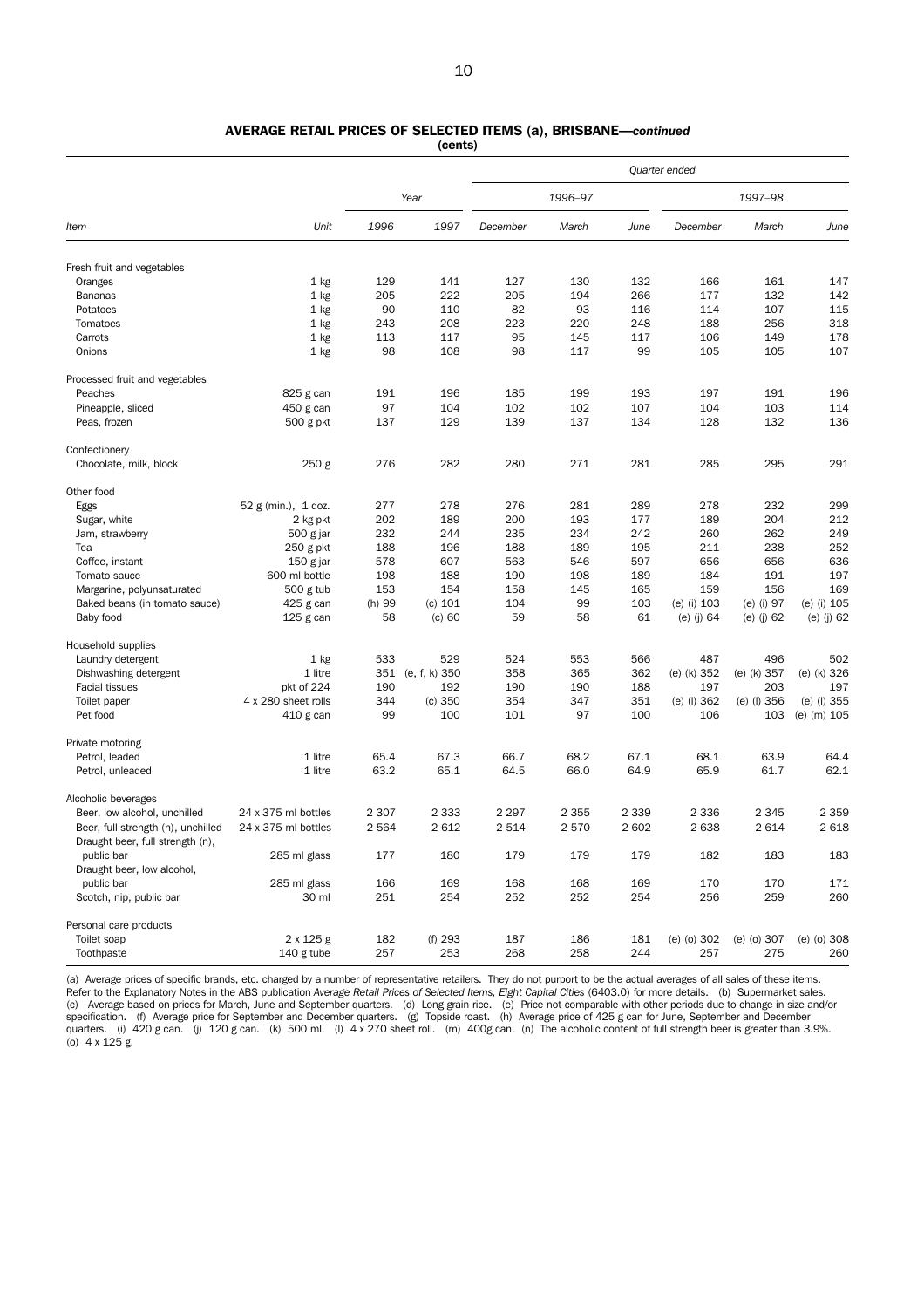|                                            |                                                                               |                                                           |       | 1996-97 |           |       | 1997-98 |           |
|--------------------------------------------|-------------------------------------------------------------------------------|-----------------------------------------------------------|-------|---------|-----------|-------|---------|-----------|
| Group                                      | 1996-97                                                                       | 1997-98                                                   | March | June    | September | March | June    | September |
|                                            |                                                                               | HOUSE BUILDING (BASE OF EACH INDEX: YEAR 1989-90 = 100.0) |       |         |           |       |         |           |
| All groups                                 | 115.3                                                                         | 117.1                                                     | 115.4 | 116.5   | 116.8     | 117.0 | 117.9   | 118.4     |
|                                            | BUILDING OTHER THAN HOUSE BUILDING (BASE OF EACH INDEX: YEAR 1989-90 = 100.0) |                                                           |       |         |           |       |         |           |
| Selected major building materials          |                                                                               |                                                           |       |         |           |       |         |           |
| Structural timber                          | 109.8                                                                         | 113.0                                                     | 109.8 | 110.8   | 111.9     | 114.8 | 114.9   | 114.9     |
| Clay bricks                                | 104.3                                                                         | 106.1                                                     | 105.5 | 106.1   | 107.1     | 105.8 | 105.8   | 106.2     |
| Ready-mixed concrete                       | 104.2                                                                         | 106.6                                                     | 104.2 | 107.3   | 108.8     | 105.8 | 106.4   | 106.3     |
| Precast concrete products                  | 112.5                                                                         | 112.2                                                     | 112.8 | 113.0   | 113.2     | 110.7 | 111.5   | 112.8     |
| Steel decking and cladding                 | 111.3                                                                         | 113.7                                                     | 112.3 | 113.7   | 113.7     | 113.7 | 113.8   | 114.0     |
| Structural steel                           | 136.7                                                                         | 136.6                                                     | 136.1 | 136.1   | 137.8     | 136.0 | 136.0   | 139.1     |
| Reinforcing steel bar, fabric and mesh     | 114.8                                                                         | 116.0                                                     | 114.6 | 116.0   | 116.8     | 115.5 | 115.6   | 113.6     |
| Aluminium windows                          | 103.7                                                                         | 103.8                                                     | 103.8 | 103.8   | 103.8     | 103.8 | 103.8   | 105.6     |
| Fabricated steel products                  | 120.1                                                                         | 122.9                                                     | 122.1 | 123.1   | 122.8     | 123.5 | 122.5   | 123.5     |
| Builders' hardware                         | 104.1                                                                         | 103.6                                                     | 104.3 | 104.4   | 104.4     | 101.7 | 106.5   | 106.8     |
| Sand and aggregate                         | 156.6                                                                         | 154.4                                                     | 156.6 | 156.6   | 157.4     | 157.3 | 145.5   | 145.6     |
| Carpet                                     | 94.8                                                                          | 94.8                                                      | 95.0  | 94.7    | 94.2      | 94.8  | 95.2    | 95.7      |
| Paint and other coatings                   | 128.3                                                                         | 130.3                                                     | 128.0 | 129.3   | 129.9     | 129.8 | 131.6   | 130.5     |
| Nonferrous pipes and fittings              | 154.4                                                                         | 161.6                                                     | 154.9 | 158.2   | 161.7     | 161.6 | 161.6   | 156.1     |
| Special combinations of building materials |                                                                               |                                                           |       |         |           |       |         |           |
| All electrical materials                   | 109.7                                                                         | 111.7                                                     | 110.0 | 110.6   | 111.2     | 111.6 | 113.0   | 114.0     |
| All mechanical services                    | 113.9                                                                         | 114.1                                                     | 113.9 | 113.9   | 114.2     | 113.8 | 114.3   | 114.5     |
| All plumbing materials                     | 123.1                                                                         | 125.7                                                     | 123.5 | 125.0   | 126.6     | 125.6 | 125.1   | 124.0     |
| All groups, excluding electrical           |                                                                               |                                                           |       |         |           |       |         |           |
| materials and mechanical services          | 117.6                                                                         | 119.2                                                     | 117.8 | 118.8   | 119.6     | 118.9 | 119.2   | 119.6     |
| All groups                                 | 115.9                                                                         | 117.2                                                     | 116.1 | 116.9   | 117.5     | 117.0 | 117.3   | 117.8     |

## PRICE INDEX OF MATERIALS USED IN BUILDING, BRISBANE

## MANUFACTURING AND FOREIGN TRADE PRICE INDEXES, AUSTRALIA

|           |          | Manufacturing price indexes |                  |          |                            | Export price index numbers (a) | Import price index<br>numbers (a) |               |                           |               |
|-----------|----------|-----------------------------|------------------|----------|----------------------------|--------------------------------|-----------------------------------|---------------|---------------------------|---------------|
|           |          | Materials used (a)          |                  | Articles | Mineral<br>(b)<br>products | Wool and                       | Base<br>metals and                |               | Machinery                 |               |
| Period    | Imported | Domestic                    | All<br>materials | produced |                            | cotton<br>fibres               | articles of<br>base metals        | All<br>groups | and trans-<br>port equip. | All<br>groups |
| 1992-93   | 107.8    | 105.7                       | 106.4            | 114.3    | 108.2                      | 60.9                           | 81.0                              | 93.5          | 116.8                     | 112.1         |
| 1993-94   | 108.8    | 102.5                       | 104.7            | 115.5    | 100.9                      | 59.0                           | 76.3                              | 91.8          | 123.1                     | 115.6         |
| 1994-95   | 112.7    | 104.9                       | 107.6            | 118.1    | 95.0                       | 80.8                           | 96.8                              | 94.7          | 121.1                     | 114.8         |
| 1995-96   | 117.6    | 106.0                       | 110.1            | 121.1    | 100.9                      | 72.7                           | 97.0                              | 96.1          | 117.4                     | 115.0         |
| 1996-97   | 109.4    | 104.2                       | 106.0            | 121.8    | 103.0                      | 67.6                           | 86.1                              | 92.4          | 108.5                     | 108.6         |
| 1997-98   | 112.2    | 104.1                       | 107.0            | 123.4    | 113.7                      | 75.8                           | 94.1                              | 98.9          | 115.5                     | 115.4         |
| 1995-     |          |                             |                  |          |                            |                                |                                   |               |                           |               |
| March     | 112.2    | 105.7                       | 108.0            | 118.9    | 94.5                       | 83.3                           | 104.9                             | 95.8          | 119.0                     | 113.7         |
| June      | 119.6    | 108.5                       | 112.4            | 120.3    | 100.8                      | 88.0                           | 104.1                             | 99.7          | 126.1                     | 119.8         |
| September | 119.9    | 106.6                       | 111.3            | 120.9    | 100.7                      | 84.4                           | 104.7                             | 98.5          | 123.0                     | 118.6         |
| December  | 118.6    | 105.3                       | 110.0            | 120.9    | 100.2                      | 72.8                           | 98.7                              | 96.0          | 118.7                     | 116.1         |
| 1996-     |          |                             |                  |          |                            |                                |                                   |               |                           |               |
| March     | 118.1    | 106.7                       | 110.7            | 121.5    | 102.1                      | 68.6                           | 94.5                              | 96.5          | 116.4                     | 114.8         |
| June      | 113.9    | 105.2                       | 108.2            | 121.1    | 100.4                      | 65.0                           | 89.9                              | 93.4          | 111.4                     | 110.5         |
| September | 110.8    | 103.5                       | 106.1            | 121.0    | 100.9                      | 67.2                           | 84.5                              | 93.0          | 110.1                     | 109.4         |
| December  | 109.6    | 104.2                       | 106.1            | 121.5    | 101.7                      | 65.5                           | 80.7                              | 91.1          | 108.5                     | 108.5         |
| $1997 -$  |          |                             |                  |          |                            |                                |                                   |               |                           |               |
| March     | 108.9    | 105.1                       | 106.3            | 122.2    | 104.3                      | 66.7                           | 88.2                              | 92.0          | 107.9                     | 108.4         |
| June      | 108.1    | 104.0                       | 105.4            | 122.3    | 105.1                      | 70.9                           | 90.8                              | 93.4          | 107.6                     | 107.9         |
| September | 109.9    | 104.6                       | 106.5            | 122.9    | 107.9                      | 77.8                           | 96.0                              | 95.9          | 110.8                     | 110.8         |
| December  | 111.9    | 106.3                       | 108.2            | 123.7    | 113.7                      | 77.2                           | 96.8                              | 99.2          | 114.9                     | 115.4         |
| 1998-     |          |                             |                  |          |                            |                                |                                   |               |                           |               |
| March     | 112.5    | 102.6                       | 106.2            | 123.3    | 114.5                      | 75.9                           | 92.7                              | 99.4          | 117.6                     | 116.7         |
| June      | 114.6    | 102.7                       | 107.1            | 123.7    | 118.5                      | 72.3                           | 91.0                              | 100.9         | 118.8                     | 118.5         |
| September | 116.6    | 102.2                       | 107.5            | 124.0    | 122.4                      | 67.6                           | 93.3                              | 102.0         | 123.7                     | 122.9         |

(a) Base: year  $1989-90 = 100.0$ . (b) Base: year  $1988-89 = 100.0$ .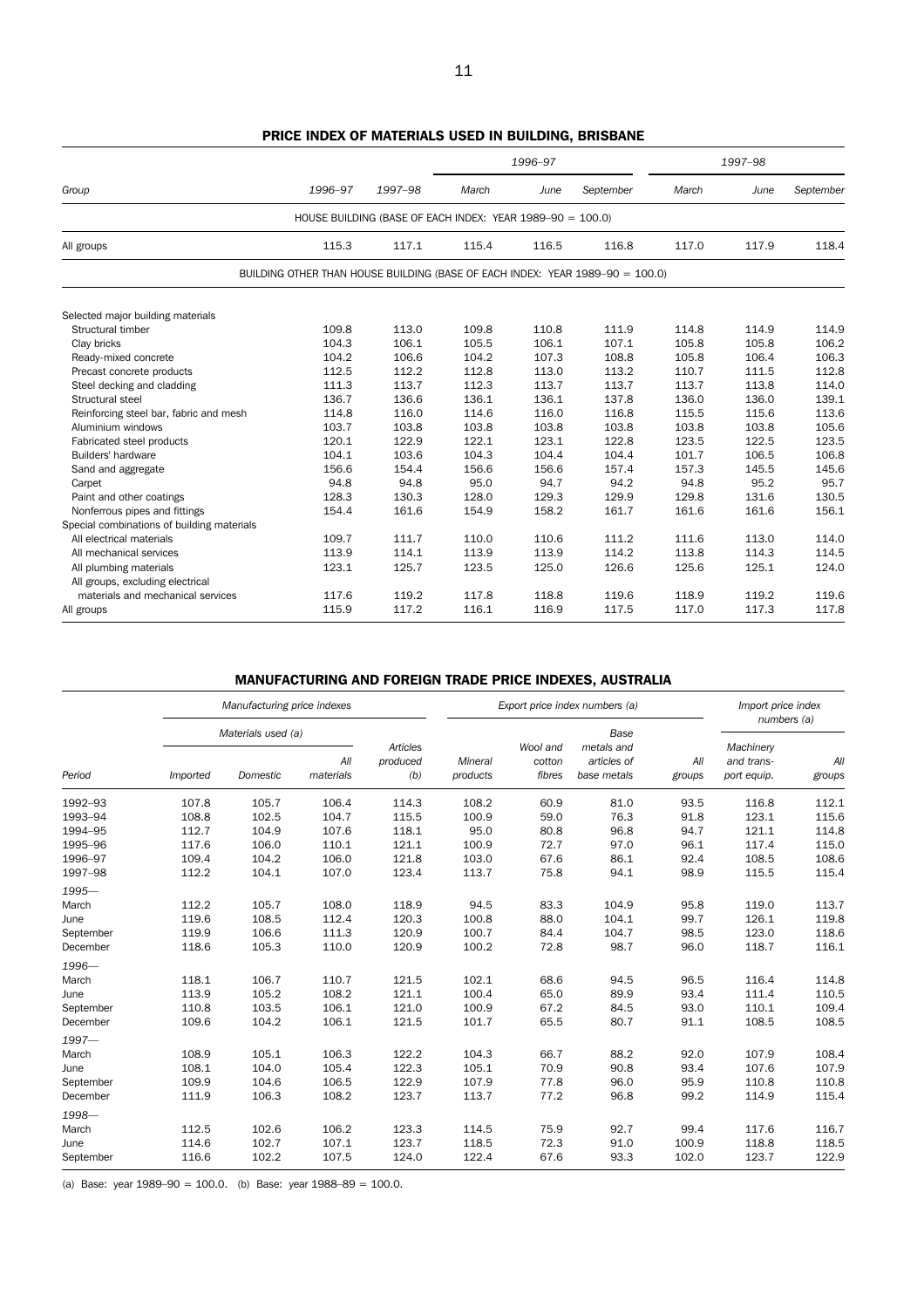|           |           |           | Meat produced (c) |           |             |         |         |
|-----------|-----------|-----------|-------------------|-----------|-------------|---------|---------|
| Period    | Cattle    | Calves    | Sheep             | Lambs     | Pigs        | Beef    | Veal    |
|           | '000 head | '000 head | '000 head         | '000 head | '000 head   | tonnes  | tonnes  |
| 1992-93   | 2 851.5   | 153.8     | 1 3 8 9.2         | 648.0     | 1 1 5 5.3   | 753 477 | 7 1 7 9 |
| 1993-94   | 2 781.8   | 148.7     | 856.6             | 669.6     | 1 207.9     | 742 701 | 6 3 5 2 |
| 1994-95   | 2 557.8   | 117.1     | 770.9             | 608.7     | 1 1 5 4 . 4 | 697 750 | 4918    |
| 1995-96   | 2 406.9   | 91.2      | 727.5             | 695.3     | 1 080.0     | 655 664 | 3854    |
| 1996-97   | 2 517.9   | 120.9     | 977.3             | 785.1     | 1 002.3     | 687 802 | 5579    |
| 1997-98   | 3 0 1 4.6 | 114.8     | 1 277.1           | 765.7     | 1 0 8 2.8   | 799 778 | 5 5 20  |
| $1997 -$  |           |           |                   |           |             |         |         |
| June      | 253.1     | 9.9       | 71.4              | 59.0      | 85.2        | 67 908  | 464     |
| July      | 288.0     | 10.9      | 100.4             | 73.7      | 94.9        | 77 114  | 479     |
| August    | 277.7     | 9.8       | 89.9              | 71.3      | 86.6        | 74 685  | 438     |
| September | 279.9     | 9.8       | 103.0             | 72.4      | 85.2        | 75 324  | 436     |
| October   | 267.8     | 10.3      | 119.4             | 67.8      | 92.1        | 71 366  | 463     |
| November  | 245.4     | 8.5       | 101.6             | 52.3      | 88.9        | 66 473  | 397     |
| December  | 168.8     | 7.5       | 107.4             | 53.3      | 89.2        | 44 691  | 350     |
| 1998-     |           |           |                   |           |             |         |         |
| January   | 155.4     | 10.2      | 131.3             | 66.1      | 87.1        | 39 894  | 496     |
| February  | 240.8     | 9.6       | 117.5             | 58.8      | 93.3        | 64 877  | 470     |
| March     | 266.8     | 10.5      | 117.3             | 65.2      | 91.5        | 70 467  | 542     |
| April     | 263.7     | 10.3      | 109.9             | 68.3      | 88.7        | 68 184  | 534     |
| May       | 281.8     | 9.0       | 87.0              | 60.2      | 95.0        | 73 208  | 481     |
| June      | 278.5     | 8.4       | 92.4              | 56.3      | 90.3        | 73 494  | 434     |
| July      | 304.8     | 9.8       | 117.0             | 68.6      | 103.4       | 82 209  | 517     |
| August    | 280.6     | 8.3       | 122.8             | 66.0      | 95.4        | 74 874  | 432     |

|                                                                                    |                                                                             | Meat produced (c)                                                              |                                                                             | <b>Dressed</b>                                                               | Total<br>Factory                             |                                                            | Cheese.<br>non-                                                     |
|------------------------------------------------------------------------------------|-----------------------------------------------------------------------------|--------------------------------------------------------------------------------|-----------------------------------------------------------------------------|------------------------------------------------------------------------------|----------------------------------------------|------------------------------------------------------------|---------------------------------------------------------------------|
| Period                                                                             | Mutton                                                                      | Lamb                                                                           | Pigmeats<br>(d)                                                             | weight of<br>chickens<br>slaughtered                                         | intake<br>of whole<br>$m$ ilk (e)            | <b>Butter</b><br>$(e)$ $(f)$                               | processed<br>$(e)$ $(f)$                                            |
|                                                                                    | tonnes                                                                      | tonnes                                                                         | tonnes                                                                      | '000 kg                                                                      | million<br>litres                            | tonnes                                                     | tonnes                                                              |
| 1992-93<br>1993-94<br>1994-95<br>1995-96<br>1996-97<br>1997-98                     | 26 656<br>21 28 2<br>15 308<br>14 161<br>19 646<br>24 553                   | 10 570<br>12 447<br>10 621<br>12 5 84<br>14 3 48<br>13 948                     | 79 749<br>84 553<br>83 143<br>77 696<br>73 809<br>81 171                    | 67 305<br>72 000<br>76 337<br>71 607<br>80 4 85<br>89 458                    | 702<br>764<br>741<br>751<br>797<br>823       | 5870<br>6 7 7 4<br>5845<br>7 1 6 2<br>8 6 8 3<br>8 5 6 3   | 12 213<br>16 502<br>15 7 34<br>19 303<br>23 4 64<br>22 093          |
| $1997 -$<br>June<br>July<br>August<br>September<br>October<br>November<br>December | 1 3 8 3<br>1936<br>1762<br>2076<br>2 3 7 8<br>1970<br>2 1 0 2               | 1073<br>1 3 9 5<br>1 2 9 6<br>1 3 3 2<br>1 2 5 5<br>951<br>982                 | 6398<br>7 1 5 7<br>6575<br>6414<br>6984<br>6 6 9 9<br>6348                  | 7 5 0 5<br>8 2 4 6<br>6696<br>7 3 0 9<br>7853<br>6989<br>7815                | 64<br>69<br>73<br>72<br>76<br>73<br>72       | 887<br>718<br>744<br>820<br>808<br>750<br>784              | 2 600<br>2 0 9 0<br>1911<br>2 0 8 5<br>2 3 8 0<br>1555<br>2 1 4 6   |
| 1998-<br>January<br>February<br>March<br>April<br>May<br>June<br>July<br>August    | 2574<br>2 2 2 7<br>2 2 5 8<br>2 0 5 2<br>1530<br>1688<br>2 1 8 0<br>2 4 0 5 | 1 2 0 9<br>1073<br>1 1 6 9<br>1 2 1 0<br>1070<br>1 0 0 6<br>1 2 9 0<br>1 2 3 7 | 6 4 0 4<br>6837<br>6758<br>6 6 8 1<br>7 3 7 4<br>6940<br>8 0 0 0<br>7 3 4 1 | 7 7 3 0<br>7079<br>7 7 7 9<br>7 4 8 6<br>6916<br>7 5 6 0<br>n.y.a.<br>n.y.a. | 71<br>61<br>65<br>60<br>65<br>66<br>70<br>75 | 796<br>631<br>622<br>465<br>594<br>829<br>n.y.a.<br>n.y.a. | 1799<br>1625<br>1733<br>1 4 0 6<br>1534<br>1829<br>n.y.a.<br>n.y.a. |

(a) Including livestock slaughtered on farms. (b) Excluding producers with fewer than four persons employed and minor production from essentially non-manufacturing activities. (c) Dressed carcass weight. Excluding offal. (d) Including quantities used to produce bacon and ham. (e) Source: Australian Dairy Corporation.<br>(f) Excluding farm production.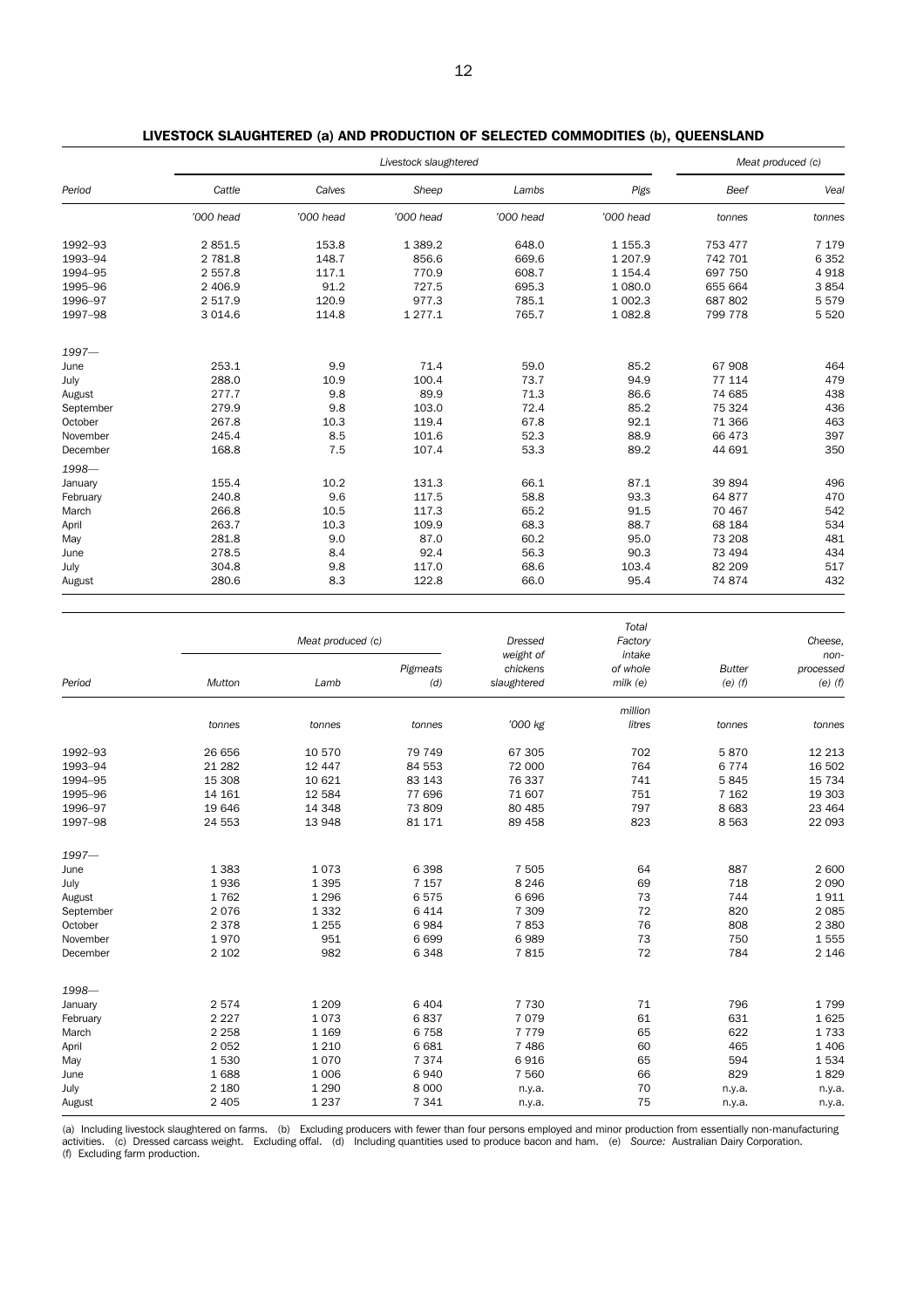#### ENGINEERING CONSTRUCTION, QUEENSLAND (\$ million)

|                              |            |             |             | 1997       |           |           | 1998        |             |
|------------------------------|------------|-------------|-------------|------------|-----------|-----------|-------------|-------------|
| Particulars                  | 1996-97    | 1997-98     | March       | June       | September | December  | March       | June        |
| Value of work commenced      | 3 605.0    | 4 6 9 6.5   | 723.5       | 673.4      | 933.0     | 1 2 3 0.2 | 1 2 5 2 . 1 | 1 2 8 1 . 2 |
| Value of work done           | 3 5 9 3.4  | 3828.0      | 793.4       | 986.9      | 890.0     | 953.0     | 921.4       | 1 0 6 3.5   |
| Value of work yet to be done | 1 0 7 4 .9 | 2 0 2 7 . 1 | 1 3 6 4 . 0 | 1 0 7 4 .9 | 1 0 8 0.9 | 1454.9    | 1 783.9     | 2 0 2 7 . 1 |

## BUILDING ACTIVITY (a), QUEENSLAND

|               |           | Dwelling units in new residential<br>buildings |                                                |               | Value of building work completed                |                                 |             |                                    |  |  |
|---------------|-----------|------------------------------------------------|------------------------------------------------|---------------|-------------------------------------------------|---------------------------------|-------------|------------------------------------|--|--|
| Period        | Commenced | Completed                                      | Under con-<br>struction<br>at end of<br>period | New<br>houses | <b>New</b><br>other<br>residential<br>buildings | Non-<br>residential<br>building | Total (b)   | Value of<br>work done<br>in period |  |  |
|               | No.       | No.                                            | No.                                            | \$m\$         | \$m\$                                           | \$m\$                           | \$m         | \$m\$                              |  |  |
| 1991-92       | 38 541    | 35 862                                         | 13 609                                         | 2 2 3 2 .0    | 685.2                                           | 1 4 9 5.7                       | 4 603.2     | 4 7 3 6.9                          |  |  |
| 1992-93       | 46 985    | 45 541                                         | 14 760                                         | 2 907.3       | 771.9                                           | 1 700.4                         | 5 608.2     | 5 4 6 7 .0                         |  |  |
| 1993-94       | 53 085    | 49 615                                         | 17 993                                         | 3 0 1 5.8     | 1 0 0 7 .3                                      | 1 3 9 1.7                       | 5 644.9     | 5 9 9 3.1                          |  |  |
| 1994-95       | 46 160    | 48 45 6                                        | 15 389                                         | 3 172.3       | 1 100.1                                         | 1834.1                          | 6 3 5 1.8   | 6819.9                             |  |  |
| 1995-96       | 31 1 25   | 35 103                                         | 11 125                                         | 2 3 7 2 . 2   | 994.9                                           | 2 656.7                         | 6 290.6     | 5 791.8                            |  |  |
| 1996-97       | 31875     | 30 40 6                                        | 12 371                                         | 2 3 2 0.2     | 695.2                                           | 2 3 8 9.1                       | 5 681.7     | 5964.9                             |  |  |
| 1996-         |           |                                                |                                                |               |                                                 |                                 |             |                                    |  |  |
| December gtr  | 8 4 5 4   | 8 1 9 3                                        | 11 664                                         | 647.4         | 149.0                                           | 589.4                           | 1 4 6 9.2   | 1 604.5                            |  |  |
| $1997 -$      |           |                                                |                                                |               |                                                 |                                 |             |                                    |  |  |
| March qtr     | 7 4 1 3   | 7 1 2 8                                        | 12 003                                         | 520.9         | 228.6                                           | 629.7                           | 1 4 3 6.5   | 1 3 6 5.2                          |  |  |
| June qtr      | 8 1 7 4   | 7 7 0 7                                        | 12 371                                         | 594.8         | 176.1                                           | 559.7                           | 1 403.5     | 1482.6                             |  |  |
| September gtr | 8 6 1 8   | 8 7 1 3                                        | 12 211                                         | 640.5         | 241.8                                           | 531.6                           | 1 4 8 7 . 2 | 1618.9                             |  |  |
| December gtr  | 9 2 8 2   | 8910                                           | 12 599                                         | 718.3         | 232.7                                           | 899.3                           | 1932.7      | 1 702.4                            |  |  |
| 1998-         |           |                                                |                                                |               |                                                 |                                 |             |                                    |  |  |
| March qtr     | 7 9 0 4   | 7 4 2 5                                        | 13 0 77                                        | 574.1         | 250.9                                           | 444.0                           | 1 3 4 6.4   | 1 4 9 3.1                          |  |  |

(a) The scope of building activity includes: (i) all new residential buildings, irrespective of value, and alterations and additions to residential buildings with an approval value of \$10,000 and over and (ii)non-residential building (including alterations and additions to existing buildings) with an approval value of \$50,000 and over.<br>(b) Including alterations and additions (valued at \$10,000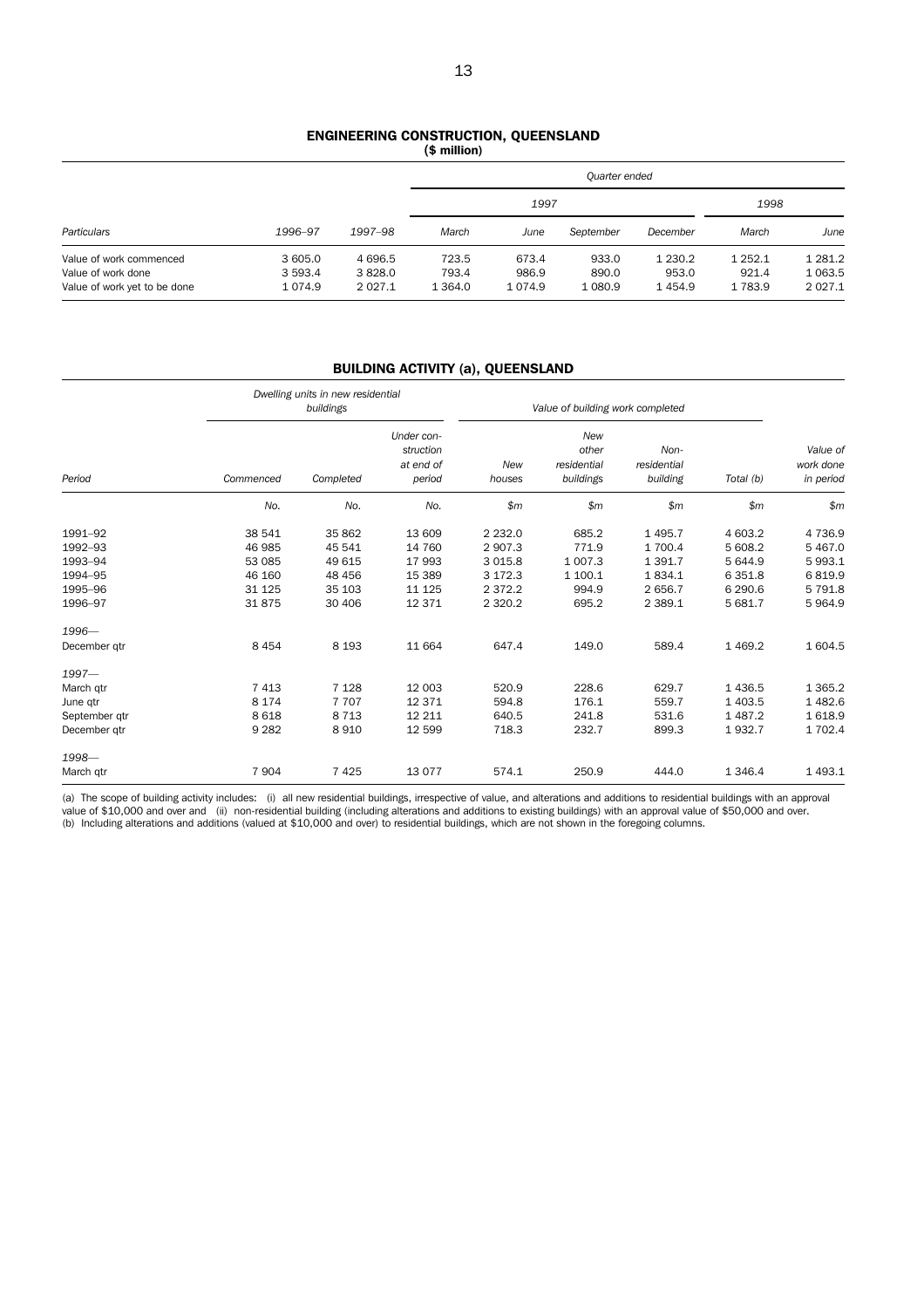#### BUILDING ACTIVITY: NUMBER OF NEW DWELLING UNITS (a) BY TYPE AND STAGE OF CONSTRUCTION, QUEENSLAND

|               | Commenced |                                        |         |         | Completed                              |         | Under construction<br>at end of period |                                        |          |
|---------------|-----------|----------------------------------------|---------|---------|----------------------------------------|---------|----------------------------------------|----------------------------------------|----------|
| Period        | Houses    | Other<br>resi-<br>dential<br>buildings | Total   | Houses  | Other<br>resi-<br>dential<br>buildings | Total   | Houses                                 | Other<br>resi-<br>dential<br>buildings | Total    |
|               |           |                                        |         |         |                                        |         |                                        |                                        |          |
| 1992-93       | 33 516    | 13 4 69                                | 46 985  | 33 600  | 11 941                                 | 45 541  | 8 5 5 9                                | 6 2 0 1                                | 14 760   |
| 1993-94       | 35 751    | 17 334                                 | 53 085  | 34 793  | 14 822                                 | 49 615  | 9 5 0 4                                | 8 4 8 9                                | 17 993   |
| 1994-95       | 31 047    | 15 113                                 | 46 160  | 33 527  | 14 9 29                                | 48 45 6 | 6971                                   | 8 4 1 8                                | 15 389   |
| 1995-96       | 23 082    | 8043                                   | 31 1 25 | 23 852  | 11 251                                 | 35 103  | 6 0 4 9                                | 5076                                   | 11 1 25  |
| 1996-97       | 22 871    | 9 0 0 4                                | 31875   | 22 552  | 7854                                   | 30 40 6 | 6 2 8 4                                | 6087                                   | 12 3 7 1 |
| 1997-98       | 23 660    | 11 165                                 | 34 825  | n.y.a.  | n.y.a.                                 | n.y.a.  | n.y.a.                                 | n.y.a.                                 | n.y.a.   |
| $1997 -$      |           |                                        |         |         |                                        |         |                                        |                                        |          |
| March qtr     | 4985      | 2 4 2 8                                | 7 4 1 3 | 4988    | 2 140                                  | 7 1 2 8 | 6 1 3 7                                | 5866                                   | 12 003   |
| June qtr      | 5913      | 2 2 6 1                                | 8 1 7 4 | 5 6 9 0 | 2017                                   | 7707    | 6 2 8 4                                | 6087                                   | 12 371   |
| September qtr | 6 1 3 2   | 2486                                   | 8618    | 5908    | 2805                                   | 8 7 1 3 | 6486                                   | 5 7 2 5                                | 12 211   |
| December atr  | 6 2 2 4   | 3058                                   | 9 2 8 2 | 6610    | 2 3 0 0                                | 8910    | 6 1 1 6                                | 6483                                   | 12 599   |
| 1998-         |           |                                        |         |         |                                        |         |                                        |                                        |          |
| March qtr     | 5457      | 2 5 7 5                                | 8 0 3 2 | 4 9 8 0 | 2 4 4 5                                | 7 4 2 5 | 6 5 1 9                                | 6 5 5 8                                | 13 0 77  |
| June qtr      | 5 4 8 7   | 3 0 4 6                                | 8893    | n.y.a.  | n.y.a.                                 | n.y.a.  | n.y.a.                                 | n.y.a.                                 | n.y.a.   |

(a) Including new houses and dwelling units in other residential buildings (e.g. flats, home units, etc.) but excluding units offering temporary accommodation (e.g. motels, hostels, etc.) and caretakers' quarters in non-residential buildings.

### BUILDING APPROVALS (a), QUEENSLAND

|           |         | Dwelling units in new residential buildings |               |       |         |           |                                |                   | Alterations<br>Non-residential<br>and<br>additions<br>building |                               |
|-----------|---------|---------------------------------------------|---------------|-------|---------|-----------|--------------------------------|-------------------|----------------------------------------------------------------|-------------------------------|
| Period    |         | Private sector                              | Public sector |       | Total   |           | to<br>residential<br>buildings | Private<br>sector | Total                                                          | Total<br>value of<br>building |
|           | No.     | \$m                                         | No.           | \$m\$ | No.     | \$m       | \$m\$                          | \$m\$             | \$m\$                                                          | \$m                           |
| 1992-93   | 45 992  | 3 700.1                                     | 1940          | 129.4 | 47 932  | 3829.6    | 212.9                          | 941.8             | 1 3 8 3 . 9                                                    | 5 4 2 6.3                     |
| 1993-94   | 53 427  | 4 4 6 4 .3                                  | 1765          | 126.7 | 55 192  | 4 5 9 1.0 | 229.2                          | 1 3 4 8.4         | 1761.6                                                         | 6 5 8 1.8                     |
| 1994-95   | 43 596  | 3856.7                                      | 1602          | 144.1 | 45 198  | 4 000.7   | 240.9                          | 1570.9            | 2 0 6 3.5                                                      | 6 3 0 5.1                     |
| 1995-96   | 29 579  | 2 8 1 9.5                                   | 872           | 72.0  | 30 451  | 2 891.4   | 242.9                          | 1807.9            | 2 3 2 6.0                                                      | 5 4 6 7 . 4                   |
| 1996-97   | 31853   | 3 0 8 3 . 4                                 | 1 2 3 3       | 108.5 | 33 086  | 3 191.6   | 270.0                          | 1 568.0           | 2 2 4 1.0                                                      | 5 705.8                       |
| 1997-98   | 35 335  | 3 5 1 0.5                                   | 1 0 6 4       | 97.8  | 36 399  | 3 608.2   | 289.6                          | 1821.9            | 3 3 7 2.7                                                      | 7 270.4                       |
| $1997 -$  |         |                                             |               |       |         |           |                                |                   |                                                                |                               |
| June      | 2 4 3 3 | 231.4                                       | 113           | 12.4  | 2 5 4 6 | 243.8     | 19.6                           | 98.7              | 128.7                                                          | 392.1                         |
| July      | 3 3 5 3 | 329.3                                       | 10            | 1.3   | 3 3 6 3 | 330.5     | 22.3                           | 219.6             | 535.1                                                          | 888.0                         |
| August    | 3 0 5 5 | 297.3                                       | 39            | 4.3   | 3 0 9 4 | 301.7     | 27.3                           | 125.6             | 293.6                                                          | 622.6                         |
| September | 3 4 3 2 | 352.9                                       | 59            | 8.8   | 3 4 9 1 | 361.7     | 26.2                           | 205.0             | 255.9                                                          | 643.9                         |
| October   | 3 1 2 2 | 299.1                                       | 54            | 4.1   | 3 1 7 6 | 303.1     | 24.4                           | 132.4             | 249.4                                                          | 576.9                         |
| November  | 2 5 1 5 | 236.1                                       | 113           | 10.0  | 2 6 2 8 | 246.2     | 24.5                           | 124.5             | 182.0                                                          | 452.6                         |
| December  | 2 7 7 2 | 251.8                                       | 41            | 3.2   | 2813    | 255.0     | 18.2                           | 70.7              | 116.3                                                          | 389.5                         |
| 1998-     |         |                                             |               |       |         |           |                                |                   |                                                                |                               |
| January   | 2 9 1 0 | 307.0                                       | 25            | 2.5   | 2 9 3 5 | 309.5     | 19.8                           | 114.2             | 200.1                                                          | 529.4                         |
| February  | 2 7 1 8 | 276.4                                       | 45            | 4.4   | 2 7 6 3 | 280.8     | 22.5                           | 153.2             | 320.7                                                          | 624.0                         |
| March     | 2959    | 296.4                                       | 105           | 9.4   | 3 0 6 4 | 305.8     | 24.0                           | 95.6              | 270.5                                                          | 600.3                         |
| April     | 3 1 2 6 | 328.6                                       | 154           | 12.9  | 3 2 8 0 | 341.5     | 25.1                           | 133.0             | 305.4                                                          | 671.9                         |
| May       | 2814    | 281.8                                       | 252           | 21.2  | 3 0 6 6 | 302.9     | 25.3                           | 213.4             | 326.8                                                          | 655.0                         |
| June      | 2 6 3 9 | 253.8                                       | 167           | 15.7  | 2806    | 269.5     | 29.8                           | 234.7             | 316.9                                                          | 616.3                         |
| July      | 2 4 6 0 | 258.4                                       | 29            | 3.8   | 2 4 8 9 | 262.2     | 26.1                           | 125.4             | 149.5                                                          | 437.8                         |
| August    | 2 5 4 7 | 250.2                                       | 32            | 2.8   | 2 5 7 9 | 252.9     | 22.6                           | 104.0             | 296.9                                                          | 572.4                         |

(a) The scope of building approvals includes: (i) all approved new residential building jobs valued at \$10,000 or more; (ii) all approved non-residential building jobs<br>valued at \$50,000 or more and (iii) approved alteratio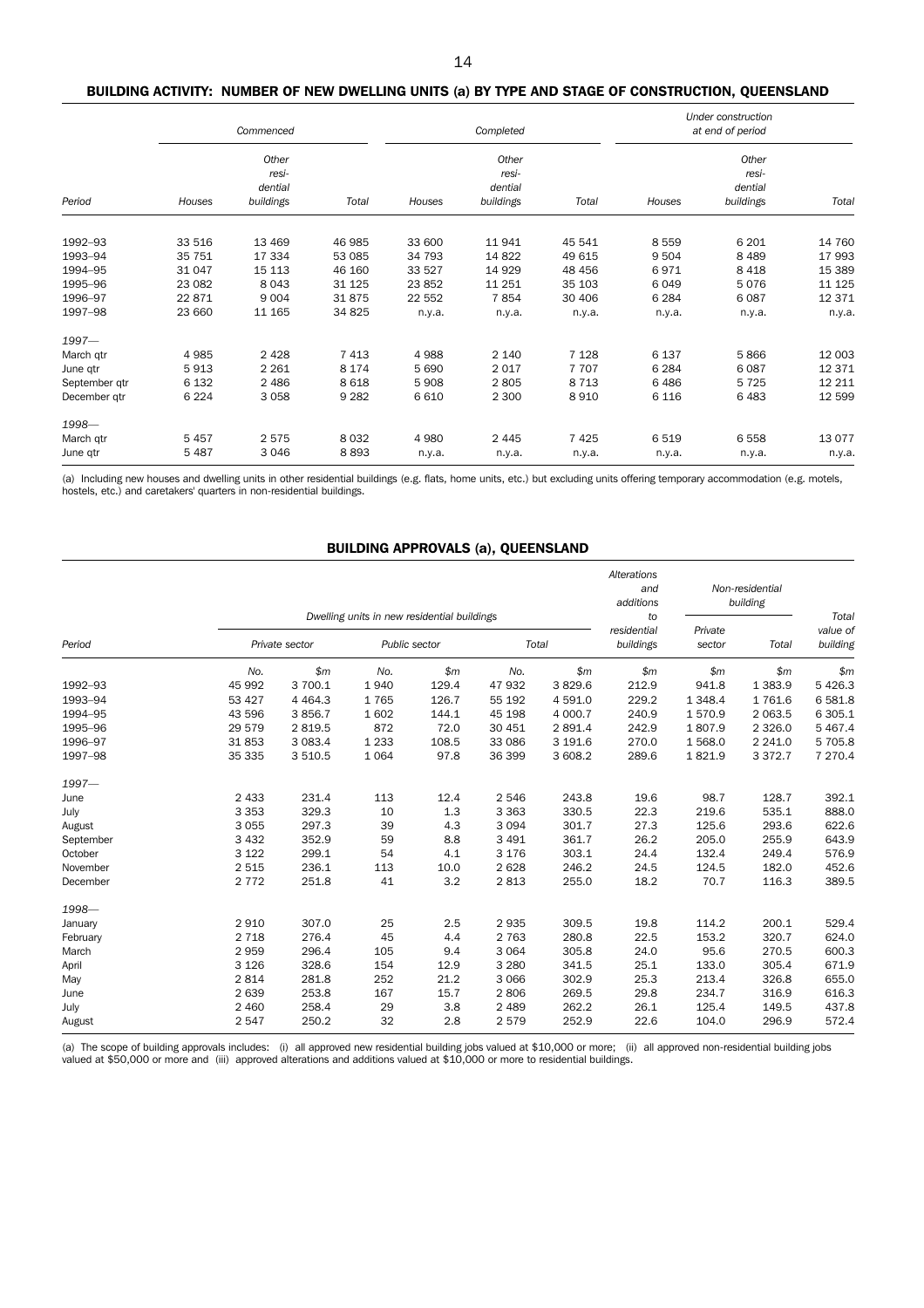## HOUSING FINANCE FOR OWNER OCCUPATION, QUEENSLAND

|           |                     |                         |                           |                  |                              | Secured housing finance commitments to individuals |                           |                  |           |
|-----------|---------------------|-------------------------|---------------------------|------------------|------------------------------|----------------------------------------------------|---------------------------|------------------|-----------|
|           |                     | Dwelling units involved |                           |                  | All banks                    |                                                    |                           |                  |           |
|           |                     | For purchase            |                           | Refinance<br>(a) | For                          | For purchase of dwellings                          |                           |                  |           |
| Period    | For<br>construction | Newly<br>erected        | Previously<br>established |                  | construction<br>of dwellings | Newly<br>erected                                   | Previously<br>established | Refinance<br>(a) | Total (b) |
|           | No.                 | No.                     | No.                       | No.              | \$m                          | \$m\$                                              | \$m\$                     | \$m\$            | \$m       |
| 1992-93   | 24 832              | 3 3 3 8                 | 55 502                    | 12 904           | 1 4 4 4                      | 203                                                | 3 4 9 9                   | 725              | 6 1 6 8   |
| 1993-94   | 25 967              | 4948                    | 58 980                    | 18 7 25          | 1837                         | 359                                                | 4 1 4 2                   | 1 1 5 4          | 7950      |
| 1994-95   | 20 16 6             | 4 4 2 9                 | 48 707                    | 13 950           | 1 4 9 7                      | 376                                                | 3723                      | 892              | 7 0 8 9   |
| 1995-96   | 15 141              | 3854                    | 44 599                    | 18 417           | 1 1 4 6                      | 354                                                | 3 4 0 8                   | 1 1 1 0          | 6 701     |
| 1996-97   | 15 0 97             | 4 0 38                  | 44 378                    | 20 449           | 1 2 6 2                      | 376                                                | 3718                      | 1 3 8 9          | 7 2 1 2   |
| 1997-98   | 15 160              | 4 1 1 6                 | 43 678                    | 16 310           | 1 4 4 3                      | 398                                                | 3932                      | 1 1 3 5          | 7 2 4 6   |
| $1997 -$  |                     |                         |                           |                  |                              |                                                    |                           |                  |           |
| June      | 1 2 2 9             | 342                     | 3 3 9 4                   | 1609             | 112                          | 32                                                 | 302                       | 103              | 579       |
| July      | 1414                | 366                     | 3 6 18                    | 1895             | 128                          | 34                                                 | 332                       | 129              | 653       |
| August    | 1 4 1 0             | 330                     | 3 4 9 3                   | 1653             | 132                          | 30                                                 | 313                       | 120              | 621       |
| September | 1 4 2 9             | 370                     | 3787                      | 1 600            | 133                          | 35                                                 | 345                       | 106              | 652       |
| October   | 1 3 4 3             | 407                     | 3826                      | 1544             | 126                          | 35                                                 | 334                       | 106              | 636       |
| November  | 1 2 6 8             | 340                     | 3739                      | 1 3 8 2          | 119                          | 31                                                 | 340                       | 94               | 615       |
| December  | 1 1 7 3             | 363                     | 3 601                     | 1 2 0 8          | 114                          | 36                                                 | 330                       | 85               | 593       |
| 1998-     |                     |                         |                           |                  |                              |                                                    |                           |                  |           |
| January   | 936                 | 292                     | 3 0 9 6                   | 1 0 4 2          | 91                           | 30                                                 | 279                       | 77               | 497       |
| February  | 1 2 1 6             | 301                     | 3 6 9 3                   | 1 1 5 2          | 118                          | 29                                                 | 328                       | 81               | 585       |
| March     | 1 2 8 3             | 351                     | 3 6 8 3                   | 1 2 5 1          | 125                          | 37                                                 | 327                       | 85               | 605       |
| April     | 1 2 1 3             | 316                     | 3792                      | 1 1 0 9          | 120                          | 33                                                 | 335                       | 72               | 582       |
| May       | 1 1 8 8             | 323                     | 3722                      | 1 1 6 4          | 108                          | 31                                                 | 319                       | 76               | 559       |
| June      | 1 2 8 4             | 357                     | 3 6 3 0                   | 1 3 1 3          | 130                          | 36                                                 | 350                       | 105              | 648       |
| July      | 1 1 3 5             | 350                     | 3674                      | 1 1 2 4          | 122                          | 34                                                 | 357                       | 84               | 620       |
| August    | 1 1 2 1             | 350                     | 3 2 0 3                   | 1 0 9 3          | 120                          | 43                                                 | 344                       | 88               | 619       |

*Secured housing finance commitments to individuals— continued*

|           |                                  | Permanent building societies |                           |                  |           |                                                  |           |  |
|-----------|----------------------------------|------------------------------|---------------------------|------------------|-----------|--------------------------------------------------|-----------|--|
|           |                                  | For purchase of dwellings    |                           |                  |           | Finance<br>companies,<br>government<br>and other |           |  |
| Period    | For construction<br>of dwellings | Newly<br>erected             | Previously<br>established | Refinance<br>(a) | Total (b) |                                                  | Total (b) |  |
|           | \$m\$                            | \$m\$                        | \$m\$                     | \$m\$            | \$m\$     | \$m                                              | \$m       |  |
| 1992-93   | 216                              | 67                           | 736                       | 148              | 1 2 2 1   | 367                                              | 7 7 5 5   |  |
| 1993-94   | 291                              | 85                           | 902                       | 193              | 1537      | 241                                              | 9728      |  |
| 1994-95   | 243                              | 57                           | 684                       | 163              | 1 1 9 9   | 232                                              | 8 5 20    |  |
| 1995-96   | 226                              | 30                           | 661                       | 158              | 1 1 1 6   | 662                                              | 8 4 8 0   |  |
| 1996-97   | 198                              | 12                           | 390                       | 77               | 701       | 777                                              | 8 6 9 0   |  |
| 1997-98   | 167                              | 8                            | 327                       | 82               | 601       | 929                                              | 8 7 7 6   |  |
| 1997-     |                                  |                              |                           |                  |           |                                                  |           |  |
| June      | 11                               | $\mathbf{1}$                 | 22                        | 6                | 41        | 87                                               | 706       |  |
| July      | 15                               |                              | 25                        | 5                | 47        | 77                                               | 777       |  |
| August    | 13                               |                              | 25                        | 6                | 45        | 73                                               | 739       |  |
| September | 16                               | $\mathbf{1}$                 | 28                        | 8                | 54        | 84                                               | 790       |  |
| October   | 12                               | $\mathbf 1$                  | 33                        | $\bf8$           | 56        | 86                                               | 778       |  |
| November  | 20                               | $\mathbf 1$                  | 27                        | $\overline{7}$   | 57        | 75                                               | 747       |  |
| December  | 13                               | $\mathbf 1$                  | 30                        | 6                | 52        | 70                                               | 715       |  |
| 1998-     |                                  |                              |                           |                  |           |                                                  |           |  |
| January   | 12                               | $\mathbf 1$                  | 23                        | 5                | 42        | 59                                               | 598       |  |
| February  | 12                               |                              | 24                        | 7                | 44        | 77                                               | 707       |  |
| March     | 16                               |                              | 29                        | $\overline{7}$   | 54        | 85                                               | 744       |  |
| April     | 12                               | $\mathbf{1}$                 | 27                        | $\overline{7}$   | 49        | 82                                               | 713       |  |
| May       | 12                               |                              | 28                        | 9                | 51        | 82                                               | 691       |  |
| June      | 13                               | $\mathbf{1}$                 | 27                        | 8                | 51        | 78                                               | 777       |  |
| July      | 13                               | $\mathbf 1$                  | 27                        | $\overline{7}$   | 49        | 70                                               | 738       |  |
| August    | 12                               | $\mathbf{1}$                 | 24                        | 6                | 43        | 64                                               | 727       |  |

(a) For existing home loans. (b) Including alterations and additions.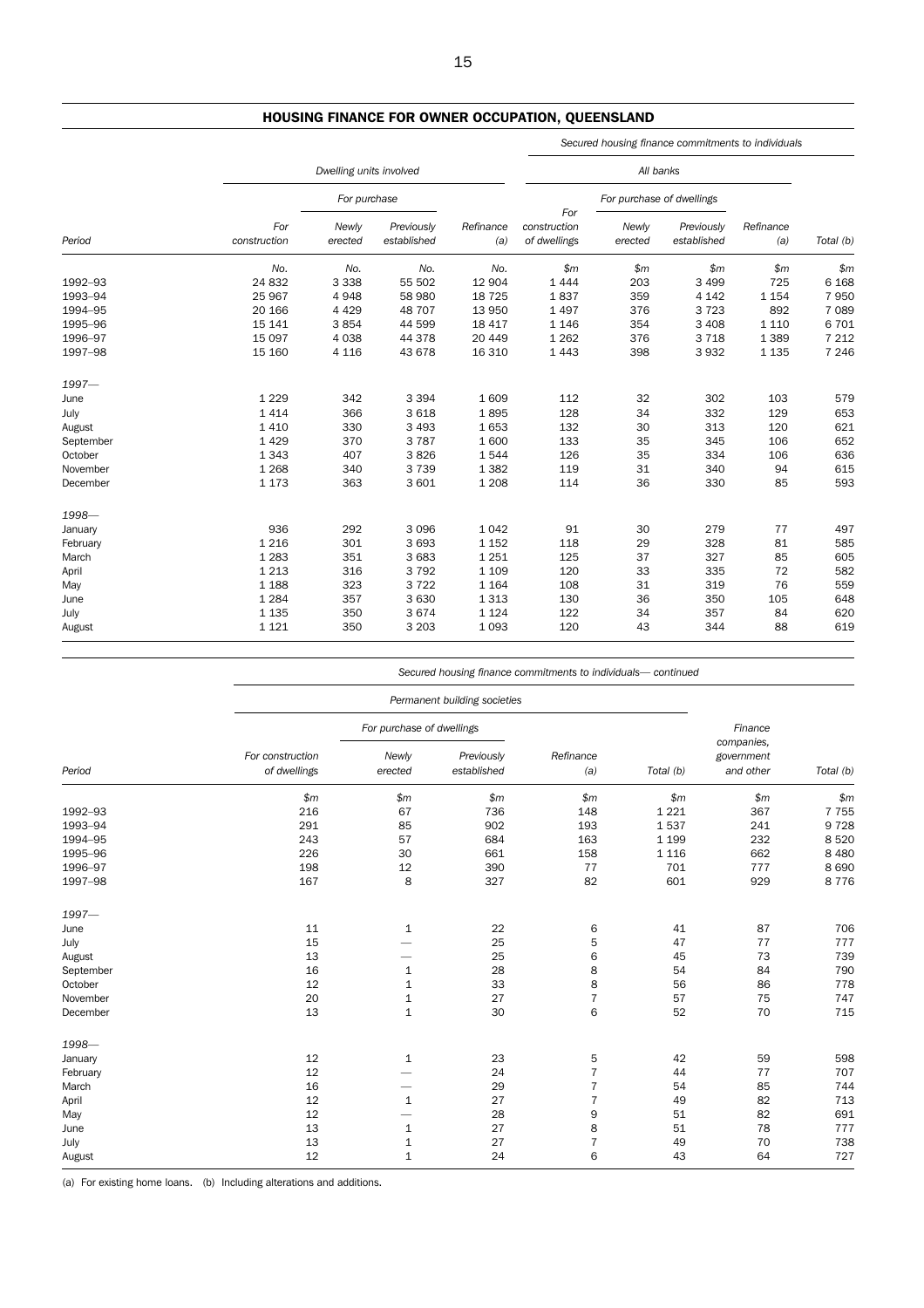#### SELECTED FINANCIAL INSTITUTIONS: LOANS OUTSTANDING (a), QUEENSLAND (\$ million)

|           | <b>Building societies</b> |             | Finance companies  |             | Credit cooperatives (b) |             |
|-----------|---------------------------|-------------|--------------------|-------------|-------------------------|-------------|
| Month     | <b>Individuals</b>        | Total       | <b>Individuals</b> | Total       | Individuals             | Total       |
| $1997 -$  |                           |             |                    |             |                         |             |
| May       | 2 0 8 9.3                 | 2 7 2 7 .9  | 1769.6             | 5 3 6 2.9   | 1746.5                  | 1 770.1     |
| June      | 2 0 9 9.4                 | 2 749.5     | 1 768.6            | 5 3 9 2.4   | 1766.5                  | 1790.6      |
| July      | 2 0 9 9.9                 | 2 7 5 2.6   | 1765.3             | 5 3 3 1.5   | 1765.3                  | 1791.8      |
| August    | 2 105.4                   | 2 7 6 7 . 2 | 1 7 5 0.4          | 5 3 4 6.9   | 1 7 7 6.8               | 1804.4      |
| September | 2 1 1 3 .8                | 2 7 7 8.8   | 1 760.2            | 5 3 7 9 . 0 | 1 7 9 3.8               | 1821.9      |
| October   | 2 2 1 7 . 1               | 2887.2      | 1 7 5 7 .9         | 4 8 8 0.8   | 1 7 2 3 . 7             | 1 751.1     |
| November  | 2 2 3 4 .5                | 2916.9      | 1759.7             | 4977.1      | 1 7 4 7 .3              | 1 7 7 5 . 1 |
| December  | 2 2 6 2.2                 | 2 9 4 9.1   | 1 749.5            | 4 900.0     | 1 7 7 9.3               | 1808.5      |
| 1998-     |                           |             |                    |             |                         |             |
| January   | 2 3 0 6.3                 | 2973.7      | 1795.9             | 4928.3      | 1811.4                  | 1840.7      |
| February  | 2 3 3 1 . 1               | 3 0 1 0.9   | 1809.7             | 4 901.2     | 1843.4                  | 1873.3      |
| March     | 2 3 5 9.8                 | 3 0 5 1.9   | 1869.1             | 4 9 66.0    | 1881.4                  | 1911.5      |
| April     | 2 3 9 9.9                 | 3 0 9 8.2   | 1874.9             | 4 9 5 7 . 4 | 1915.1                  | 1946.8      |
| May       | 2 4 2 9.5                 | 3 133.0     | 1889.0             | 5 1 5 3.1   | 1945.1                  | 1977.0      |
| June      | 2 4 6 9.9                 | 3 187.6     | 1911.0             | 5 141.5     | 1983.5                  | 2 0 16.1    |
| July      | 2 5 0 4 .5                | 3 2 2 9 . 3 | 1932.9             | 5 0 38.4    | 2 0 1 1.6               | 2 0 4 5 . 1 |

(a) At end of period. (b) Credit cooperatives with assets in Australia exceeding \$5m.

#### LEASE, COMMERCIAL AND PERSONAL FINANCE, QUEENSLAND (\$ million)

|           | Lease finance        |                               | Revolving credit limits at end of period |           |                  |             |  |  |
|-----------|----------------------|-------------------------------|------------------------------------------|-----------|------------------|-------------|--|--|
| Month     | Total finance        | Commitments                   | Commercial finance                       |           | Personal finance |             |  |  |
|           | lease<br>commitments | not drawn at<br>end of period | Total                                    | Used      | Total            | Used        |  |  |
| $1997 -$  |                      |                               |                                          |           |                  |             |  |  |
| June      | 250.9                | 76.0                          | 15 757.3                                 | 9 7 9 1.7 | 9 208.4          | 4 0 5 8.4   |  |  |
| July      | 176.8                | 62.3                          | 15877.5                                  | 9 660.7   | 9 4 38.4         | 4 1 68.4    |  |  |
| August    | 152.0                | 46.6                          | 16 059.5                                 | 9 6 9 5.3 | 9 630.3          | 4 203.4     |  |  |
| September | 164.3                | 42.9                          | 16 104.9                                 | 9913.3    | 9843.5           | 4 3 1 9.5   |  |  |
| October   | 170.3                | 44.9                          | 16 222.7                                 | 9 641.0   | 10 097.7         | 4 3 8 7 . 7 |  |  |
| November  | 155.8                | 42.5                          | 16 314.5                                 | 9832.2    | 10 225.8         | 4 5 3 4 .0  |  |  |
| December  | 191.9                | 45.9                          | 16 736.5                                 | 9 9 6 0.3 | 10 463.9         | 4 704.9     |  |  |
| 1998-     |                      |                               |                                          |           |                  |             |  |  |
| January   | 145.6                | 41.3                          | 16 859.5                                 | 10 066.2  | 10 624.4         | 4 7 9 3.3   |  |  |
| February  | 162.1                | 39.6                          | 17 088.1                                 | 10 207.3  | 10 799.5         | 4 947.0     |  |  |
| March     | 184.0                | 41.7                          | 16972.6                                  | 10 338.8  | 11 030.1         | 5 0 7 1.5   |  |  |
| April     | 176.3                | 41.8                          | 17 185.6                                 | 10 373.6  | 11 235.9         | 5 207.8     |  |  |
| May       | 172.1                | 43.8                          | 17 562.0                                 | 10 557.5  | 11 450.8         | 5 3 3 6 . 0 |  |  |
| June      | 283.2                | 43.9                          | 17 731.6                                 | 10 903.8  | 11 741.2         | 5 610.4     |  |  |
| July      | 214.5                | 35.0                          | 17 988.7                                 | 11 036.5  | 11 491.5         | 5 501.1     |  |  |
| August    | 152.7                | 30.4                          | 17 186.0                                 | 10 772.5  | 11 727.4         | 5 638.9     |  |  |

### SECURED HOUSING FINANCE COMMITMENTS (a) BY TYPE OF BORROWER, QUEENSLAND

|           |                                    |                                   | First home buyers       |                              | Other                              |                                   |                         |                              |
|-----------|------------------------------------|-----------------------------------|-------------------------|------------------------------|------------------------------------|-----------------------------------|-------------------------|------------------------------|
| Month     | Number of<br>dwellings<br>financed | Number as<br>per cent of<br>total | Value of<br>commitments | Average<br>borrowing<br>size | Number of<br>dwellings<br>financed | Number as<br>per cent of<br>total | Value of<br>commitments | Average<br>borrowing<br>size |
|           | No.                                | %                                 | \$m\$                   | \$'000                       | No.                                | %                                 | \$m\$                   | \$'000                       |
| 1997-     |                                    |                                   |                         |                              |                                    |                                   |                         |                              |
| June      | 1 3 3 7                            | 20.3                              | 136.0                   | 101.7                        | 5 2 3 7                            | 79.7                              | 538.0                   | 102.7                        |
| July      | 1441                               | 19.8                              | 146.7                   | 101.8                        | 5852                               | 80.2                              | 598.4                   | 102.3                        |
| August    | 1485                               | 21.6                              | 149.1                   | 100.4                        | 5 4 0 1                            | 78.4                              | 562.8                   | 104.2                        |
| September | 1541                               | 21.4                              | 157.0                   | 101.9                        | 5645                               | 78.6                              | 597.1                   | 105.8                        |
| October   | 1 5 5 0                            | 21.8                              | 156.0                   | 100.6                        | 5570                               | 78.2                              | 583.0                   | 104.7                        |
| November  | 1647                               | 24.5                              | 163.7                   | 99.4                         | 5 0 8 2                            | 75.5                              | 549.0                   | 108.0                        |
| December  | 1449                               | 22.8                              | 146.1                   | 100.8                        | 4896                               | 77.2                              | 537.2                   | 109.7                        |
| 1998-     |                                    |                                   |                         |                              |                                    |                                   |                         |                              |
| January   | 1 1 6 0                            | 21.6                              | 120.0                   | 103.4                        | 4 2 0 6                            | 78.4                              | 455.2                   | 108.2                        |
| February  | 1492                               | 23.5                              | 154.9                   | 103.8                        | 4870                               | 76.5                              | 519.2                   | 106.6                        |
| March     | 1514                               | 23.1                              | 157.7                   | 104.1                        | 5054                               | 76.9                              | 550.8                   | 109.0                        |
| April     | 1421                               | 22.1                              | 148.6                   | 104.6                        | 5 0 0 9                            | 77.9                              | 538.9                   | 107.6                        |
| May       | 1 3 9 0                            | 21.7                              | 144.0                   | 103.6                        | 5 0 0 7                            | 78.3                              | 520.3                   | 103.9                        |
| June      | 1 3 9 3                            | 21.2                              | 150.9                   | 108.3                        | 5 1 9 1                            | 78.8                              | 595.5                   | 114.7                        |
| July      | 1516                               | 24.1                              | 165.2                   | 109.0                        | 4767                               | 75.9                              | 547.6                   | 114.9                        |
| August    | 1 3 6 0                            | 23.6                              | 160.7                   | 118.1                        | 4 4 0 7                            | 76.4                              | 539.2                   | 122.3                        |

(a) Excluding alterations and additions, including refinancing.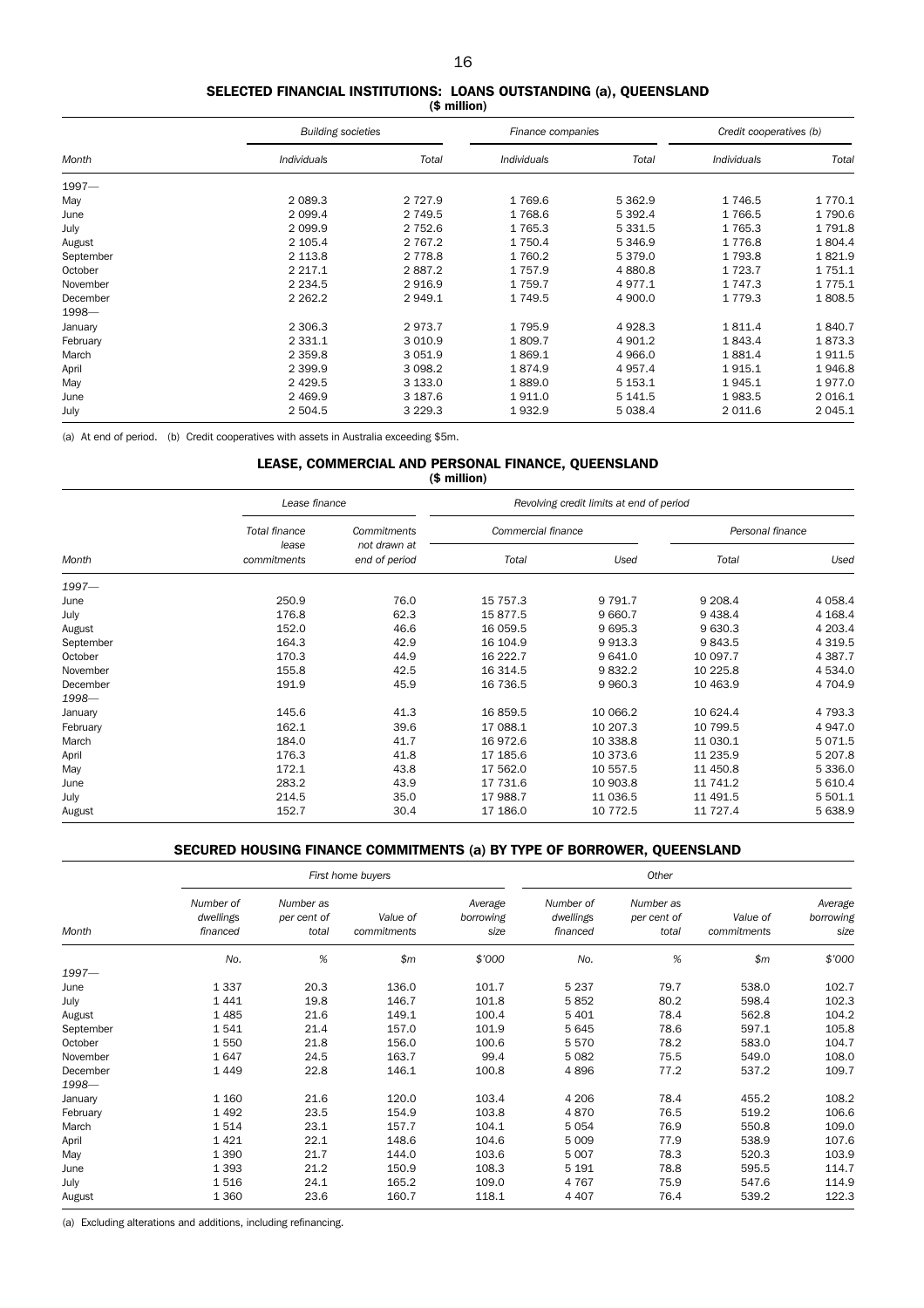### 17

#### ALL BANKS: DEPOSITS AND LENDING (\$ million)

|           |          | Deposits |                       |         |        |                         |  |  |
|-----------|----------|----------|-----------------------|---------|--------|-------------------------|--|--|
| Month     | Current  | Term (a) | Investment<br>savings | Other   | Total  | Other<br>lending<br>(b) |  |  |
| $1997 -$  |          |          |                       |         |        |                         |  |  |
| June      | 12 5 25  | 23 7 16  | 4 7 5 4               | 4 2 8 9 | 45 284 | 59 366                  |  |  |
| July      | 13 550   | 23 619   | 4918                  | 4 4 0 5 | 46 491 | 61 040                  |  |  |
| August    | 13 512   | 23 25 2  | 5 0 3 5               | 4521    | 46 319 | 61 0 25                 |  |  |
| September | 13 730   | 22 985   | 5044                  | 4568    | 46 327 | 61 4 64                 |  |  |
| October   | 14 3 5 6 | 22 896   | 5 0 4 5               | 4 6 5 3 | 46 951 | 62 557                  |  |  |
| November  | 14 4 16  | 22 7 24  | 5 0 0 8               | 4 7 5 9 | 46 906 | 62 854                  |  |  |
| December  | 14 756   | 23 308   | 4993                  | 4807    | 47 863 | 63 230                  |  |  |
| 1998-     |          |          |                       |         |        |                         |  |  |
| January   | 14 574   | 23 317   | 4992                  | 4809    | 47 691 | 62 837                  |  |  |
| February  | 14 3 66  | 23 199   | 4971                  | 4827    | 47 362 | 63 954                  |  |  |
| March     | 14 163   | 21858    | 4 9 5 2               | 4 7 8 3 | 45 756 | 64 221                  |  |  |
| April     | 14 612   | 21 911   | 4 7 6 2               | 4 7 9 5 | 46 080 | 64 039                  |  |  |
| May       | 14 659   | 22 518   | 4955                  | 4824    | 46 956 | 64 540                  |  |  |
| June      | 14 834   | 22 346   | 4930                  | 4 8 1 0 | 46 919 | 64 815                  |  |  |
| July      | 15 191   | 22 102   | 4 7 6 2               | 4 9 0 6 | 46 960 | 66 015                  |  |  |
| August    | 15 7 14  | 22 978   | 4986                  | 5 0 6 4 | 48 742 | 66 278                  |  |  |

(a) Including certificates of deposit. (b) Excluding public sector securities held by banks and commercial lending through intermediaries.

#### STATE ACCOUNTS (a): EXPENDITURE (\$ million)

|               |         | Final consumption expenditure | Gross fixed capital expenditure |         |                       |
|---------------|---------|-------------------------------|---------------------------------|---------|-----------------------|
| Period        | Private | Government                    | Private                         | Public  | State final<br>demand |
| 1995-96       | 44 923  | 11 4 15                       | 14 174                          | 4 7 0 5 | 75 217                |
| 1996-97       | 46 168  | 11 671                        | 16 045                          | 5 2 7 9 | 79 163                |
| 1997-98       | 48788   | 12 204                        | 16 141                          | 4871    | 82 005                |
| $1997 -$      |         |                               |                                 |         |                       |
| March qtr     | 11 084  | 2822                          | 3 5 8 2                         | 1 2 3 0 | 18 7 18               |
| June qtr      | 11 567  | 2971                          | 4 3 9 7                         | 1933    | 20868                 |
| September qtr | 11 912  | 3015                          | 4 4 5 7                         | 938     | 20 322                |
| December gtr  | 12810   | 3 1 5 7                       | 4 3 4 3                         | 1 2 6 3 | 21 573                |
| 1998-         |         |                               |                                 |         |                       |
| March qtr     | 11 7 25 | 2896                          | 3 4 7 4                         | 1 0 0 4 | 19 100                |
| June gtr      | 12 341  | 3 1 3 6                       | 3867                            | 1667    | 21 0 10               |

(a) At average 1989–90 prices.

#### NEW FIXED CAPITAL EXPENDITURE BY INDUSTRY GROUP AND TYPE OF ASSET, QUEENSLAND (\$ million)

| Period        |        |               | Industry group               | Type of asset |                                 |                          |         |
|---------------|--------|---------------|------------------------------|---------------|---------------------------------|--------------------------|---------|
|               | Mining | Manufacturing | Other selected<br>industries | Total         | New buildings<br>and structures | New capital<br>equipment | Total   |
| 1995-96       | 961    | 1433          | 3 4 5 9                      | 5853          | 1563                            | 4 2 9 0                  | 5853    |
| 1996-97       | 1865   | 1734          | 4 0 0 2                      | 7 602         | 2 7 3 9                         | 4863                     | 7 602   |
| 1997-98       | 1979   | 1759          | 3 6 6 7                      | 7 4 0 5       | 2 5 1 6                         | 4889                     | 7 4 0 5 |
| $1997 -$      |        |               |                              |               |                                 |                          |         |
| March gtr     | 543    | 420           | 870                          | 1833          | 747                             | 1086                     | 1833    |
| June qtr      | 435    | 621           | 1071                         | 2 1 2 7       | 631                             | 1495                     | 2 1 2 7 |
| September gtr | 477    | 574           | 918                          | 1969          | 664                             | 1 3 0 5                  | 1969    |
| December gtr  | 532    | 511           | 986                          | 2029          | 732                             | 1 2 9 7                  | 2 0 2 9 |
| 1998-         |        |               |                              |               |                                 |                          |         |
| March gtr     | 337    | 285           | 749                          | 1371          | 441                             | 930                      | 1371    |
| June qtr      | 633    | 389           | 1014                         | 2036          | 680                             | 1 3 5 6                  | 2036    |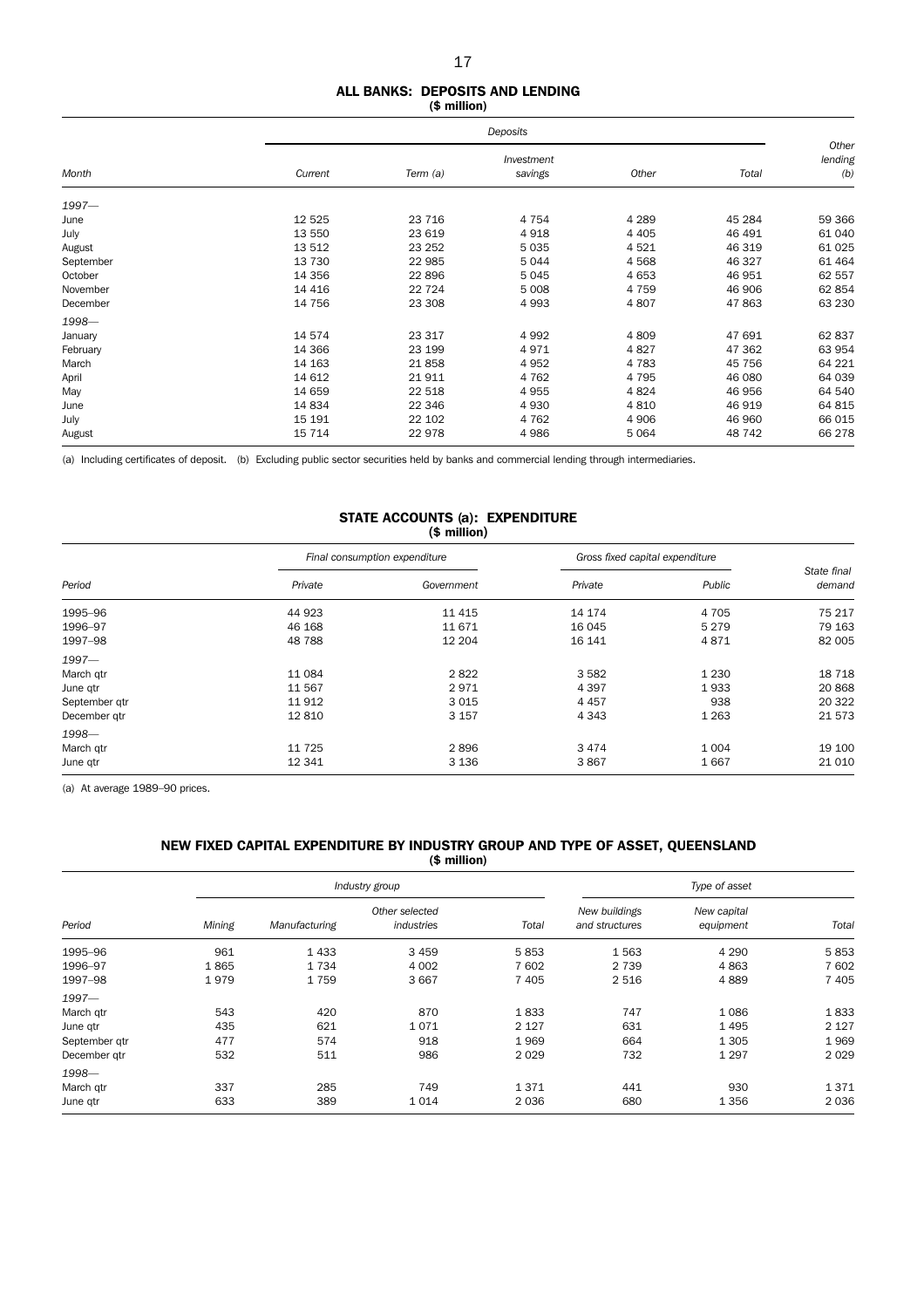#### VALUE OF INTERSTATE EXPORTS (a), QUEENSLAND

 $($ \$'000) (*Source*: Queensland Government Statistician)

|               |             |          | Selected commodities (b)            |                                       |                                               |                                         |                                        |  |  |  |
|---------------|-------------|----------|-------------------------------------|---------------------------------------|-----------------------------------------------|-----------------------------------------|----------------------------------------|--|--|--|
| Period        | Total       | Meat (c) | Crude<br>materials,<br>inedible (d) | Chemicals<br>and related<br>materials | Manuf. goods<br>class. chiefly<br>by material | Machinery<br>and transport<br>equipment | Miscellaneous<br>manufactured<br>items |  |  |  |
| 1992-93       | 4 235 353   | 180 508  | 743 687                             | 178 785                               | 857 203                                       | 656 852                                 | 252 174                                |  |  |  |
| 1993-94       | 4 627 314   | 213 859  | 757 955                             | 190 465                               | 925 859                                       | 868 571                                 | 294 577                                |  |  |  |
| 1994-95       | 5 326 975   | 203 049  | 705 341                             | 196 411                               | 1 130 058                                     | 1086216                                 | 329 097                                |  |  |  |
| 1995-96       | 6 219 976   | 174 819  | 760 638                             | 265 811                               | 1 318 475                                     | 974 455                                 | 397 904                                |  |  |  |
| 1996-97       | 6 0 22 7 32 | 149 247  | 717 739                             | 318837                                | 1 142 478                                     | 920 284                                 | 437 023                                |  |  |  |
| 1997-98       | 6 368 399   | 236 531  | 653 479                             | 424 401                               | 1 050 763                                     | 1 121 902                               | 397 724                                |  |  |  |
| $1997 -$      |             |          |                                     |                                       |                                               |                                         |                                        |  |  |  |
| March qtr     | 1 388 873   | 36 959   | 161 186                             | 78 818                                | 246 958                                       | 213 590                                 | 133 189                                |  |  |  |
| June qtr      | 1626866     | 50 630   | 195 727                             | 96 118                                | 321 184                                       | 252 691                                 | 84 5 88                                |  |  |  |
| September qtr | 1 742 514   | 53 618   | 181 252                             | 98 581                                | 280 239                                       | 297 105                                 | 112 299                                |  |  |  |
| December gtr  | 1672976     | 59 529   | 164 126                             | 94 964                                | 267 595                                       | 291 783                                 | 121 439                                |  |  |  |
| 1998-         |             |          |                                     |                                       |                                               |                                         |                                        |  |  |  |
| March qtr     | 1 436 112   | 56 337   | 158 752                             | 117888                                | 245 463                                       | 266 081                                 | 83 826                                 |  |  |  |
| June qtr      | 1516797     | 67 047   | 149 348                             | 112 968                               | 257 465                                       | 266 932                                 | 80 160                                 |  |  |  |

(a) Interstate exports are compiled using a new classification based on the Standard International Trade Classification (Revision 3). (b) These are selected major items only and therefore do not add to the totals shown. (c) All meat and meat products, fresh, frozen, preserved or canned. (d) Including gold ores and concentrates.

#### VALUE OF INTERSTATE IMPORTS (a), QUEENSLAND (\$'000)

(*Source:* Queensland Government Statistician)

|               |               |                                                                       | Selected commodities (b) |           |                   |                                         |                                        |  |  |  |  |
|---------------|---------------|-----------------------------------------------------------------------|--------------------------|-----------|-------------------|-----------------------------------------|----------------------------------------|--|--|--|--|
| Period        | Total         | Mineral<br>fuels and<br>Food and<br><b>lubricants</b><br>live animals |                          | Chemicals | Iron and<br>steel | Machinery<br>and transport<br>equipment | Miscellaneous<br>manufactured<br>items |  |  |  |  |
| 1992-93       | 9 7 68 7 09   | 1 438 186                                                             | 598 897                  | 1 257 271 | 645 807           | 2844247                                 | 1 273 387                              |  |  |  |  |
| 1993-94       | 11 426 272    | 1781351                                                               | 728 036                  | 1 387 728 | 752 374           | 3 3 6 8 6 7 1                           | 1559800                                |  |  |  |  |
| 1994-95       | 12 496 497    | 1948 425                                                              | 754 779                  | 1 472 191 | 796 620           | 3 794 489                               | 1 737 118                              |  |  |  |  |
| 1995-96       | 13 381 379    | 1823 107                                                              | 1543589                  | 1601163   | 830 520           | 3869286                                 | 1680581                                |  |  |  |  |
| 1996-97       | 13 486 288    | 1809836                                                               | 1438294                  | 1 710 559 | 782 342           | 3 913 782                               | 1815744                                |  |  |  |  |
| 1997-98       | 14 303 616    | 2 017 014                                                             | 1 422 408                | 1838664   | 766 908           | 4 211 380                               | 1919678                                |  |  |  |  |
| $1997 -$      |               |                                                                       |                          |           |                   |                                         |                                        |  |  |  |  |
| March qtr     | 3 190 646     | 427 910                                                               | 340 855                  | 403 370   | 207 758           | 927 702                                 | 419 334                                |  |  |  |  |
| June qtr      | 3 445 575     | 483 313                                                               | 354 427                  | 466 725   | 186 767           | 1 0 26 3 20                             | 425 080                                |  |  |  |  |
| September qtr | 3 630 365     | 505 673                                                               | 379 313                  | 462 433   | 206 061           | 1016965                                 | 508 369                                |  |  |  |  |
| December qtr  | 3 830 798     | 531 574                                                               | 362 474                  | 475 540   | 190 572           | 1094077                                 | 579 638                                |  |  |  |  |
| 1998-         |               |                                                                       |                          |           |                   |                                         |                                        |  |  |  |  |
| March qtr     | 3 3 1 4 1 2 2 | 515 612                                                               | 328 570                  | 423 007   | 189 561           | 977 294                                 | 416 195                                |  |  |  |  |
| June qtr      | 3 528 331     | 464 155                                                               | 352 051                  | 477 685   | 180 714           | 1 123 044                               | 415 476                                |  |  |  |  |

(a) Interstate imports are compiled using a new classification based on the Standard International Trade Classification (Revision 3). (b) These are selected major items only and therefore do not add to the totals shown.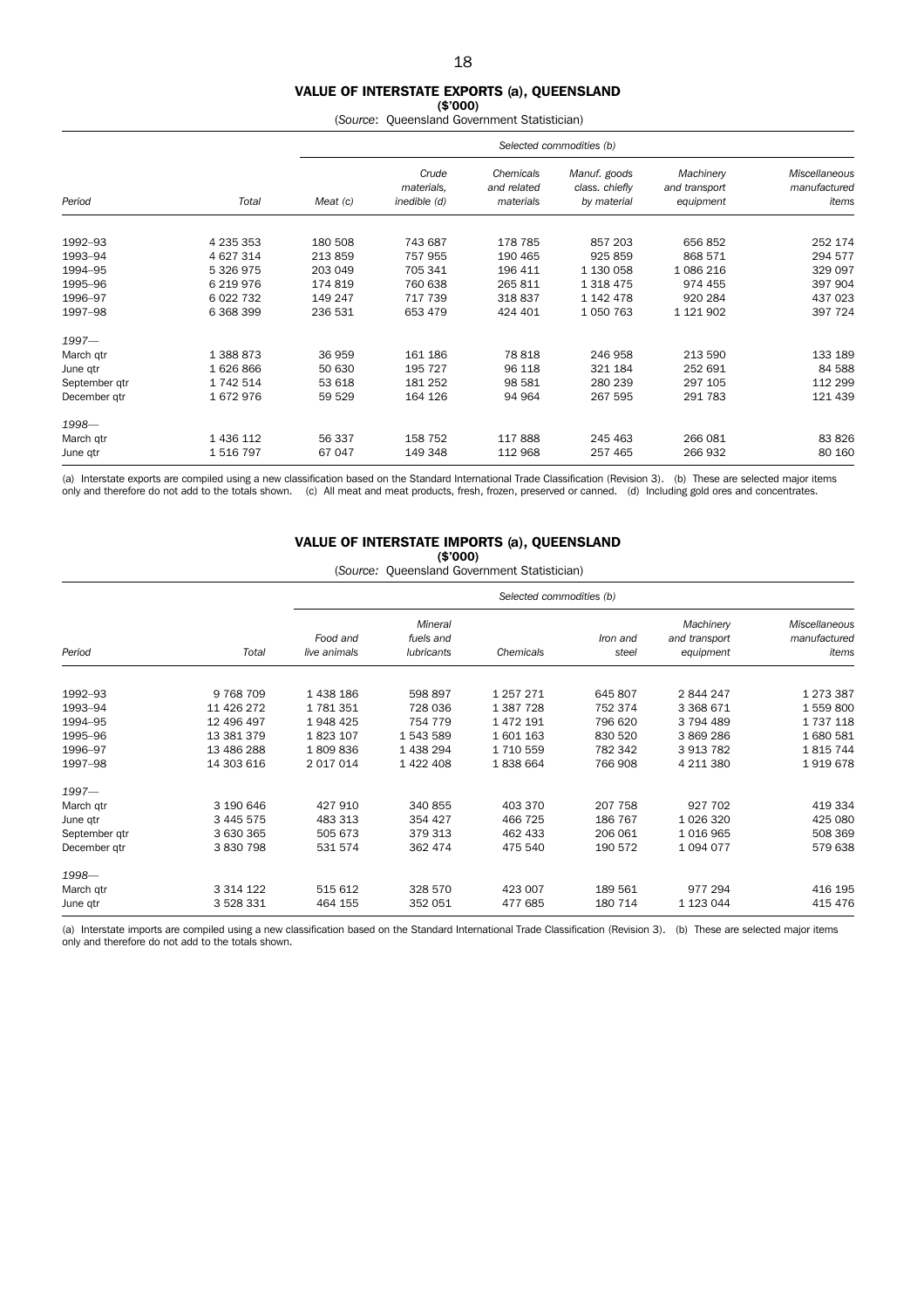#### VALUE OF FOREIGN EXPORTS (a), QUEENSLAND (\$'000)

|           |               |               | Selected commodities (c) |          |               |                  |                      |  |  |  |  |
|-----------|---------------|---------------|--------------------------|----------|---------------|------------------|----------------------|--|--|--|--|
| Period    | Total (b)     | Meat (d)      | Sugar (e)                | Wool (f) | Coal          | Cereal<br>grains | Nonferrous<br>metals |  |  |  |  |
| 1992-93   | 12 026 653    | 1780254       | 986 462                  | 154 362  | 4 379 206     | 146 213          | 934 754              |  |  |  |  |
| 1993-94   | 12 273 966    | 1857278       | 1 231 094                | 119 220  | 4 143 343     | 183 977          | 860 105              |  |  |  |  |
| 1994-95   | 12 747 169    | 1597302       | 1619577                  | 170 231  | 4 124 509     | 83 496           | 836 778              |  |  |  |  |
| 1995-96   | 13 924 591    | 1 404 938     | 1 535 485                | 114 619  | 4 4 8 1 7 7 1 | 210 687          | 930 166              |  |  |  |  |
| 1996-97   | 13 879 798    | 1 2 1 8 3 1 1 | 1 523 516                | 113 654  | 4557376       | 544 259          | 779 231              |  |  |  |  |
| 1997-98   | 16 608 874    | 1 624 007     | n.y.a.                   | 110 290  | 5 532 560     | 370 610          | 1 298 544            |  |  |  |  |
| $1997 -$  |               |               |                          |          |               |                  |                      |  |  |  |  |
| June      | 1 128 687     | 118 289       | 53 590                   | 8 1 4 6  | 307 464       | 36 043           | 69 110               |  |  |  |  |
| July      | 1 4 1 3 2 8 8 | 141 453       | 215 905                  | 18 7 20  | 415 192       | 12 290           | 100 806              |  |  |  |  |
| August    | 1 453 775     | 145 939       | 208 964                  | 13 4 7 9 | 436 230       | 37 745           | 104 611              |  |  |  |  |
| September | 1 447 460     | 134 254       | 227 040                  | 9 3 1 2  | 456 006       | 41829            | 87 744               |  |  |  |  |
| October   | 1526974       | 163 450       | 238 826                  | 14 5 24  | 441 699       | 44 419           | 111 235              |  |  |  |  |
| November  | 1 440 728     | 131 323       | 210 329                  | 8 1 5 3  | 451 378       | 70 367           | 111 493              |  |  |  |  |
| December  | 1 270 784     | 136 469       | 68 806                   | 9 3 0 6  | 494 631       | 29 7 68          | 104 877              |  |  |  |  |
| 1998-     |               |               |                          |          |               |                  |                      |  |  |  |  |
| January   | 1 163 546     | 63 683        | n.y.a.                   | 2891     | 509 811       | 29 7 7 2         | 104 403              |  |  |  |  |
| February  | 1 130 549     | 117 727       | n.y.a.                   | 7 1 4 2  | 445 315       | 22 241           | 85 298               |  |  |  |  |
| March     | 1 295 169     | 139 624       | n.y.a.                   | 5 1 9 3  | 411 299       | 11 745           | 141 700              |  |  |  |  |
| April     | 1 4 1 2 0 6 3 | 117921        | n.y.a.                   | 7889     | 469 675       | 8599             | 94 295               |  |  |  |  |
| May       | 1 536 434     | 168 385       | n.y.a.                   | 6985     | 504 313       | 22 3 65          | 130 767              |  |  |  |  |
| June      | 1581094       | 163 780       | n.y.a.                   | 6696     | 497 012       | 39 472           | 121 315              |  |  |  |  |
| July      | 1 498 665     | 177 285       | n.y.a.                   | 8373     | 485 822       | 16 981           | 125 601              |  |  |  |  |
| August    | 1519341       | 159836        | n.y.a.                   | 6 2 0 3  | 486 575       | 31801            | 119 148              |  |  |  |  |

(a) Foreign export data are compiled on the Harmonised Commodity Description Coding System (HCDCS), not the Standard International Trade Classification (Revision 3). (b) Excluding non-merchandise trade; including re-exports. (c) These are selected major items only and therefore do not add to the totals shown. From April 1992, exports are compiled on the basis of goods shipped in any calendar month rather than the documentation of goods shipped in that or earlier months. Data have been revised back to July 1991 on the new compilation basis. (d) All meats and meat products, fresh, frozen or canned. (e) Raw or refined. (f) Greasy or scoured.

#### VALUE OF FOREIGN IMPORTS (a), QUEENSLAND (\$'000)

|           |               |                        | Selected commodity groups (c) |           |                                      |             |                       |  |  |  |  |  |
|-----------|---------------|------------------------|-------------------------------|-----------|--------------------------------------|-------------|-----------------------|--|--|--|--|--|
|           |               | Live animals,<br>food. | Mineral<br>fuels.             |           | Machinery and transport<br>equipment |             | Other<br>manufactured |  |  |  |  |  |
|           |               | beverages              | lubricants,                   |           | Road motor                           |             | goods                 |  |  |  |  |  |
| Period    | Total (b)     | and tobacco            | etc.                          | Chemicals | vehicles                             | Other       | (d)                   |  |  |  |  |  |
| 1992-93   | 6 334 175     | 225 394                | 699 920                       | 387 065   | 1 144 443                            | 1 395 816   | 1 258 354             |  |  |  |  |  |
| 1993-94   | 6 869 158     | 262 200                | 781 510                       | 414 511   | 1 285 946                            | 1 543 129   | 1 433 298             |  |  |  |  |  |
| 1994-95   | 7 771 035     | 336 535                | 809 042                       | 476 033   | 1 647 337                            | 1891645     | 1610273               |  |  |  |  |  |
| 1995-96   | 8 0 5 2 2 0 2 | 311 775                | 1 107 635                     | 586 291   | 1 499 924                            | 1924 300    | 1 682 702             |  |  |  |  |  |
| 1996-97   | 8 636 792     | 321815                 | 1 223 676                     | 698 279   | 1629122                              | 2 2 5 0 4 5 | 1 731 143             |  |  |  |  |  |
| 1997-98   | 9 759 663     | 393 123                | 1 162 980                     | 802 024   | 2 2 5 1 0 8                          | 2 346 614   | 2 116 581             |  |  |  |  |  |
| $1997 -$  |               |                        |                               |           |                                      |             |                       |  |  |  |  |  |
| July      | 788 483       | 28 317                 | 128 510                       | 65 374    | 176 984                              | 154 633     | 179 023               |  |  |  |  |  |
| August    | 820 049       | 38 442                 | 86 088                        | 61 028    | 174 928                              | 216 426     | 179 646               |  |  |  |  |  |
| September | 769 071       | 30 342                 | 87 229                        | 65 732    | 169 658                              | 191 993     | 172 377               |  |  |  |  |  |
| October   | 873 969       | 38 490                 | 124 483                       | 74 896    | 194 170                              | 198 179     | 189 528               |  |  |  |  |  |
| November  | 735 745       | 30 696                 | 85 367                        | 64 627    | 157 035                              | 170 479     | 178 422               |  |  |  |  |  |
| December  | 834 678       | 35 932                 | 66 757                        | 76 589    | 189 674                              | 225 632     | 177 336               |  |  |  |  |  |
| 1998-     |               |                        |                               |           |                                      |             |                       |  |  |  |  |  |
| January   | 818 926       | 35 088                 | 149 857                       | 52 940    | 177 174                              | 173 924     | 177 389               |  |  |  |  |  |
| February  | 761 000       | 30 006                 | 101 269                       | 69 048    | 177 944                              | 174 141     | 165 364               |  |  |  |  |  |
| March     | 854 035       | 35 0 27                | 110 987                       | 77 212    | 208 795                              | 183 600     | 176 621               |  |  |  |  |  |
| April     | 756 949       | 28 6 25                | 51839                         | 75 124    | 212 112                              | 170 842     | 167 445               |  |  |  |  |  |
| May       | 859 727       | 30 867                 | 91978                         | 48 525    | 180 644                              | 255 725     | 177 423               |  |  |  |  |  |
| June      | 887 032       | 31 290                 | 78 616                        | 70 928    | 235 991                              | 231 041     | 176 007               |  |  |  |  |  |
| July      | 982 844       | 33 853                 | 86 947                        | 77 491    | 217 549                              | 269 386     | 229 353               |  |  |  |  |  |
| August    | 834 712       | 30 279                 | 71 880                        | 69 002    | 178 359                              | 211 735     | 201 710               |  |  |  |  |  |
| September | 996 158       | 37 168                 | 98 935                        | 73 782    | 189 676                              | 326 942     | 209 616               |  |  |  |  |  |

(a) Imports relate to the State in which the import entry was lodged with the Australian Customs Service. Foreign import data are compiled on the Harmonised Commodity<br>Description Coding System (HCDCS), not the Standard Int groups only and therefore do not add to the totals shown. Imports are recorded statistically in the calendar month in which the import entries are both finalised by the Australian Customs Service and passed to the ABS for further processing. (d) Manufactured goods not included in the other selected commodity groups listed in this table.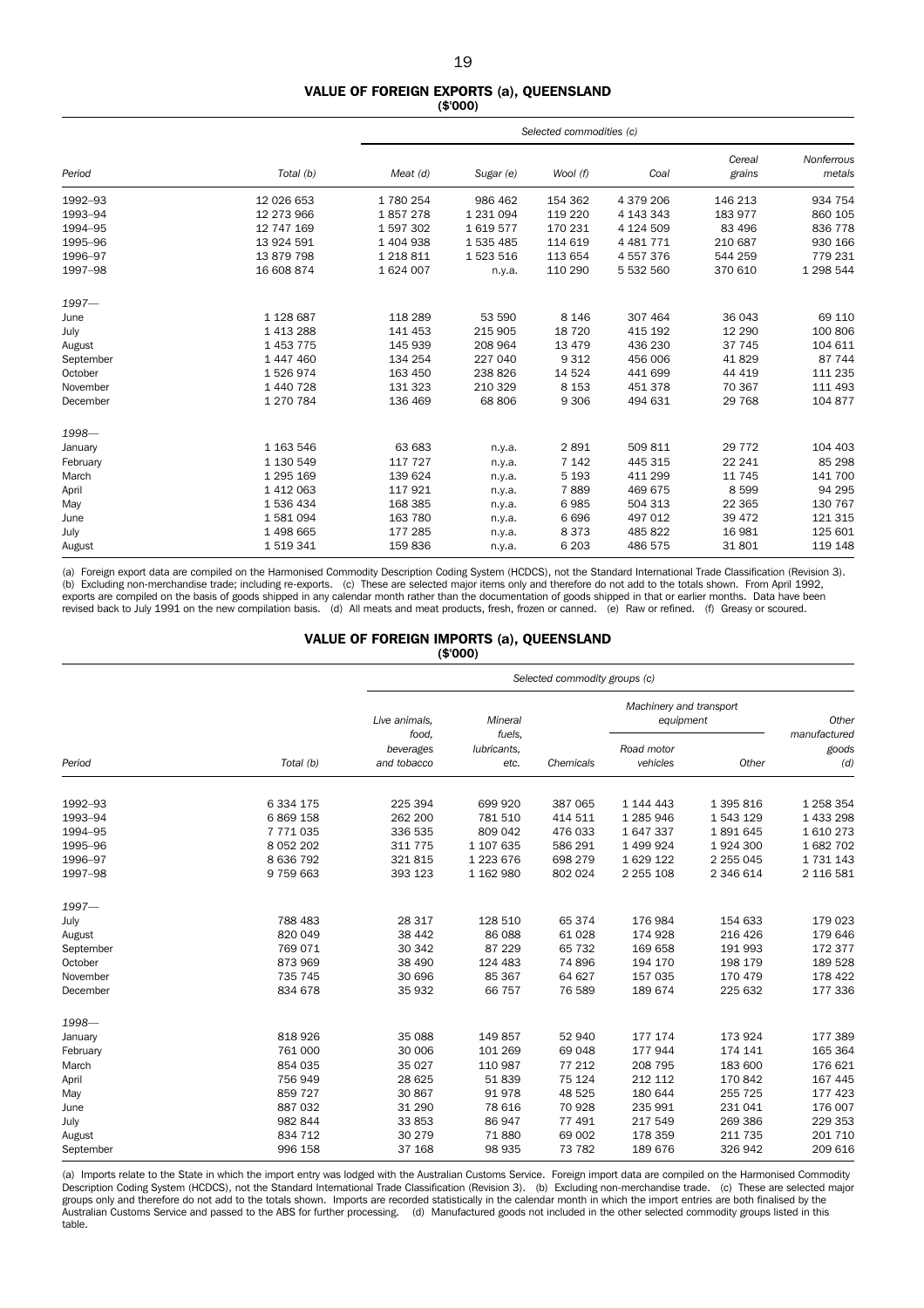#### RETAIL TRADE (a): TURNOVER BY INDUSTRY, QUEENSLAND (\$ million)

|                                   |            |        | 1997   |             |        |         | 1998       |         |         |  |
|-----------------------------------|------------|--------|--------|-------------|--------|---------|------------|---------|---------|--|
| Industry                          | 1997-98    | May    | June   | July        | August | May     | June       | July    | August  |  |
| Food retailing                    | 9945.6     | 795.2  | 751.1  | 801.6       | 794.3  | 868.8   | 820.1      | 870.5   | 856.0   |  |
| Department stores                 | 1970.1     | 161.5  | 136.5  | 158.2       | 142.8  | 155.2   | 143.2      | 167.3   | 151.1   |  |
| Clothing and soft goods retailing | 1801.4     | 139.2  | 125.0  | 132.2       | 130.0  | 154.9   | 160.4      | 164.0   | 154.5   |  |
| Household goods                   |            |        |        |             |        |         |            |         |         |  |
| retailing                         | 2 2 1 6.2  | 180.1  | 174.9  | 180.1       | 172.0  | 177.2   | 181.4      | 194.0   | 199.2   |  |
| Recreational goods                |            |        |        |             |        |         |            |         |         |  |
| retailing                         | 1489.0     | 105.4  | 107.9  | 117.7       | 124.3  | 116.4   | 124.2      | 123.9   | 129.6   |  |
| Other retailing                   | 2 7 1 4 .5 | 228.6  | 211.3  | 233.2       | 227.0  | 224.3   | 220.2      | 227.5   | 219.9   |  |
| Hospitality and                   |            |        |        |             |        |         |            |         |         |  |
| services                          | 4 8 1 0.1  | 375.5  | 362.9  | 392.3       | 393.6  | 409.5   | 399.7      | 426.2   | 439.5   |  |
| <b>Total</b>                      | 24 946.9   | 1985.6 | 1869.6 | 2 0 1 5 . 3 | 1983.9 | 2 106.2 | 2 0 4 9 .2 | 2 173.6 | 2 149.9 |  |

(a) Excluding motor vehicles, parts, petrol, etc.

## TRANSPORT SERVICES: QUEENSLAND RAILWAYS AND BRISBANE CITY COUNCIL

|           |                       | Queensland Railways (a) |         |                |                    |         |           |                    |                  |  |  |  |
|-----------|-----------------------|-------------------------|---------|----------------|--------------------|---------|-----------|--------------------|------------------|--|--|--|
|           |                       |                         |         | Paying freight |                    |         |           | Total<br>operating | City<br>Council  |  |  |  |
|           | Traffic (b)<br>train- | Passenger<br>journeys   | Tonnes  |                | Passenger earnings |         | Total     |                    | bus<br>passenger |  |  |  |
| Period    | kilometres            | sold (c)                | carried | Tonne-kms      | Suburban           | Country | earnings  | expenses           | earnings (d)     |  |  |  |
|           | '000                  | '000                    | '000    | '000           | \$'000             | \$'000  | \$'000    | \$'000             | \$'000           |  |  |  |
| 1992-93   | 28 9 25               | 40 392                  | 90 303  | 24 613 660     | 48 703             | 36 037  | 1 360 464 | 1 346 544          | 42 558           |  |  |  |
| 1993-94   | 29 187                | 39 340                  | 92 092  | 25 174 858     | 52 522             | 42 175  | 1 359 128 | 1 362 059          | 44 218           |  |  |  |
| 1994-95   | 30 273                | 37921                   | 96 808  | 26 497 560     | 53 695             | 40 027  | 1 473 567 | 1517777            | 49 0 78          |  |  |  |
| 1995-96   | 30 935                | 39 809                  | 96 236  | 26 446 776     | 54 830             | 44 116  | 1803728   | 1 481 009          | 50 810           |  |  |  |
| 1996-97   | 33 931                | 42 3 20                 | 104 926 | 28 726 992     | 63 644             | 44 823  | 1903603   | 1 605 990          | 53 623           |  |  |  |
| 1997-98   | n.y.a.                | 40 080                  | 110 391 | 30 196 092     | 68 491             | 45 243  | 1899158   | n.y.a.             | 54 086           |  |  |  |
| $1997 -$  |                       |                         |         |                |                    |         |           |                    |                  |  |  |  |
| May       | n.a.                  | 3 3 3 3                 | 9426    | 2 559 656      | 5848               | 3 7 6 6 | 138 923   | n.a.               | 4 6 4 2          |  |  |  |
| June      | n.a.                  | 3893                    | 8928    | 2 362 938      | 5950               | 3 3 7 0 | 158 634   | n.a.               | 4 0 8 5          |  |  |  |
| July      | n.a.                  | 3 4 8 5                 | 8 4 6 2 | 2 181 554      | 5957               | 4 500   | 153 172   | n.a.               | 5582             |  |  |  |
| August    | n.a.                  | 3 5 3 3                 | 9 0 6 2 | 2 659 630      | 6 7 4 1            | 4644    | 155 518   | n.a.               | 4 3 7 0          |  |  |  |
| September | n.a.                  | 3545                    | 9 3 9 8 | 2 579 356      | 5 1 8 6            | 4 3 9 8 | 154 017   | n.a.               | 3948             |  |  |  |
| October   | n.a.                  | 3677                    | 10 131  | 2 743 373      | 6088               | 4516    | 166 501   | n.a.               | 4826             |  |  |  |
| November  | n.a.                  | 3 1 8 8                 | 9850    | 2 683 900      | 5 2 2 4            | 3 7 1 4 | 158 233   | n.a.               | 3 9 1 4          |  |  |  |
| December  | n.a.                  | 2864                    | 8 3 6 1 | 2 2 5 8 6 7 8  | 5 4 4 1            | 3595    | 142 273   | n.a.               | 3 6 28           |  |  |  |
| 1998-     |                       |                         |         |                |                    |         |           |                    |                  |  |  |  |
| January   | n.a.                  | 2615                    | 9 1 9 8 | 2 427 203      | 4 9 9 6            | 3841    | 152 622   | n.a.               | 4048             |  |  |  |
| February  | n.a.                  | 3 3 1 3                 | 8 0 9 3 | 2 190 753      | 5 4 8 7            | 2 2 3 3 | 149 409   | n.a.               | 6 3 0 4          |  |  |  |
| March     | n.a.                  | 3 7 3 6                 | 9991    | 2 714 626      | 6 2 2 4            | 2 7 1 1 | 166 183   | n.a.               | 4868             |  |  |  |
| April     | n.a.                  | 3 3 1 0                 | 9 1 2 0 | 2 508 270      | 5 6 23             | 3581    | 145 066   | n.a.               | 4 1 5 3          |  |  |  |
| May       | n.a.                  | 3 4 2 4                 | 9 2 6 9 | 2 474 809      | 5 6 2 6            | 3 4 4 2 | 154 157   | n.a.               | 4 0 9 8          |  |  |  |
| June      | n.a.                  | 3 3 9 0                 | 9 4 5 5 | 2 773 941      | 5898               | 4 0 6 8 | 202 007   | n.a.               | 4 3 4 8          |  |  |  |
| July      | n.a.                  | 3 6 3 9                 | 9628    | 2572974        | 6016               | 4 9 6 2 | 151 385   | n.a.               | 5 1 0 1          |  |  |  |
| August    | n.a.                  | 3817                    | 10 083  | 2 619 730      | 6921               | 4 3 4 6 | 156 645   | n.a.               | 4 0 4 9          |  |  |  |

(a) Source: Queensland Rail. From July 1992, Queensland Rail introduced an accrual accounting system (previously cash based). (b) Comprising goods and passenger.<br>(c) Based on ticket sales. All season ticket journeys counte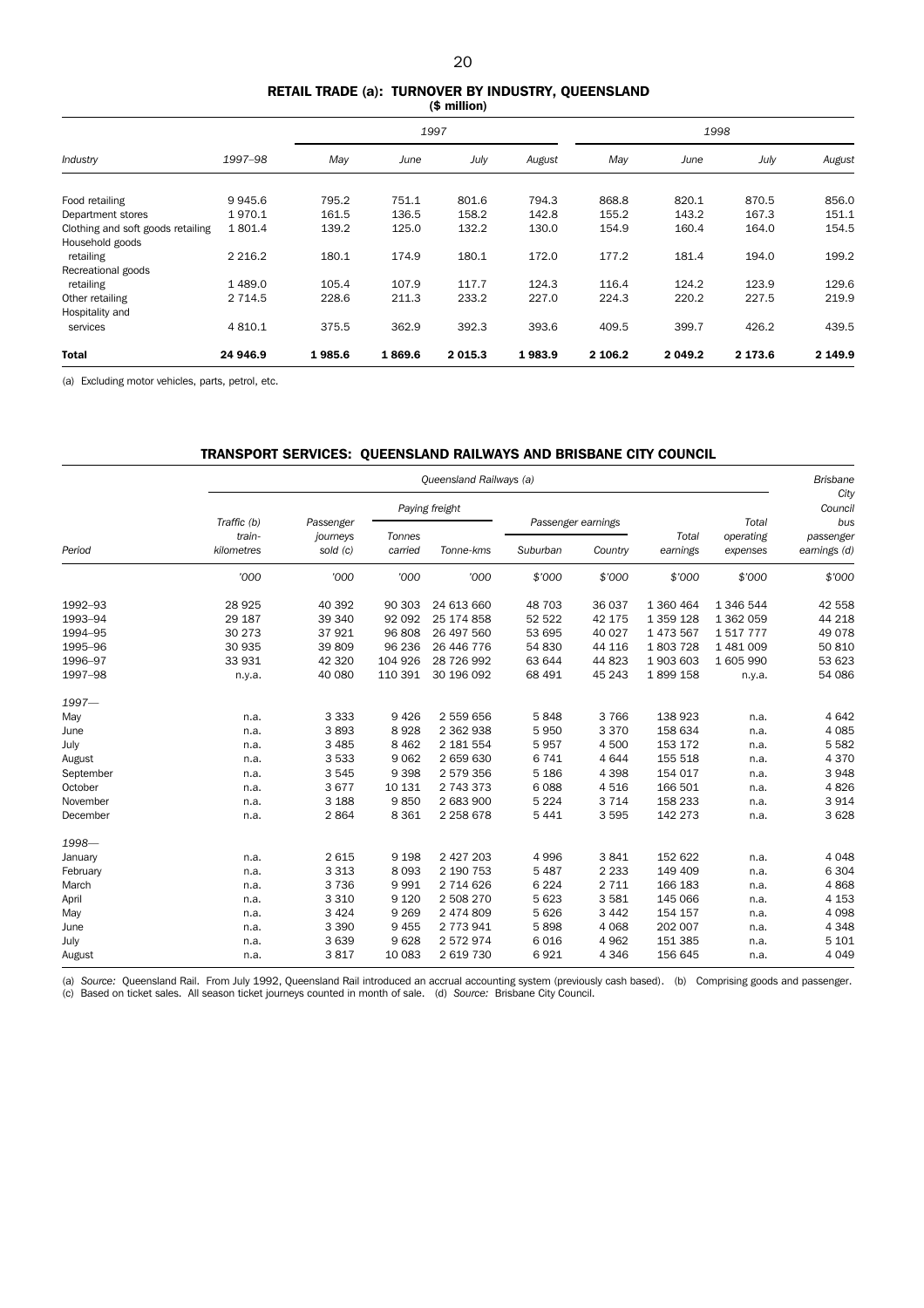### REGISTRATION OF NEW MOTOR VEHICLES AND MOTOR VEHICLES ON REGISTER, QUEENSLAND

|           |          | New motor vehicles registered |         |               |              |              |         |          |                |  |  |  |  |
|-----------|----------|-------------------------------|---------|---------------|--------------|--------------|---------|----------|----------------|--|--|--|--|
|           |          | Original series (a)           |         |               |              |              |         |          |                |  |  |  |  |
|           | Pass-    | Light<br>comm-                |         | <b>Trucks</b> |              |              |         | Pass-    | Total<br>motor |  |  |  |  |
|           | enger    | ercial                        |         | Artic-        | Non-freight- |              | Motor   | enger    | vehicles       |  |  |  |  |
| Period    | vehicles | vehicles                      | Rigid   | ulated        | carrying     | <b>Buses</b> | cycles  | vehicles | (b)            |  |  |  |  |
| 1992-93   | 81 656   | 18 9 16                       | 2 3 1 6 | 524           | 91           | 899          | 3865    |          | $\cdots$       |  |  |  |  |
| 1993-94   | 86 045   | 20 489                        | 2 4 8 8 | 739           | 144          | 778          | 3 5 2 2 |          |                |  |  |  |  |
| 1994-95   | 92 586   | 21 605                        | 2 7 4 3 | 1047          | 190          | 1 0 1 9      | 3 9 5 4 |          |                |  |  |  |  |
| 1995-96   | 98 610   | 21 2 9 2                      | 2 2 0 0 | 594           | 122          | 993          | 4 2 9 7 |          |                |  |  |  |  |
| 1996-97   | 100 546  | 21 4 16                       | 2 1 4 3 | 715           | 206          | 938          | 4 3 2 3 |          |                |  |  |  |  |
| 1997-98   | 118 316  | 23 793                        | 2 4 9 4 | 829           | 480          | 817          | 4 7 7 9 |          | $\cdot$ .      |  |  |  |  |
| $1997 -$  |          |                               |         |               |              |              |         |          |                |  |  |  |  |
| June      | 10 901   | 2 6 3 9                       | 226     | 85            | 23           | 87           | 350     | 9511     | 11 910         |  |  |  |  |
| July      | 10 0 22  | 1902                          | 247     | 73            | 30           | 71           | 318     | 9 2 5 6  | 11 372         |  |  |  |  |
| August    | 8809     | 1546                          | 206     | 59            | 61           | 68           | 356     | 8914     | 11 039         |  |  |  |  |
| September | 9 5 3 2  | 1783                          | 174     | 76            | 80           | 67           | 356     | 9684     | 11 991         |  |  |  |  |
| October   | 9 7 2 6  | 1809                          | 197     | 94            | 91           | 81           | 456     | 9 4 9 7  | 11 7 7 5       |  |  |  |  |
| November  | 9 1 5 0  | 1728                          | 186     | 75            | 64           | 62           | 368     | 9697     | 11873          |  |  |  |  |
| December  | 10 787   | 1989                          | 188     | 70            | 33           | 86           | 403     | 9852     | 12 3 3 3       |  |  |  |  |
| 1998-     |          |                               |         |               |              |              |         |          |                |  |  |  |  |
| January   | 8 1 0 6  | 1551                          | 134     | 37            | 8            | 48           | 400     | 9 9 0 1  | 12 002         |  |  |  |  |
| February  | 8926     | 1911                          | 206     | 60            | 16           | 57           | 382     | 9655     | 12 190         |  |  |  |  |
| March     | 10 204   | 2073                          | 219     | 68            | 25           | 57           | 444     | 9996     | 12 342         |  |  |  |  |
| April     | 9429     | 1970                          | 227     | 53            | 24           | 57           | 412     | 10 171   | 12 740         |  |  |  |  |
| May       | 9 0 1 0  | 2 0 9 3                       | 216     | 72            | 15           | 83           | 350     | 8864     | 11 064         |  |  |  |  |
| June      | 14 615   | 3 4 3 8                       | 294     | 92            | 33           | 80           | 534     | 12 4 4 8 | 15 4 13        |  |  |  |  |
| July      | 11 378   | 1973                          | 248     | 100           | 26           | 75           | 455     | 10838    | 13 096         |  |  |  |  |
| August    | 9 9 6 1  | 1684                          | 226     | 69            | 21           | 57           | 419     | 9832     | 12 139         |  |  |  |  |

(a) *Source:* Queensland Department of Transport and Commonwealth Department of Administrative Services. (b) Excluding motor cycles, plant, equipment and trailers.

## ROAD TRAFFIC ACCIDENTS (a), QUEENSLAND

|           |                                            | Persons killed (b)   |       | Persons injured (c)                        |                      |         |  |
|-----------|--------------------------------------------|----------------------|-------|--------------------------------------------|----------------------|---------|--|
| Period    | <b>Brisbane</b><br>Statistical<br>Division | <b>Rest of State</b> | Total | <b>Brisbane</b><br>Statistical<br>Division | <b>Rest of State</b> | Total   |  |
| 1992      | 125                                        | 291                  | 416   | 3 7 4 7                                    | 5 7 3 0              | 9 4 7 7 |  |
| 1993      | 111                                        | 285                  | 396   | 3 9 9 8                                    | 5930                 | 9928    |  |
| 1994      | 129                                        | 293                  | 422   | 4 4 5 0                                    | 6 3 5 5              | 10 805  |  |
| 1995      | 113                                        | 343                  | 456   | 4 7 4 4                                    | 6584                 | 11 3 28 |  |
| 1996      | 93                                         | 292                  | 385   | 4 4 1 9                                    | 6892                 | 11 311  |  |
| 1997      | 79                                         | 281                  | 360   | 4 1 2 2                                    | 6496                 | 10 618  |  |
| $1997 -$  |                                            |                      |       |                                            |                      |         |  |
| July      | 8                                          | 25                   | 33    | 361                                        | 542                  | 903     |  |
| August    | 6                                          | 34                   | 40    | 363                                        | 618                  | 981     |  |
| September | 4                                          | 30                   | 34    | 322                                        | 522                  | 844     |  |
| October   | 3                                          | 24                   | 27    | 335                                        | 517                  | 852     |  |
| November  | 5                                          | 14                   | 19    | 338                                        | 615                  | 953     |  |
| December  | 8                                          | 28                   | 36    | 335                                        | 570                  | 905     |  |
| 1998-     |                                            |                      |       |                                            |                      |         |  |
| January   | 4                                          | 16                   | 20    | 280                                        | 450                  | 730     |  |
| February  | 6                                          | 11                   | 17    | 319                                        | 470                  | 789     |  |
| March     | 3                                          | 18                   | 21    | 374                                        | 474                  | 848     |  |
| April     | $\overline{2}$                             | 17                   | 19    | 321                                        | 504                  | 825     |  |
| May       | 6                                          | 8                    | 14    | 365                                        | 551                  | 916     |  |
| June      | 11                                         | 14                   | 25    | 331                                        | 552                  | 883     |  |
| July      | 6                                          | 27                   | 33    | 330                                        | 486                  | 816     |  |
| August    | $\overline{c}$                             | 23                   | 25    | n.y.a.                                     | n.y.a.               | n.y.a.  |  |
| September | 8                                          | 16                   | 24    | n.y.a.                                     | n.y.a.               | n.y.a.  |  |

(a) *Source:* Queensland Department of Transport. (b) Killed instantly or died within 30 days of receiving injuries. (c) Injured to an extent requiring medical treatment.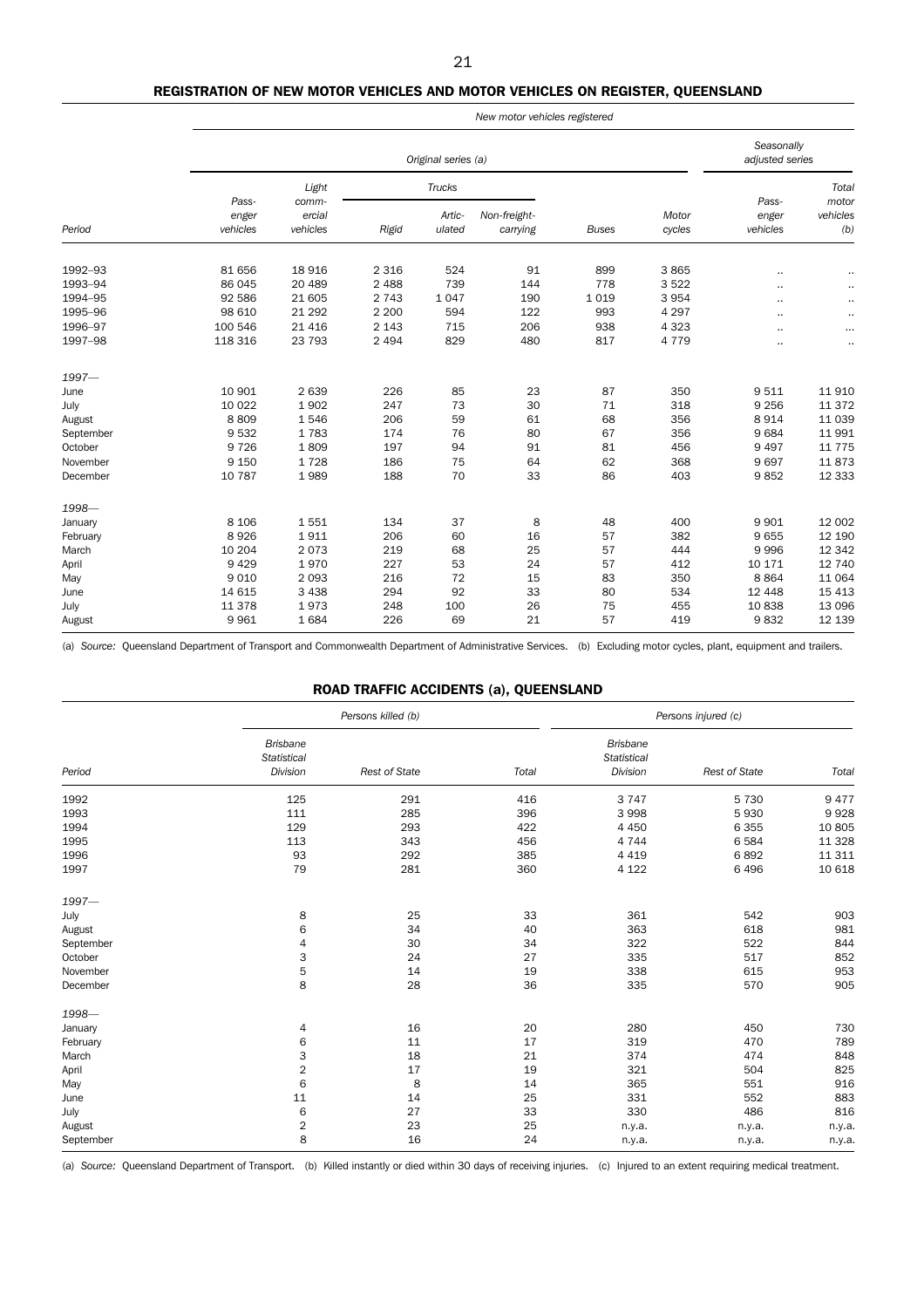#### OIL INDUSTRY: SALES OF MAIN PETROLEUM PRODUCTS, QUEENSLAND (a)

(*Source:* Department of Primary Industries and Energy) (million litres)

|           |                      | Automotive      | Aviation        | Lighting<br>and power | Liquid           | Auto-<br>motive       | Industrial and<br>marine diesel fuel |                          | Fuel oil      |                |
|-----------|----------------------|-----------------|-----------------|-----------------------|------------------|-----------------------|--------------------------------------|--------------------------|---------------|----------------|
| Period    | Aviation<br>gasoline | gasoline<br>(b) | turbine<br>fuel | kerosene<br>(c)       | petroleum<br>gas | diesel<br>$oil$ $(d)$ | Inland                               | <b>Bunkers</b>           | Inland<br>(e) | <b>Bunkers</b> |
| 1992-93   | 24.0                 | 3 2 7 8 .0      | 813.0           | 27.1                  | 306.2            | 2 5 6 2.2             |                                      | 2.6                      | 70.8          | 73.2           |
| 1993-94   | 24.6                 | 3 4 3 0.5       | 900.6           | 16.5                  | 414.5            | 2 704.5               | 0.5                                  | 1.5                      | 92.5          | 78.3           |
| 1994-95   | 26.4                 | 3 5 1 5 . 1     | 1 0 5 4 .0      | 13.4                  | 439.9            | 2856.1                | 1.4                                  | 0.5                      | 111.8         | 205.9          |
| 1995-96   | 27.3                 | 3 606.0         | 1072.6          | 8.5                   | 407.5            | 3 0 1 2.0             | 9.0                                  | 1.0                      | 91.5          | 119.4          |
| 1996-97   | 26.8                 | 3 633.7         | 1 102.8         | 18.4                  | 366.0            | 3 1 6 4 . 6           | 25.9                                 | 9.8                      | 59.3          | 123.4          |
| 1997-98   | 17.7                 | 3 5 6 4.9       | 1 0 4 9.1       | 18.6                  | 393.2            | 3 3 0 3.2             | 8.6                                  | 8.8                      | 44.3          | 115.5          |
| $1997 -$  |                      |                 |                 |                       |                  |                       |                                      |                          |               |                |
| May       | 2.5                  | 296.8           | 84.2            | 1.8                   | 28.9             | 263.4                 | 3.2                                  | 0.3                      | 4.4           | 2.1            |
| June      | 2.3                  | 291.2           | 84.6            | 2.4                   | 33.3             | 279.4                 | 1.6                                  | 0.5                      | 4.1           | 5.2            |
| July      | 2.6                  | 305.3           | 95.1            | 2.5                   | 33.3             | 293.5                 | 0.8                                  | 0.5                      | 5.1           | 8.6            |
| August    | 2.5                  | 298.0           | 88.9            | 1.9                   | 37.2             | 287.9                 | 1.5                                  | 0.5                      | 2.9           | 12.6           |
| September | 2.6                  | 306.8           | 94.9            | 1.1                   | 33.0             | 284.3                 | 1.2                                  | 0.5                      | 4.0           | 5.7            |
| October   | 2.6                  | 326.1           | 87.4            | 1.1                   | 32.3             | 332.2                 | 1.1                                  | 0.4                      | 4.4           | 3.7            |
| November  | 2.2                  | 283.8           | 91.4            | 1.1                   | 25.5             | 264.3                 |                                      | 0.3                      | 3.9           | 5.2            |
| December  | 2.0                  | 318.7           | 92.7            | 1.4                   | 26.3             | 267.4                 | $\overbrace{\phantom{12332}}$        | 0.2                      | 5.6           | 5.6            |
| 1998-     |                      |                 |                 |                       |                  |                       |                                      |                          |               |                |
| January   | 1.8                  | 286.9           | 86.0            | 1.3                   | 29.3             | 227.9                 |                                      | 0.1                      | 3.0           | 6.9            |
| February  | 1.9                  | 272.5           | 76.4            | 2.2                   | 30.1             | 251.2                 | $\overbrace{\phantom{12332}}$        | $\overline{\phantom{m}}$ | 1.7           | 5.9            |
| March     | 2.5                  | 298.8           | 82.7            | 1.1                   | 33.1             | 286.9                 | 0.7                                  | 5.8                      | 2.0           | 44.0           |
| April     | 2.4                  | 290.8           | 78.7            | 1.4                   | 38.7             | 262.3                 | 1.4                                  | 0.1                      | 2.4           | 4.0            |
| May       | 2.1                  | 286.1           | 84.7            | 1.4                   | 39.2             | 257.0                 | 1.6                                  | 0.1                      | 3.5           | 4.6            |
| June      | 2.5                  | 291.1           | 90.2            | 2.1                   | 35.2             | 288.3                 | 0.3                                  | 0.3                      | 5.8           | 8.7            |
| July      | 2.7                  | 300.6           | 87.1            | 2.7                   | 35.6             | 289.2                 |                                      | 0.1                      | 5.4           | 3.3            |

(a) The State marketing area also includes the Murwillumbah district of New South Wales. (b) Including leaded and unleaded petrol. (c) Including heating oil (1,866,000 litres in July 1998). (d) Including a small quantity of bunker sales. (e) Excluding refinery fuel.

## LICENSED HOTELS, MOTELS, GUEST HOUSES AND SERVICED APARTMENTS (a), QUEENSLAND

| Period    | Estab-<br>lishments | Guest<br>rooms | Bed<br>spaces | Room<br>nights<br>occupied | Room<br>occupancy<br>rate | Guest<br>nights | <b>Bed</b><br>occupancy<br>rate | Guest<br>arrivals | Takings<br>from accom-<br>modation |
|-----------|---------------------|----------------|---------------|----------------------------|---------------------------|-----------------|---------------------------------|-------------------|------------------------------------|
|           | No.                 | No.            | No.           | '000                       | $\%$                      | '000            | $\%$                            | '000              | \$'000                             |
| 1997      |                     |                |               | 10 034.9                   | 60.5                      | n.a.            | n.a.                            | n.a.              | 1 0 1 2 1 2 7                      |
| $1997-$   |                     |                |               |                            |                           |                 |                                 |                   |                                    |
| April     |                     |                |               | 763.7                      | 57.1                      | n.a.            | n.a.                            | n.a.              | 78 511                             |
| May       | 857                 | 45 090         | 142 795       | 747.4                      | 54.0                      | n.a.            | n.a.                            | n.a.              | 71 930                             |
| June      |                     |                |               | 783.9                      | 58.2                      | n.a.            | n.a.                            | n.a.              | 74 987                             |
| July      |                     |                |               | 926.9                      | 65.4                      | n.a.            | n.a.                            | n.a.              | 89 102                             |
| August    | 874                 | 46 119         | 1 46 507      | 935.4                      | 65.9                      | n.a.            | n.a.                            | n.a.              | 93 171                             |
| September |                     |                |               | 909.1                      | 65.7                      | n.a.            | n.a.                            | n.a.              | 91 0 25                            |
| October   |                     |                |               | 958.7                      | 66.2                      | n.a.            | n.a.                            | n.a.              | 97878                              |
| November  | 887                 | 47 302         | 150 890       | 869.8                      | 61.9                      | n.a.            | n.a.                            | n.a.              | 89 117                             |
| December  |                     |                |               | 799.6                      | 54.8                      | n.a.            | n.a.                            | n.a.              | 85 958                             |
| 1998-     |                     |                |               |                            |                           |                 |                                 |                   |                                    |
| January   |                     |                |               | 837.1                      | 57.3                      | 1783.8          | 38.5                            | 623.7             | 91 147                             |
| February  | 887                 | 47 314         | 150 153       | 697.8                      | 53.0                      | 1 2 5 5 . 3     | 30.0                            | 508.5             | 68 531                             |
| March     |                     |                |               | 767.2                      | 52.5                      | 1 3 7 0 .5      | 29.6                            | 560.8             | 74 884                             |
| April     |                     |                |               | 792.5                      | 55.2                      | 1 5 5 3 . 5     | 34.0                            | 610.4             | 78 238                             |
| May       | 906                 | 48 547         | 154 004       | 767.5                      | 51.5                      | 1 3 8 7 . 2     | 29.3                            | 575.8             | 71 202                             |
| June      |                     |                |               | 812.2                      | 55.8                      | 1545.6          | 33.5                            | 620.6             | 72848                              |

(a) Comprising establishments with 15 or more rooms or units, according to revised scope criteria from March quarter 1998 and retabulated data for comparison purposes for 1997. See *Tourist Accommodation, Australia, March Quarter 1998* (8635.0).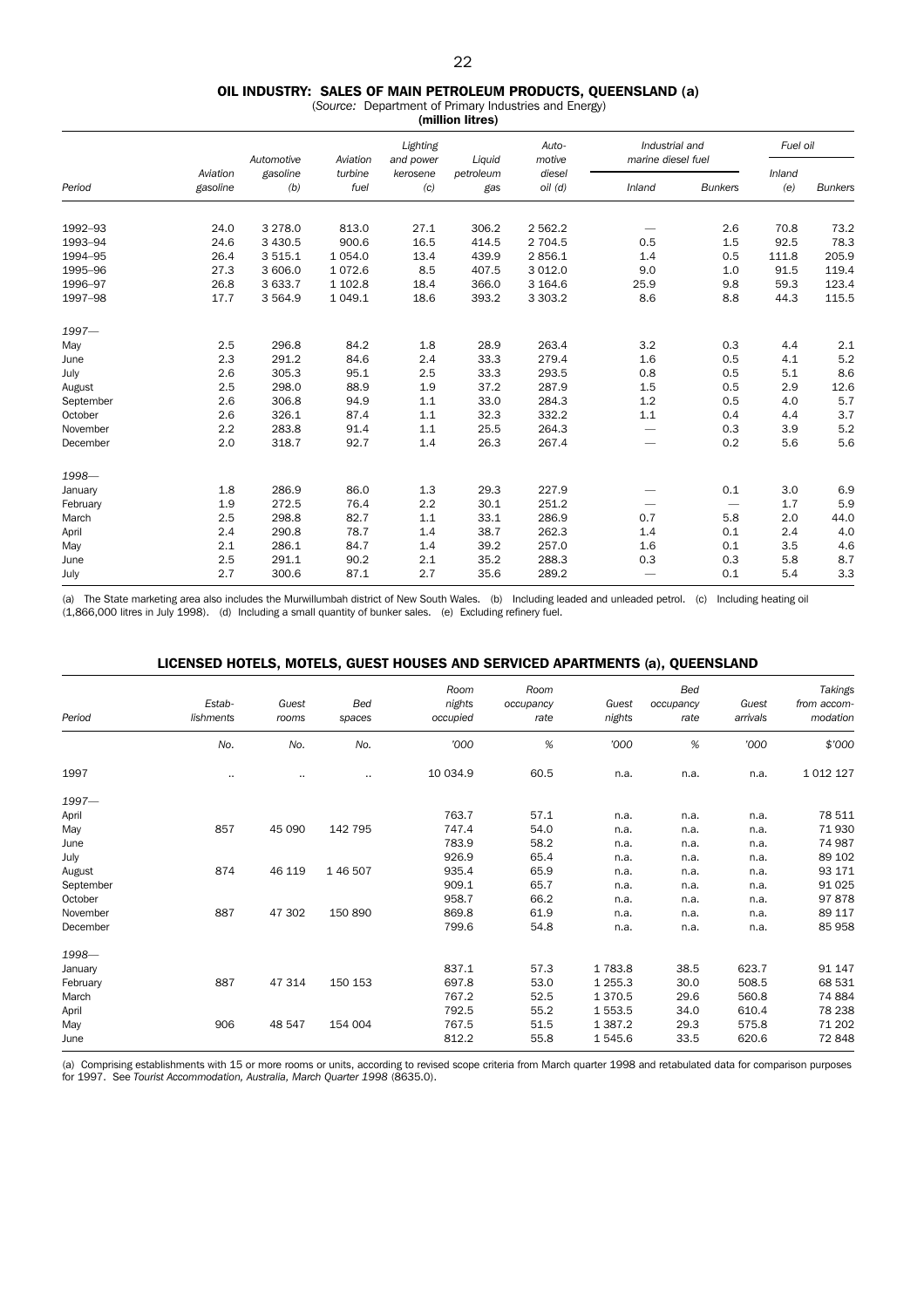## METEOROLOGY, BRISBANE

(*Source:* Bureau of Meteorology)

|           |              | Rainfall        |             |                     | Shade temperature   |                 |                 |  |  |  |
|-----------|--------------|-----------------|-------------|---------------------|---------------------|-----------------|-----------------|--|--|--|
| Period    | Total        | Wet<br>days (a) | Average (b) | Absolute<br>maximum | Absolute<br>minimum | Mean<br>maximum | Mean<br>minimum |  |  |  |
|           | mm           | No.             | mm          | deg. C              | deg. C              | deg. C          | deg. C          |  |  |  |
| 1992      | 1 2 7 4      | 110             |             | 34.8                | 3.4                 | 25.1            | 15.3            |  |  |  |
| 1993      | 726          | 117             |             | 36.3                | 4.2                 | 25.3            | 15.8            |  |  |  |
| 1994      | 838          | 113             | 1 1 7 5     | 37.5                | 0.6                 | 25.2            | 14.7            |  |  |  |
| 1995      | 1 1 2 8      | 116             |             | 37.6                | 1.3                 | 25.2            | 15.4            |  |  |  |
| 1996      | 1478         | 111             |             | 34.5                | 1.8                 | 25.3            | 15.2            |  |  |  |
| 1997      | 845          | 101             |             | 33.2                | 1.2                 | 25.2            | 15.4            |  |  |  |
| $1997 -$  |              |                 |             |                     |                     |                 |                 |  |  |  |
| July      | 24           | 5               | 62          | 22.7                | 7.7                 | 20.3            | 10.0            |  |  |  |
| August    | $\mathbf{1}$ | 3               | 41          | 25.2                | 1.2                 | 21.7            | 8.5             |  |  |  |
| September | 39           | 8               | 33          | 29.9                | 6.6                 | 24.3            | 12.7            |  |  |  |
| October   | 120          | 6               | 93          | 28.9                | 10.8                | 24.8            | 14.7            |  |  |  |
| November  | 123          | 11              | 97          | 31.4                | 14.2                | 27.2            | 18.5            |  |  |  |
| December  | 107          | 9               | 126         | 33.2                | 18.0                | 29.5            | 21.3            |  |  |  |
| 1998-     |              |                 |             |                     |                     |                 |                 |  |  |  |
| January   | 72           | 14              | 158         | 34.4                | 18.4                | 29.8            | 21.6            |  |  |  |
| February  | 78           | 12              | 171         | 33.8                | 18.2                | 30.4            | 21.7            |  |  |  |
| March     | 53           | 6               | 138         | 32.3                | 16.0                | 29.8            | 19.5            |  |  |  |
| April     | 173          | 14              | 89          | 30.1                | 10.2                | 26.0            | 17.4            |  |  |  |
| May       | 157          | 10              | 98          | 26.9                | 6.9                 | 23.9            | 13.7            |  |  |  |
| June      | 12           | $\overline{7}$  | 70          | 24.9                | 3.9                 | 21.5            | 10.7            |  |  |  |
| July      | 30           | 9               | 62          | 25.8                | 4.3                 | 20.8            | 10.8            |  |  |  |
| August    | 123          | 10              | 41          | 24.4                | 6.0                 | 21.7            | 12.3            |  |  |  |
| September | 104          | 12              | 33          | 26.6                | 9.7                 | 23.5            | 14.5            |  |  |  |

(a) Days on which 0.1 millimetres or more of rain fell. (b) Average of all years of record.